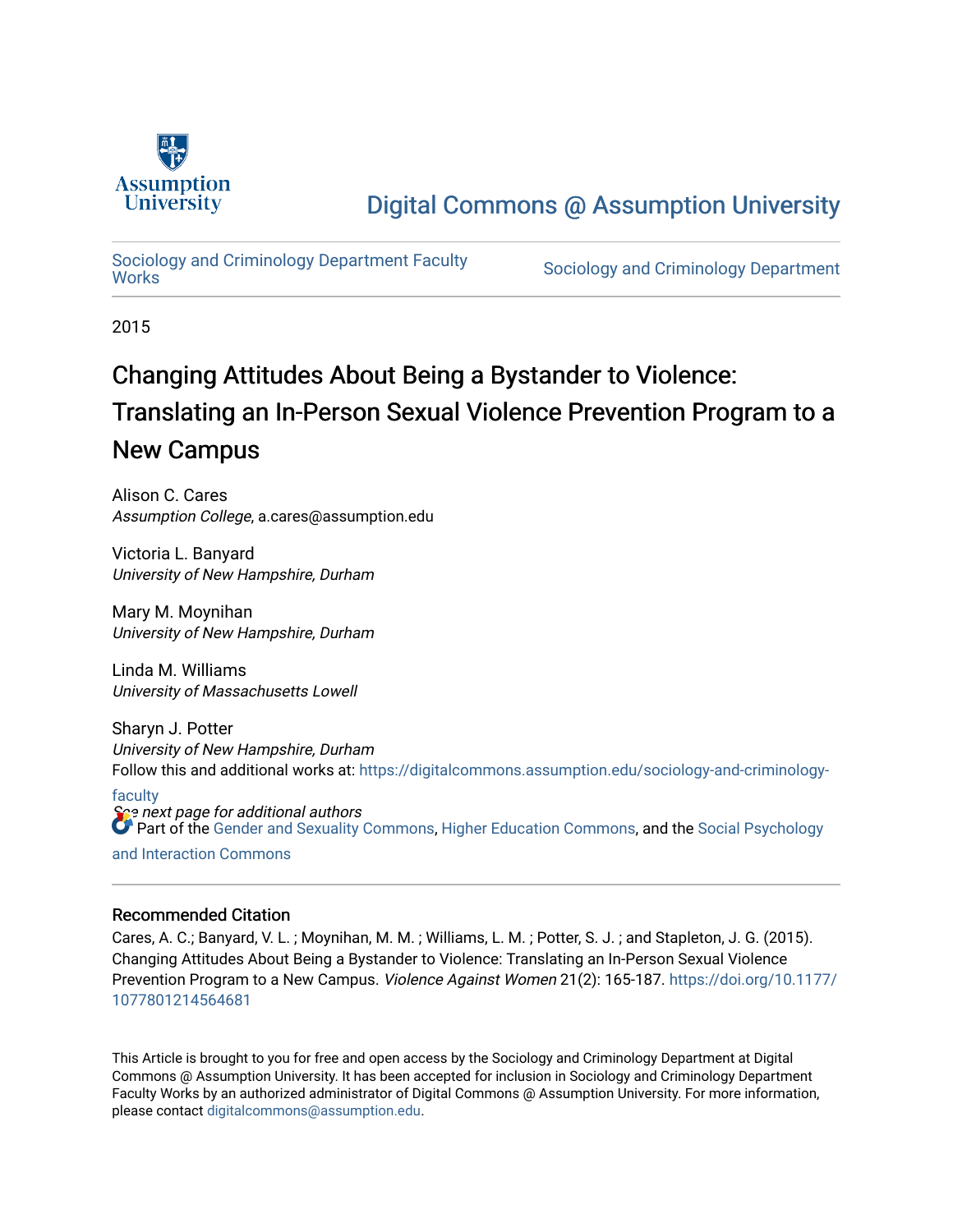#### Authors

Alison C. Cares, Victoria L. Banyard, Mary M. Moynihan, Linda M. Williams, Sharyn J. Potter, and Jane G. Stapleton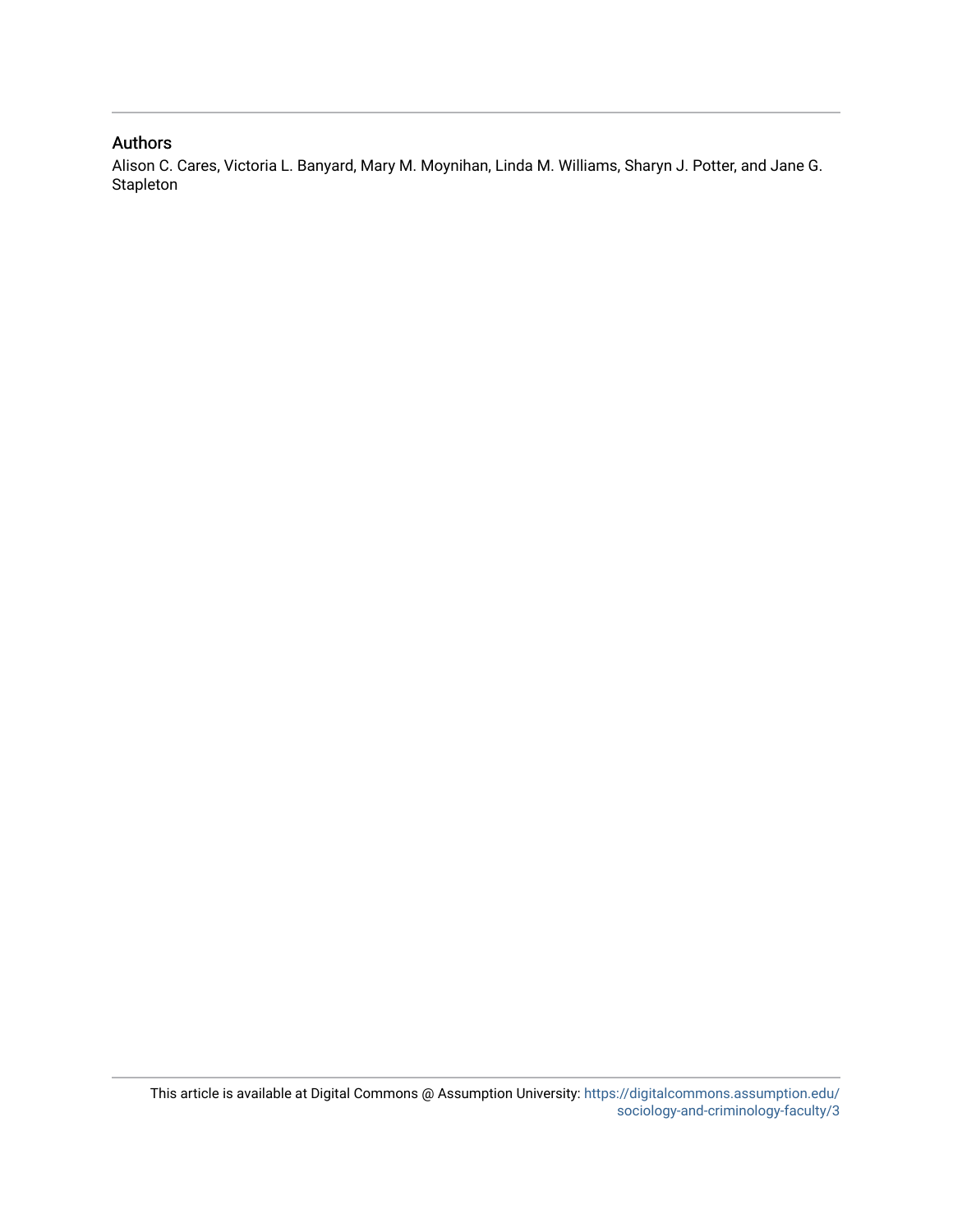# CHANGING ATTITUDES ABOUT BEING A BYSTANDER TO VIOLENCE: TRANSLATING AN IN-PERSON SEXUAL VIOLENCE PREVENTION PROGRAM TO A NEW CAMPUS

Alison C. Cares, Assumption College, 500 Salisbury Street, Worcester, MA, 01609, phone 508- 767-7608, fax 508-767-7263, a.cares@assumption.edu

Victoria L. Banyard, University of New Hampshire, Victoria.Banyard@unh.edu

Mary M. Moynihan, University of New Hampshire, Mary.Moynihan@unh.edu

Linda M. Williams, University of Massachusetts Lowell, Linda\_Williams@uml.edu

Sharyn J. Potter, University of New Hampshire, Sharyn.Potter@unh.edu

Jane G. Stapleton, University of New Hampshire, Jane.Stapleton@unh.edu

AUTHOR'S NOTE: Acknowledgements go to Mary Frederick, Robert Eckstein, and Angela Borges for their contributions to this project and to Rebecca Warner for her work as a statistical consultant, as well as the co-facilitators of the program on both campuses for their many hours of hard work.

FUNDING: Preparation of this manuscript was supported by the Centers for Disease Control and Prevention by grant number 5 R01 CE001388-02 (PI: Banyard). The content is solely the responsibility of the authors and does not necessarily represent the official views of the Centers for Disease Control and Prevention.

KEY WORDS: bystander response, prevention evaluation, sexual violence prevention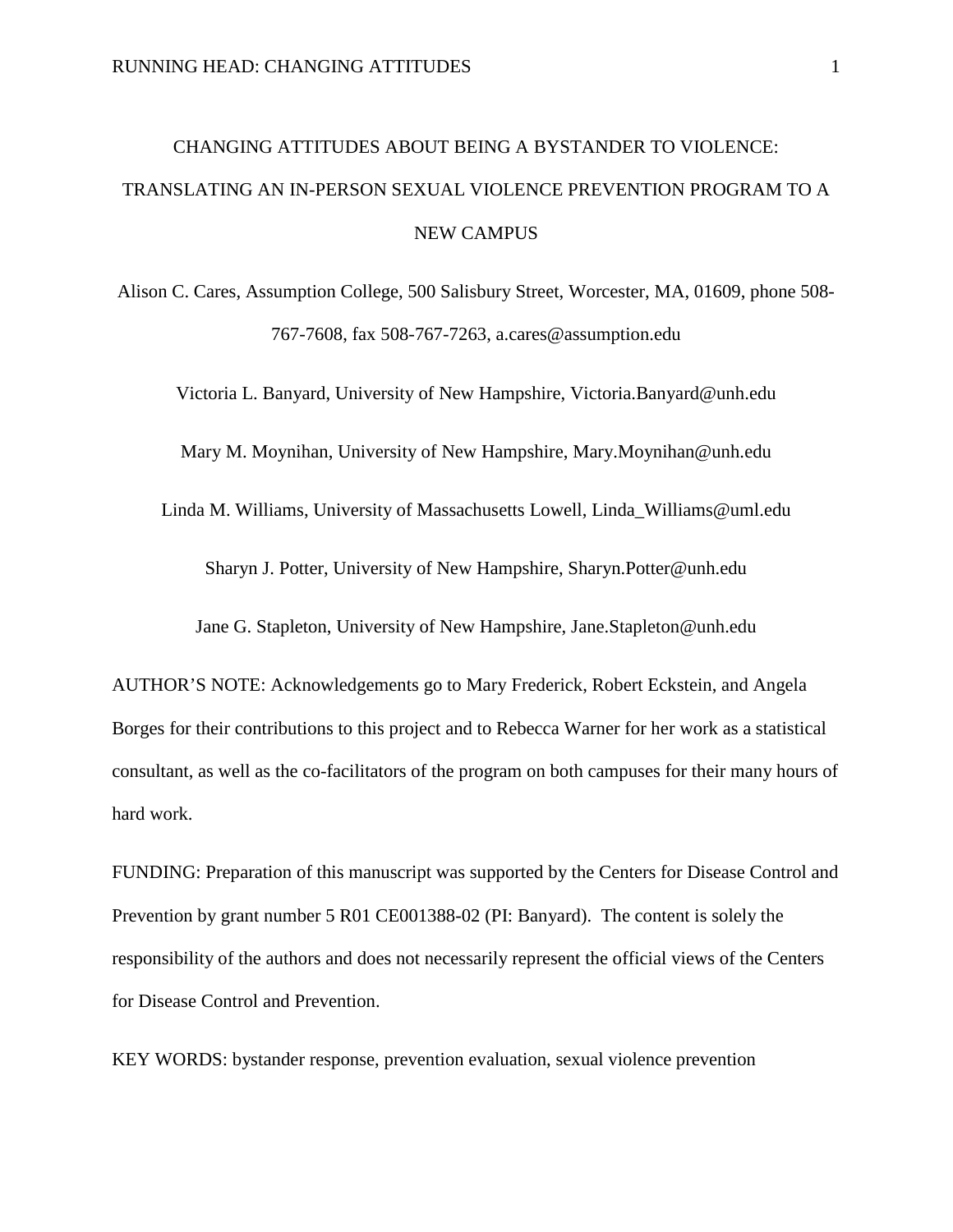#### ABSTRACT

Bystander approaches to reducing sexual violence train community members in prosocial roles to interrupt situations with risk of sexual violence and be supportive community allies after an assault. This study employs a true experimental design to evaluate the effectiveness of Bringing in the Bystander<sup>TM</sup> through one year post implementation with first year students from two universities (one rural, primarily residential; one urban, heavily commuter). We found significant change in bystander attitudes for male and female student program participants compared to the control group on both campuses, although the pattern of change depended on the combination of gender and campus.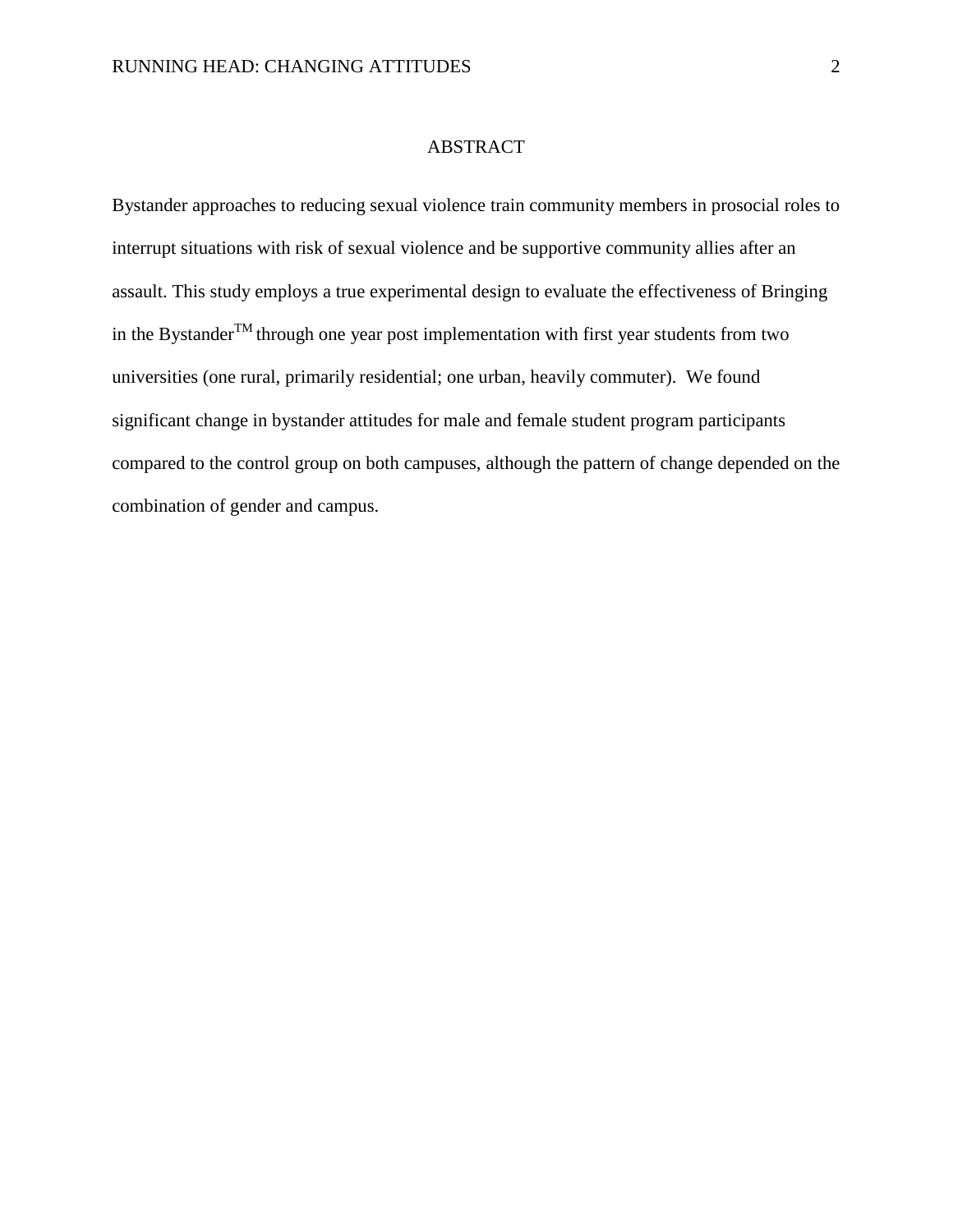Sexual assault is a pervasive and serious problem facing college campus communities, with estimates that 1 in 4 to 5 women experience an attempted or completed sexual assault in their college career (Fisher, Cullen, & Turner, 2000). Sexual assault survivors may experience a host of negative mental and physical health consequences (Gidycz, Orchowski, King, & Rich, 2008; Jordan, Campbell, & Follingstad, 2010). This underscores the need for colleges and universities to have prevention and intervention programs to reduce the incidence of sexual assault on campus and provide needed services and support for survivors. Sexual assault prevention programs, including those based on a bystander approach, have proliferated on college campuses. This study examines the long term impact for men and women of the Bringing in the Bystander™ sexual violence prevention program on two college campuses.

A bystander approach to the prevention of sexual violence focuses on changing community attitudes and norms and providing all community members a specific role they can identify with and adopt in preventing sexual violence (e.g., Banyard, Moynihan, & Plante, 2007; Katz, Heisterkamp, & Fleming, 2011; Langhinrichsen-Rohling, Foubert, Brasfield, Hill, & Shelley-Tremblay, 2011; Potter, 2012). While addressing that the majority of perpetrators are men and that women are disproportionately victims of sexual violence on campus, a bystander prevention approach is designed to create a community in which all individuals are willing and able, each in their own way, to interrupt an assault or a situation that could lead to assault, speak out against social norms that support sexual violence, and be an effective and supportive ally to survivors of sexual violence. To date, the powerful role bystanders may play in preventing victimization and assisting survivors remains a largely untapped resource (e.g., West & Wandrei, 2002). For example, Anderson and Danis (2007) found sorority sisters unprepared to help friends who experienced sexual or relationship violence. However, friends are often the first and only people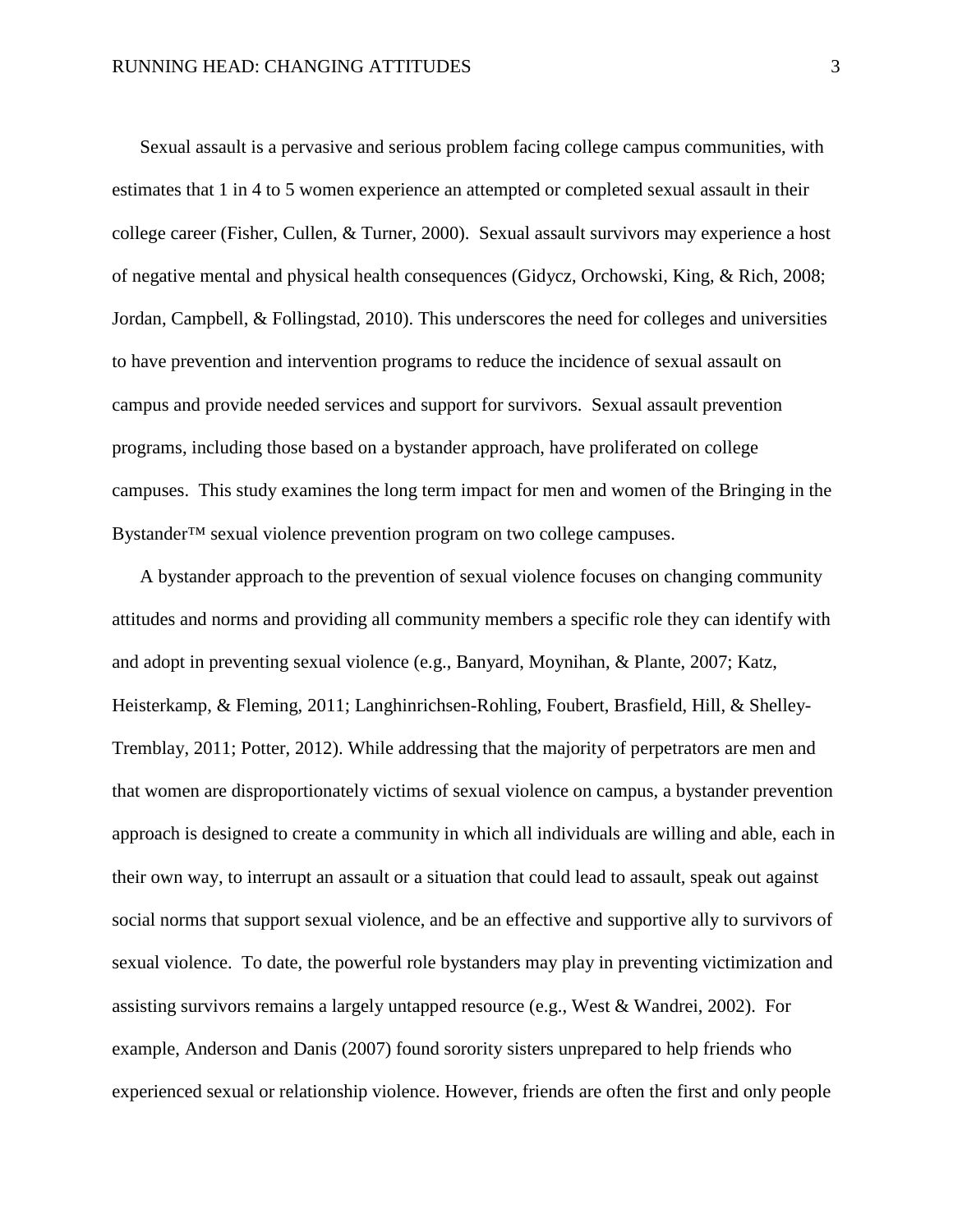college student survivors tell about their experiences (Banyard, Moynihan, Walsh, Cohn, & Ward, 2010), underscoring the importance of engaging members of the college community in being effective bystanders.

With the growth of campus based bystander approaches to sexual violence prevention, research has yielded promising findings for in-person education program effects on attitudes and behaviors including perceptions of wrongfulness of coercive behaviors, reduced association with sexually aggressive peers, and greater bystander efficacy and intent to intervene as an active bystander (e.g., Gidycz, Orchowski, & Berkowitz, 2011; Katz et al., 2011; Langhinrichsen-Rohling et al., 2011; Moynihan, Banyard, Arnold, Eckstein, & Stapleton, 2011; O'Brien, 2001). As with most prevention efforts, this work has centered mainly on attitude change (Lonsway et al., 2011), though recent research has highlighted the importance of these attitudes as correlates of behavior (Banyard, 2008; Banyard & Moynihan, 2011). However, to date research has focused on short-term change and been limited to study of one campus at a time, typically the campus where the program was developed. A necessary next step is to translate existing programs to new campus environments and to address the question: Will programs be effective on a new campus and in the same way? On one hand, programs grounded in empirical research and theory about what motivates positive bystander behavior should easily translate from one context to another. On the other hand, theories of community readiness for change in prevention suggest that communities may differ in their receptivity to and understanding of prevention messages and thus program tailoring will be needed (Edwards, Jumper-Thurman, Plested, Oetting, & Swanson, 2000). In addition, research on helping behavior indicates that extent of helping varies by gender, culture, by rural or urban location, and even by gender composition of the group of bystanders present (see Banyard, 2011 for a review of ecological/contextual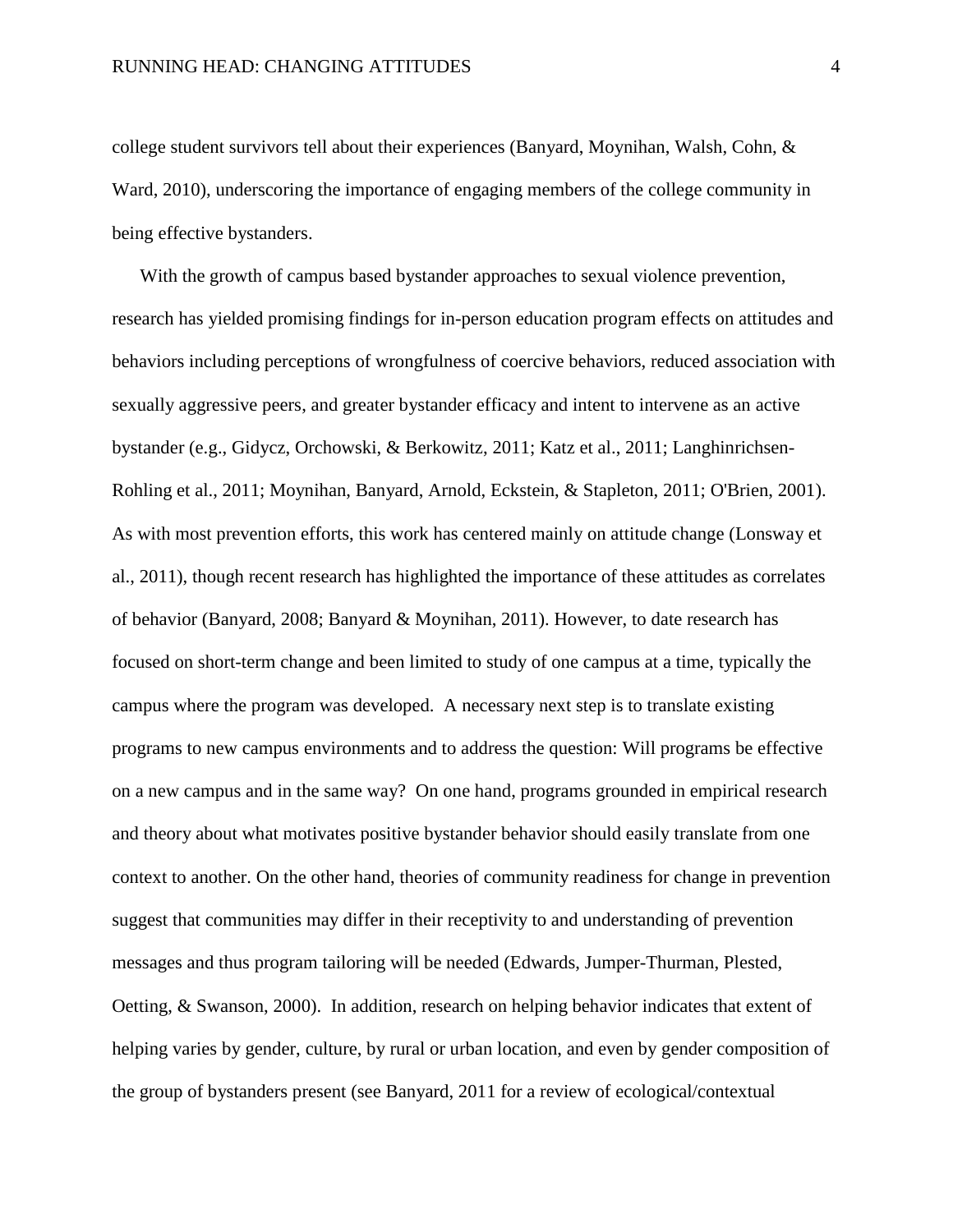variables that impact active bystander intervention). For colleges and universities, location (rural versus urban), size, racial and ethnic composition of the student body, and whether it is a largely resident or commuter campus may impact receptivity to prevention efforts. Campuses may also vary in how much they have engaged with the issue of sexual violence and its prevention (Karjane, Fisher, & Cullen, 2005).

This study investigates the question of translation and uses an experimental design to examine the effectiveness of the Bringing in the Bystander in-person sexual violence prevention program with first year students on two campuses. We focused on first year students for two reasons. First, because research has found that first year female students are at particularly high risk for experiencing a sexual assault (Banyard, Cohn, Moynihan, Walsh, & Ward, 2007; Gross, Winslett, Roberts, & Gohm, 2006). Second, first year students were targeted to capitalize on the start of the developmental transition to adulthood. The transition to college in late adolescence is a developmental moment when many young people begin to live independently. It is a time of continued identity exploration and a time of opportunity; a chance for prevention messages and new behavioral norms to be explored and adopted.

In this first examination of translating Bringing in the Bystander, we focused on assessing attitude change by measuring students at pretest, posttest, and 12 month follow-up, which is a longer follow up period than past research. We focused on attitude change in this paper because it is the first hurdle to overcome in translating a program to a new setting and understanding the factors that influence these changes is a critical component of any evaluation. Although the campuses had many differences (described below), we hypothesized the program would work similarly on both campuses – that students who participated in the program would be more ready to act as an effective bystander to sexual violence compared to those in the control group (at first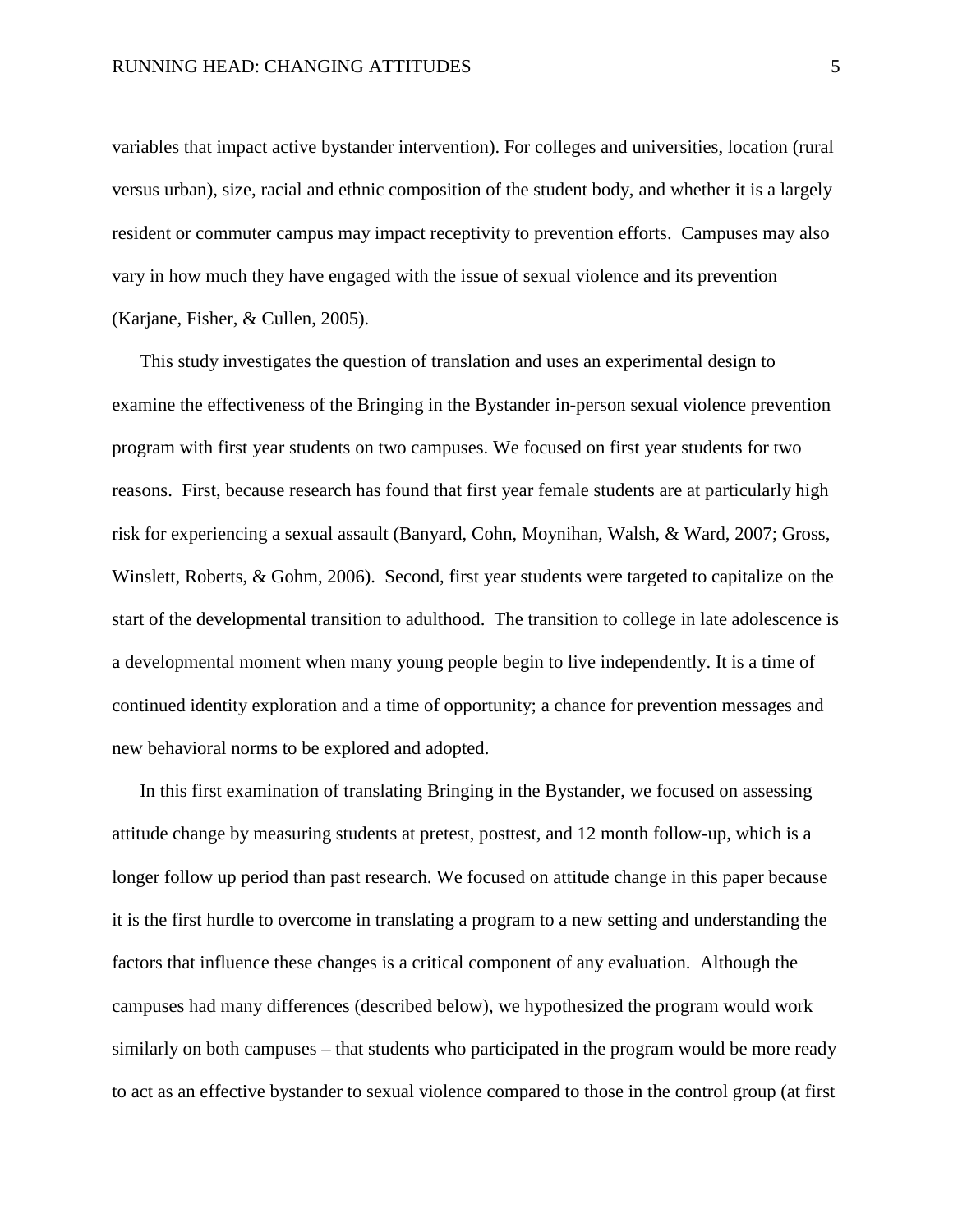posttest) and that this change would remain at 12 months after the program. Specifically, we hypothesized that on both campuses, students who participated in the program would show decreases in rape myth acceptance and would show increases in knowledge about sexual violence, awareness of sexual violence as a problem and one they share responsibility for solving (often referred to as precontemplation and contemplation in the readiness to help model described below), confidence they can effectively intervene (i.e., bystander efficacy), and intent to intervene as a helpful bystander.

#### **METHOD**

#### Participants

We recruited three cohorts of first year students into the study on Campus 1 and two cohorts of first year students on Campus 2, for a total of 1236 participants (711 from Campus 1 and 535 from Campus 2).<sup>1</sup> Although both were medium-sized (between 12,000 and 15,000 students) New England campuses, Campus 1 is rural and residential while Campus 2 is urban, a mix of residential and commuter, and had greater racial and ethnic diversity. Student recruitment was via flyers posted on recruitment tables at dining halls and academic buildings, announcements in classes and on student online bulletin boards, weekly meetings with Resident Advisors, and email announcements. When qualified participants (between ages 18 and 24, in their first semester ever in college, and not trained as an advocate for a rape crisis center or domestic violence agency) expressed interest in the study they were randomly assigned to the control group (n=482) or program group (n=466) (participants unable to attend the program were given the opportunity to join the control group).

Nine hundred forty-eight first year students took the pretest (76.7% of the recruited sample). Five hundred and fifty were from Campus 1 and 398 were from Campus 2. The sample was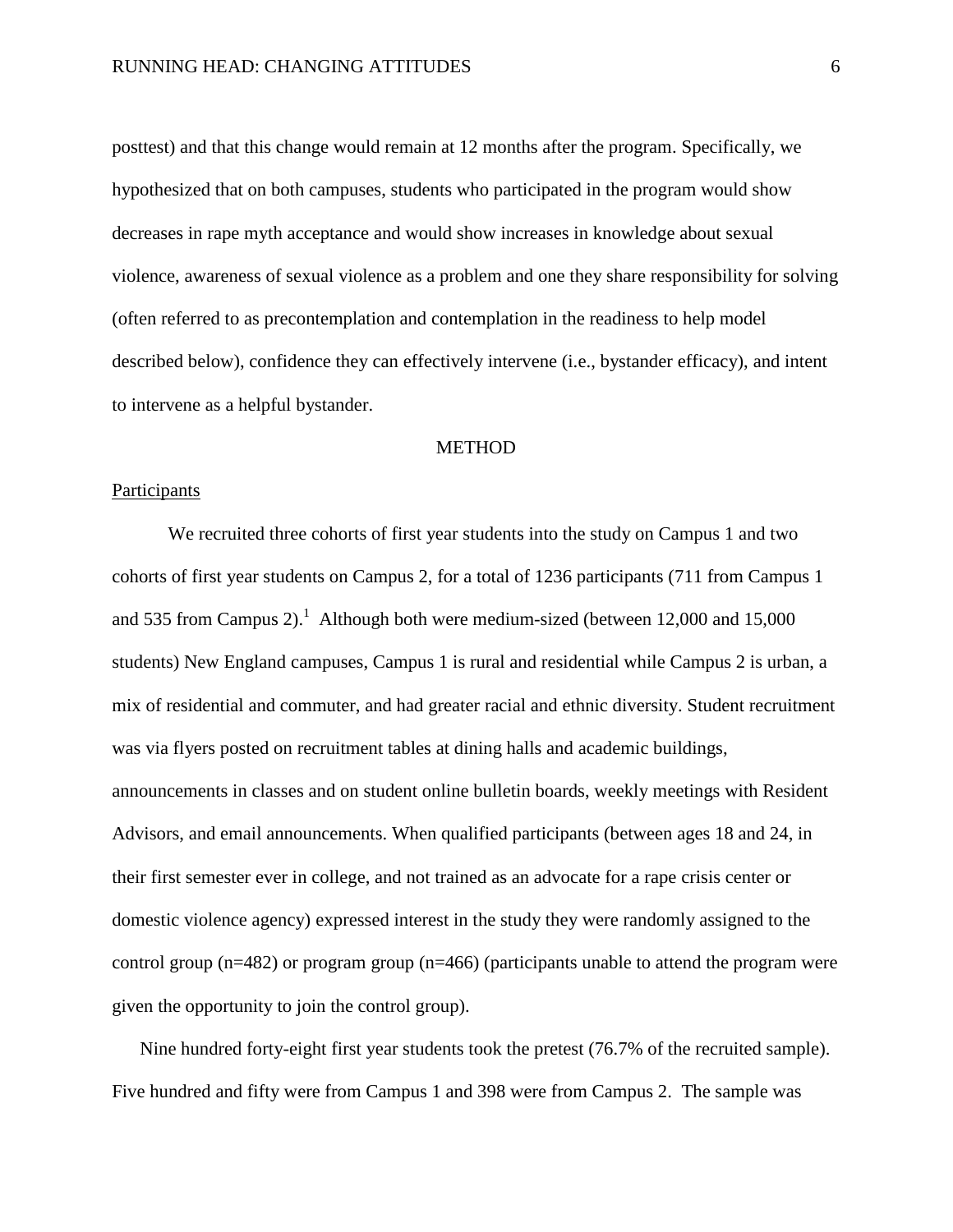evenly distributed between men and women (51.5% male, 47.8% female, while 3 participants identified as transgender), 85.2% of the sample identified as White, 73.2% reported father's education of at least some college (20% of the sample reported their fathers had graduate school or professional degrees) and most were living on campus (89.6%). Given the study qualifications for inclusion, the mean age of participants was  $18.2$  years  $(SD = .49)$ .

At pretest there were no significant differences between control and program group participants on gender, race, father's education, whether the participant was living on campus, or on any of the attitude or behavior measures that were outcomes for this study. There were a number of differences between the campuses, which was by design when we selected a second campus for translation of the program. Campus 2 had a higher proportion of participants who were students of color (24.9% versus 10.5% on Campus 1) and commuter participants (24.9% versus 1.6% for Campus 1), and a lower proportion with father's having a college degree (61% compared to 81.8% for Campus 1). The samples did not differ significantly by gender.

Of the 948 participants who filled out pretests, 607 took the posttest and had posttests that could be matched to pretest data (52 surveys could not be matched to pretest data), for a retention rate of 64%. At posttest, 47.4% of the sample was male, 88.3% of participants lived on campus, and 88.2% of the sample was white. A MANOVA analysis revealed those retained at posttest did not differ on pretest bystander behavior or attitudes when compared to those who dropped out of the study. There were no differences between participants who continued in the study and those who did not on race or commuter status. Women and those who had a father without a college degree were more likely to be retained to posttest. The only significant difference between the experimental groups was the control group had a slightly higher percentage of commuters.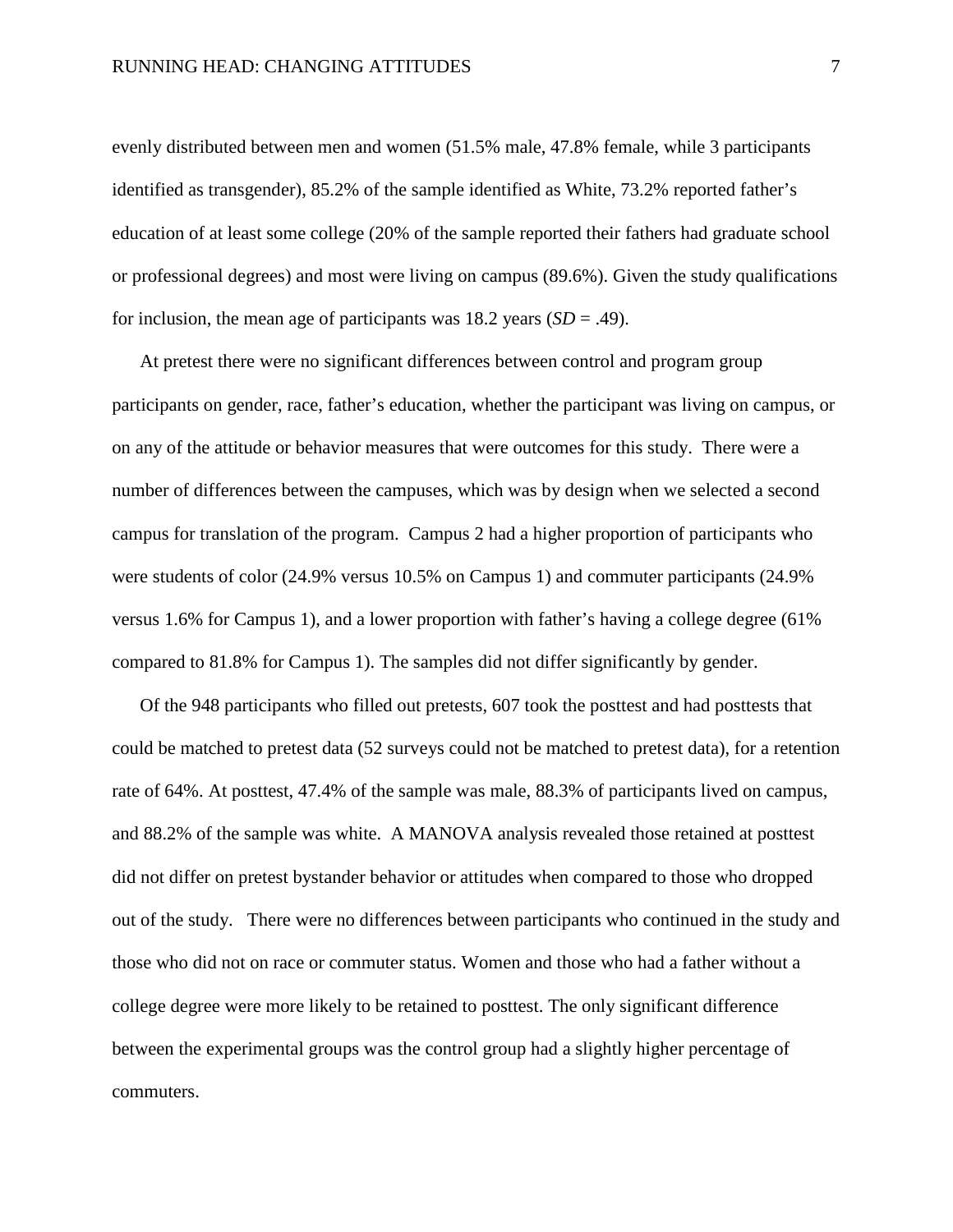Three hundred forty-six participants took the 12 month follow-up survey and could be matched to pretest and posttest data (44 surveys were unmatched), for a retention rate of 36.5%. At 12 month follow-up, 53.5% of the sample was female, 72.8% had fathers with at least a college degree, 88.9% lived on campus, and 88.8% identified as white. Participants who completed the 12 month survey were more likely to be women. There were no significant differences between those retained and not on pretest demographics of race, father's education, and commuter status at pretest. There were significant differences on pretest attitudes and behaviors, with 12 month follow-up participants higher on attraction to sexual violence and rape myth acceptance, lower on pretest bystander behaviors, and less likely to correctly identify the prevalence of sexual violence at pretest than participants who did not take the final survey.

The final sample is composed of participants who completed pretests and posttests that could be matched together. Because we examined gender as a covariate, the three transgender participants were removed from further analyses below due to insufficient sample size.<sup>2</sup> Procedures

The Bringing in the Bystander in-person program is similar to and builds on other bystander focused gender based violence prevention programs, such as Mentors in Violence Prevention (Katz, 1994). The program teaches participants how to play important prevention roles as bystanders when they observe risky situations before and during acts of sexual violence (e.g., observing a very intoxicated person being led into a bedroom at a party by a group of people) and after if a friend discloses that she or he has been a victim. Like other programs (e.g. Gidycz Orchowski, & Berkowitz, 2011; Katz, Heisterkamp, & Fleming, 2011), this involves addressing individual and community attitudes and norms surrounding sexual violence, such as dispelling myths about sexual violence, as well as attitudes about the costs and benefits of engaging in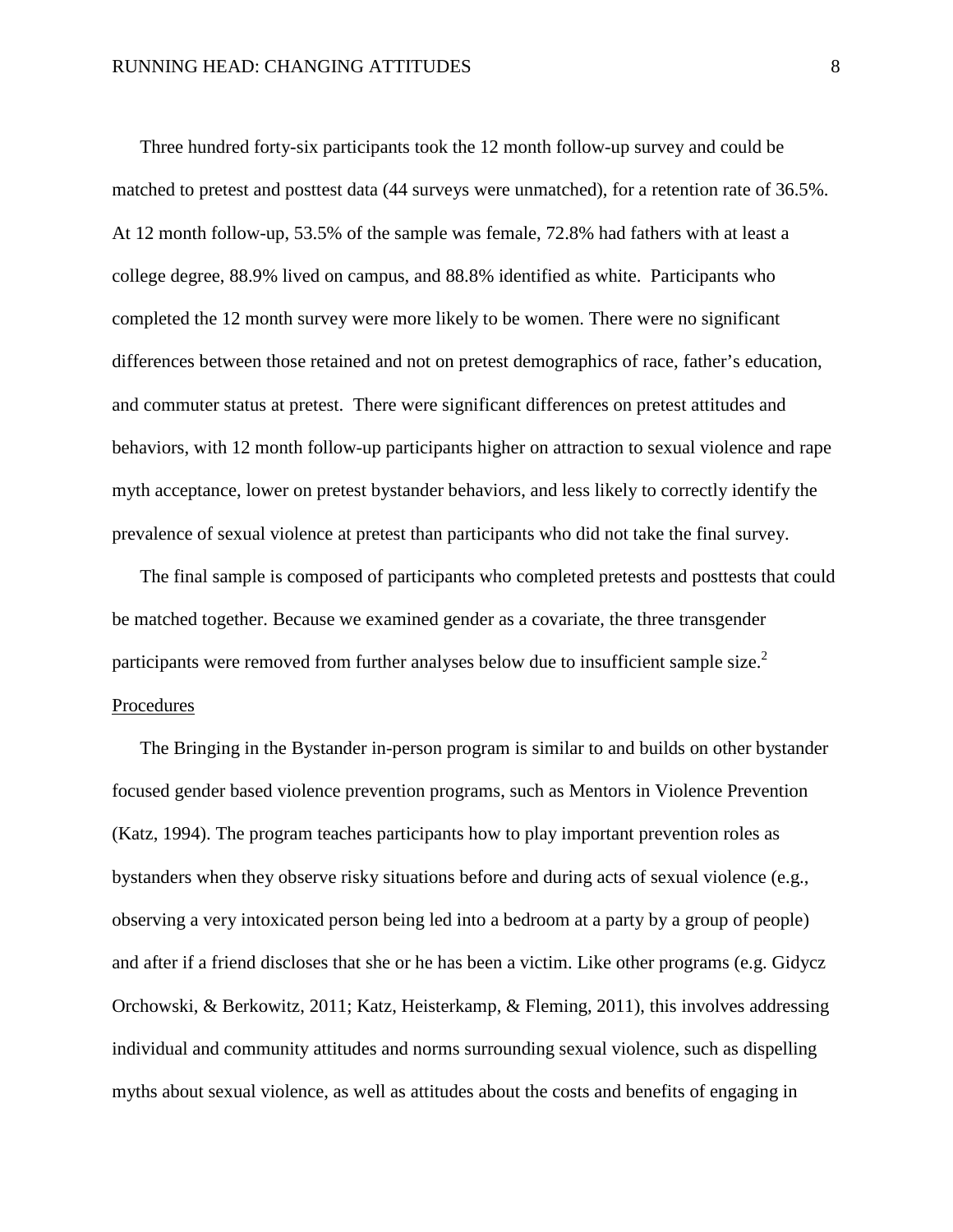helpful bystander behavior. The program content covers the prevalence, causes, and consequences of sexual violence, and building empathy for victims. The full continuum of sexual violence is discussed (from inappropriate jokes and touching to legally defined rape), including the ways in which dating violence is often a context for sexual violence on campus and that most perpetrators are known to victims. Curriculum content addresses the gendered nature of sexual violence, with victims being disproportionately women victimized by men, and gender as a key facet of understanding this community problem. The program also includes discussion of men as victims of sexual violence and sexual violence in same gender relationships. Active learning exercises (e.g., role plays) help participants build skills and think about how to intervene safely and be a supportive ally to survivors (e.g., Gidycz, Orchoswki, & Berkowitz, 2011).

The Bringing in the Bystander program moves away from the limitations in previous work of approaching men as potential perpetrators and women as potential victims. Instead, it emphasizes the role everyone plays in preventing sexual violence as a member of the community, which is underscored by the training being administered by pairs of one male and one female co-facilitator. The program is administered to single gender groups (e.g., Katz, 1994) in recognition that men and women experience sexual violence prevention messages differently (e.g., Heppner et al., 1995), so engagement and discussion may be more fruitful and more likely to impact attitudes and behavior in a single-gender setting. (For more detail on the program, including more specifics on how it compares to other bystander based sexual violence prevention programs, see Banyard, Eckstein, & Moynihan, 2010; Banyard, Moynihan, & Crossman, 2009; Banyard, Plante, & Moynihan, 2004).

Bringing in the Bystander was originally designed for Campus 1. For translation to Campus 2, presentation materials were changed to fit a new campus in a different state, such as support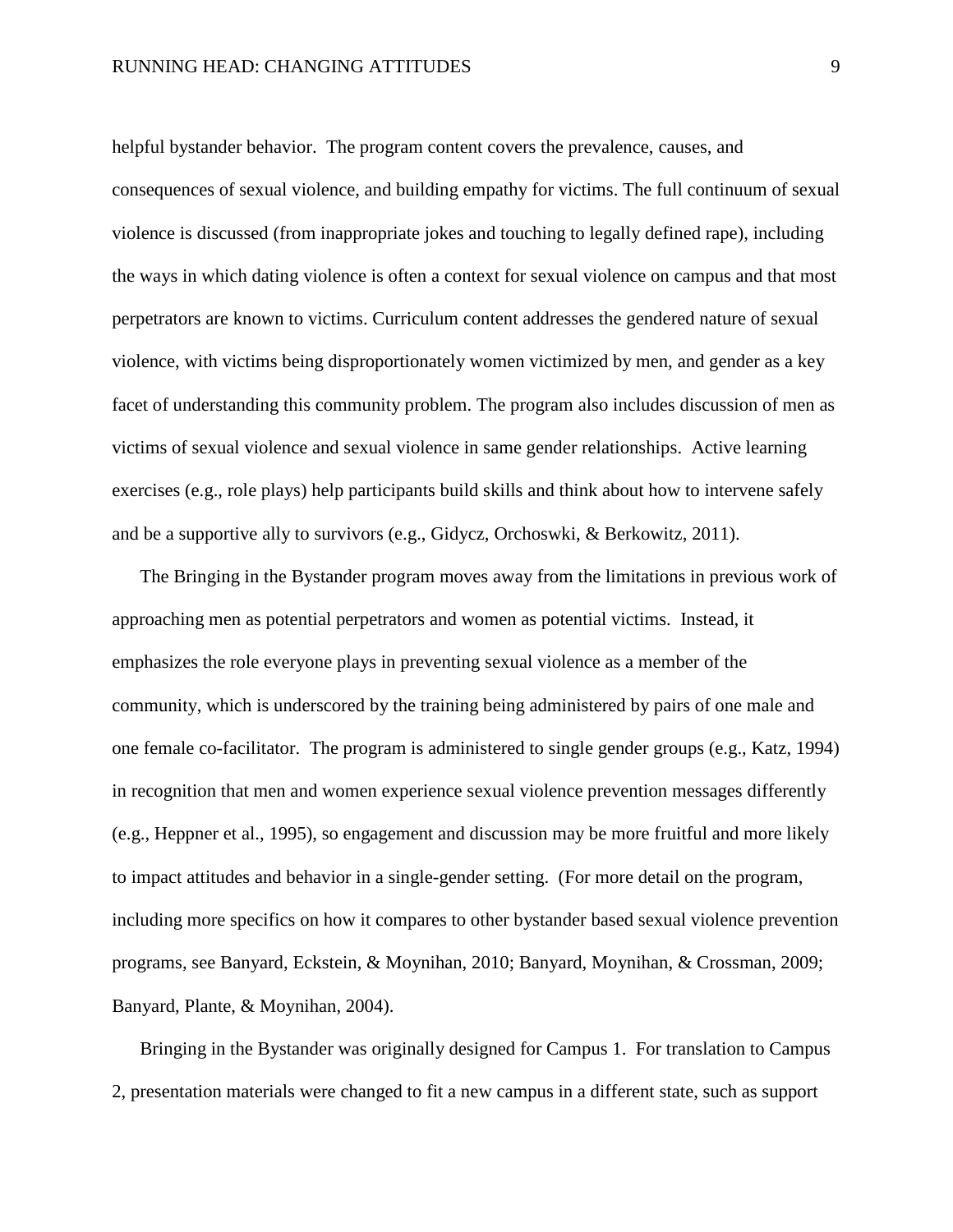resources (e.g., information for the local rape crisis center) and relevant sexual assault statistics, policies, and laws. During the co-facilitator training, a primary focus was on exploring what forms bystander attitudes and behavior may take in the context of their campus, and how that should shape their presentation. As part of the program, co-facilitators and participants share their experiences as bystanders, engage in discussion around bystanding and sexual violence, and brainstorm ways they could intervene in a situation on their campus. This provided opportunity for co-facilitators at Campus 2 to provide relevant examples and lead discussion around issues pertinent to Campus 2. For example, Campus 2 is in an urban community, closer than Campus 1 to areas with gang activity and high crime rates, so what it means to intervene safely as a bystander has to address the concerns participants have around those issues. Because cofacilitators were undergraduate and graduate students from Campus 2, they were able to understand and address those concerns in ways program participants saw as legitimate. Campus 2 has no campus-based sexual violence programming or support services, so staff from local rape crisis centers went through the training with the co-facilitators. This gave the co-facilitators on Campus 2 the opportunity to understand the larger community context for sexual violence in their area, which helped shape how they facilitated the program. For example, if one recommendation for how to help survivors is to accompany them to a service provider, that may be viewed differently by students if it is an on campus versus off campus resource.

The program was four and a half hours, split over two sessions. Participants completed surveys prior to implementation of the program (pretest), and three more times - approximately two weeks (posttest), 5 months, and one year after program implementation. (The 5 month follow-up focused on different issues, and findings from that data are presented elsewhere (Banyard et al., (under review))). Following the first cohort on Campus 1 returning to take the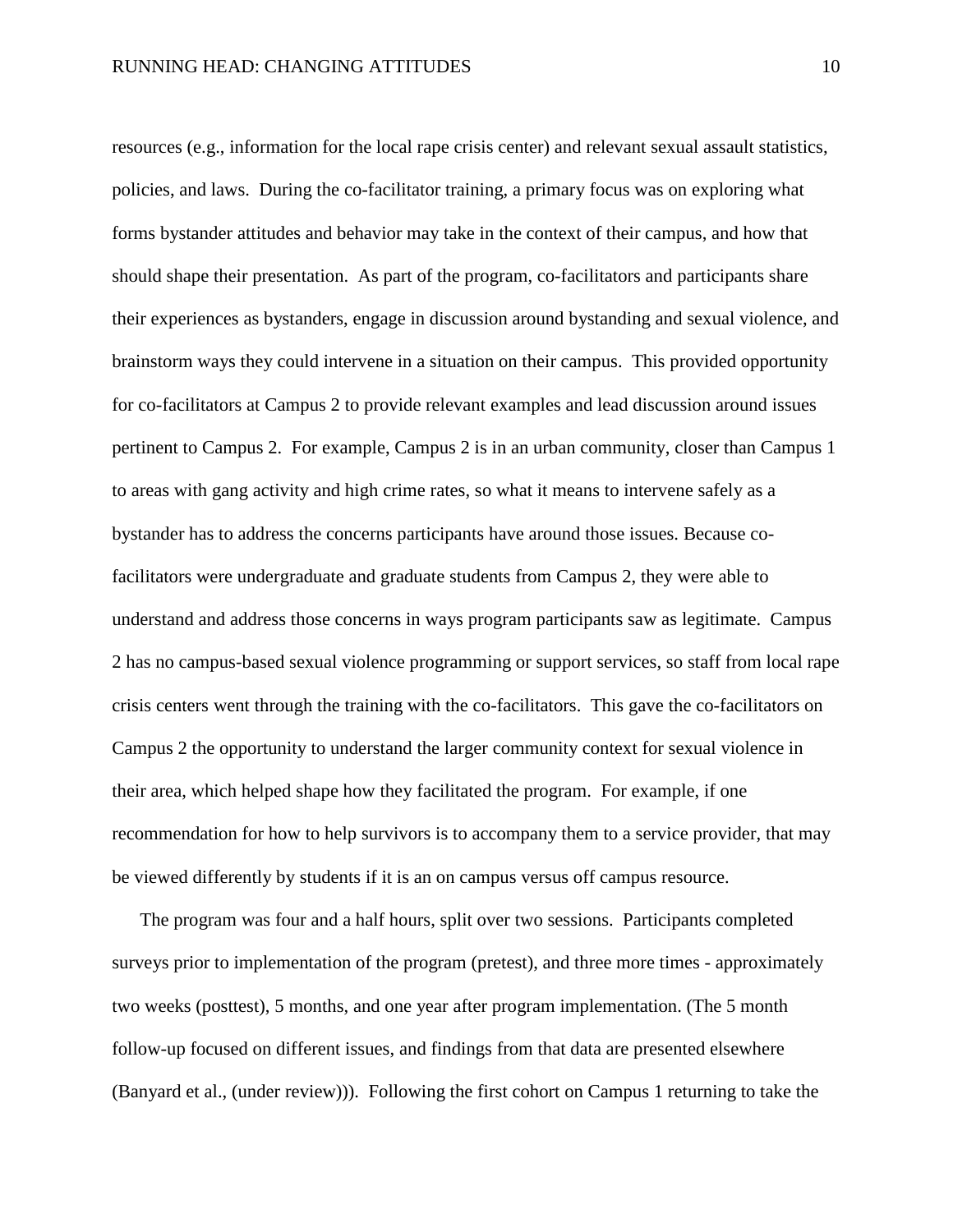surveys in person in a classroom, we determined students preferred accessing surveys online, and all other surveys were web administered. Participants received emails with a link to each survey. They were paid \$10 for each survey and those who took all four surveys were entered in a raffle to win a \$150 Best Buy gift card. In addition, on Campus 1, cohort 2 and 3 participants were offered extra incentives to complete five- and 12-month surveys. They were given the chance to win a lottery of several \$50 gift cards. On Campus 2, this additional incentive was offered to cohort 2 participants at the 5 month survey. Participants who completed the program were paid \$40 for their time in the program.

Four months after program implementation, both campuses were exposed to the Know Your Power™ Bystander Social Marketing Campaign (SMC) for six weeks (for more detail on the SMC, see Potter, 2012). This campaign is a series of images portraying "typical" college scenes explicitly modeling prosocial bystander behavior in the prevention of sexual and relationship violence. Images were used on various mediums, including bookmarks, table tents, and posters that were displayed in residence halls, dining halls, student centers, libraries, and academic buildings. On Campus 1, images were also used for bus wraps and on computer splash screens. Images were tailored to each campus to reflect the racial and ethnic composition of students and social situations typical of the campus (for the importance of images specific to the target audience see Potter, Moynihan, & Stapleton, 2011; Potter, & Stapleton, 2011). Images were tailored to Campus 2 through a multi-stage process, similar to the one used on Campus 1 to develop the original images (Potter & Stapleton, 2011). First, focus group participants provided feedback on images without the image dialogue. Images were then revised based on student feedback. Second, dialogue boxes for the revised images were edited by focus group participants to best reflect the language and terminology of students on that campus. As a part of this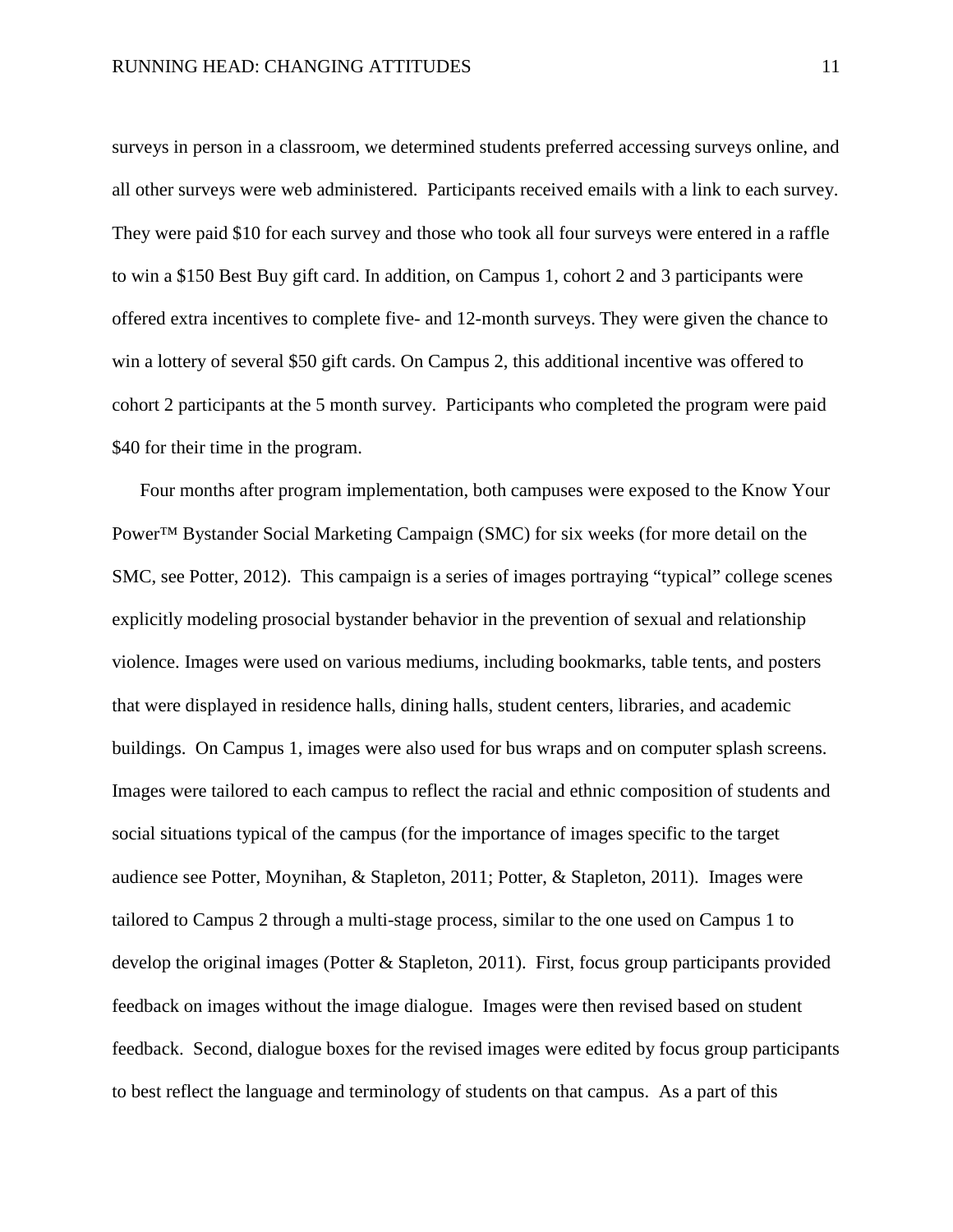campaign, first year students were provided with promotional items, such as water bottles, flash drives, bookmarks, and backsacks that included the campaign slogan and website. This means that by the 12 month follow-up, the program group was exposed to the program and SMC and the control group was only exposed to the SMC. Past research on SMCs on this topic have found them to be effective in increasing college students' awareness of sexual violence as a problem and one they share responsibility for solving (Potter, 2012; Potter, Moynihan, & Stapleton, 2011).

#### Measures

#### Social Desirability (Stöber, 2001)

This scale consisted of 16 of the original 17 items, like Stöber (2001). Participants scored "1" for true or "0" for false; a number of items were reverse scored. An example of one items in the scale is, "In traffic I am always polite and considerate of others." Cronbach's alpha for the current sample was low ( $\alpha = .63$ ). Given that social desirability is only being used as a control variable, we kept this measure in the study. Scores were computed by taking the mean across items. Higher scores indicate greater socially desirable responding. The mean for the current sample at pretest was .53,  $SD = .19$ , range = 0 - 1.

Illinois Rape Myth Acceptance Scale – Short Form (Payne, Lonsway, & Fitzgerald, 1999)

The original 20-item scale was developed to assess participants' endorsement of common myths about sexual assault. Our surveys used seventeen of the items (we excluded three filler items). However, item analysis indicated that all but three of the items had a floor effect, with most participants not endorsing the rape myth. For that reason, the items from the scale used in our analysis were rape myth 1: "If a woman is raped while she is drunk, she is at least somewhat responsible for letting things get out of control" ( $M = 2.13$ ,  $SD = 1.13$ ); rape myth 7: "Rape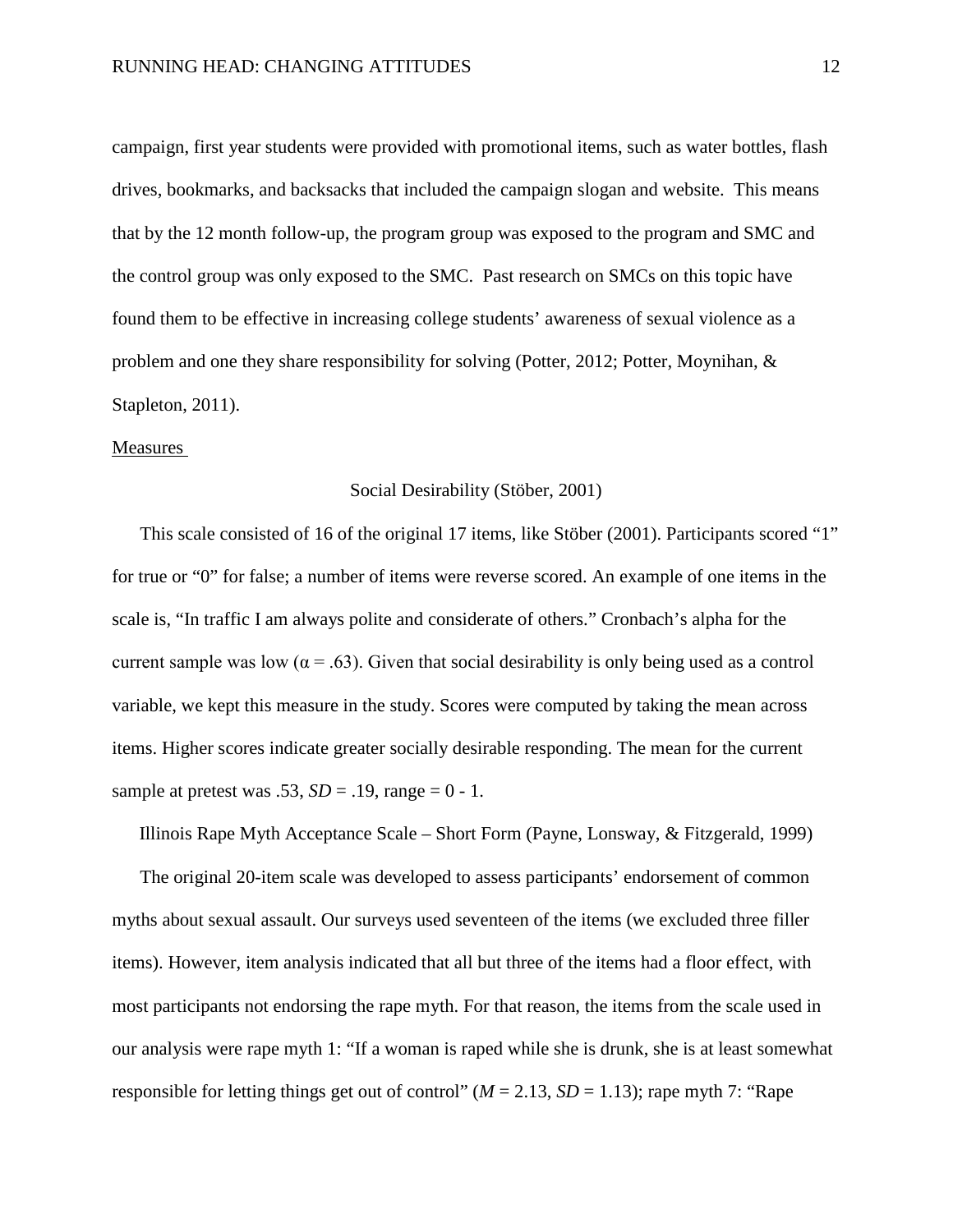accusations are often used as a way of getting back at men,"  $(M = 2.06, SD = 1.00)$ ; and rape myth 15: "Men don't usually intend to force sex on a woman, but sometimes they get too sexually carried away,"  $(M = 2.22, SD = 1.09)$ . Participants indicated on a 5-point scale (range 1-5) the extent to which they agreed with each item.

Attraction to Sexual Violence Scale (Malamuth, 1989)

This 8-item scale has been used to measure willingness to engage in sexual aggression (O'Donohue, Yeater, & Fanetti, 2003). In this study an item analysis indicated only two items did not have a floor effect. For that reason, we only used those two items in our analysis: "What percent of men would find forcing someone to do something sexual arousing" ( $M = 3.65$ ,  $SD =$ 1.94) and "What percent of women would find forcing someone to do something sexual arousing" ( $M = 2.52$ ,  $SD = 1.75$ ). Participants selected the percentage they chose for the answer (e.g.,  $1 = 0\%$ ,  $2 = 10\%$ , to  $11 = 100\%$ ).

Readiness to Help Scale (Banyard, Moynihan, Cares, & Warner, Under Review)

This 33 item scale is based on Prochaska and DiClemente's Transtheoretical Model (Grimley, Prochaska, Velicer, Blais, & DiClemente, 1994). Previous work has highlighted this model as useful for conceptualizing bystanders and prevention (Banyard, Eckstein, & Moynihan, 2010). As reported in Banyard, Moynihan, Cares and Warner (Under Review), a principal components factor analysis with varimax rotation was computed for the original items to assess attitudes toward and actions of engaging in prevention of sexual abuse, intimate partner abuse, and stalking. This study uses the two factors that correspond to attitudes about readiness to help (referred to in some previous research as readiness for change): precontemplation and contemplation. Examples of items in these subscales include, "I don't think stalking is a problem on this campus" (precontemplation), and "Sometimes I think I should learn more about stalking"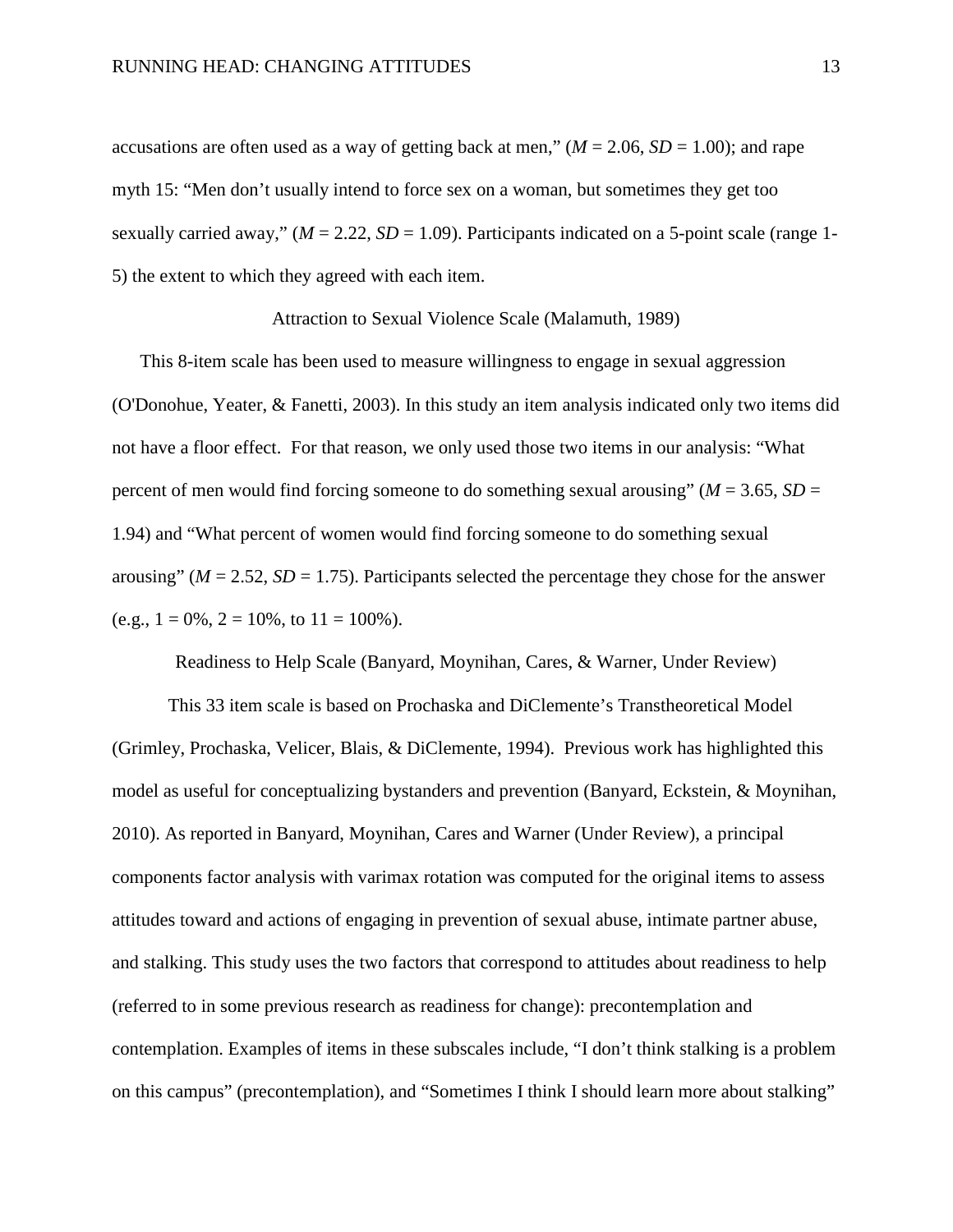(contemplation). Participants responded on a five-point scale  $(1 = not at all true and 5 = very$ much true) to indicate how much each of the statements was true of them. The precontemplation factor included 12 items (11.05% of variance) and the contemplation factor (17.02% of the variance) included nine items. Cronbach's alpha for the precontemplation scale was .87 and for contemplation was .91. The two subscale scores were created by taking the mean across items. Descriptive statistics are as follows: precontemplation  $(M = 2.55, SD = .69, \text{ range} = 1 - 4.92)$ ; and contemplation ( $M = 2.78$ ,  $SD = .83$ , range = 1-5).

#### Bystander Efficacy Scale (Banyard, 2008)

This scale, used previously to evaluate prevention efficacy, includes 18 statements. A participant rates her or his confidence to perform various bystander behaviors on a scale from 0 (can't do) to 100 (very certain that he or she do). For example, "Ask a friend if they need to be walked home from a party." The mean across all 18 items becomes the total score used. Cronbach's alpha for this sample was .93. Previous research with different samples of participants has established the validity of this measure (Banyard, 2008). For the current sample,  $M = 72.60$ ,  $SD = 17.64$ , range = 0 - 100.

Intent to Help a Friend Scale (Banyard, et al., Under Review)

This scale includes 40 items that assess participants' self-reported likelihood to engage in certain helpful bystander behaviors with someone they know. Each participant rated his or her likelihood to perform the behaviors using a 5-point scale  $(1 = not at all likely to 5 = extremely$ likely). For example, "I talk to people I know to make sure we don't leave an intoxicated friend behind at a party." Higher scores indicate that the participant feels more likely to perform the behavior listed. The mean at pretest was  $3.79$ ,  $SD = .72$ , range  $= 1 - 5$ ,  $\alpha = .97$ .

Intent to Help a Stranger Scale (Banyard, et al., Under Review)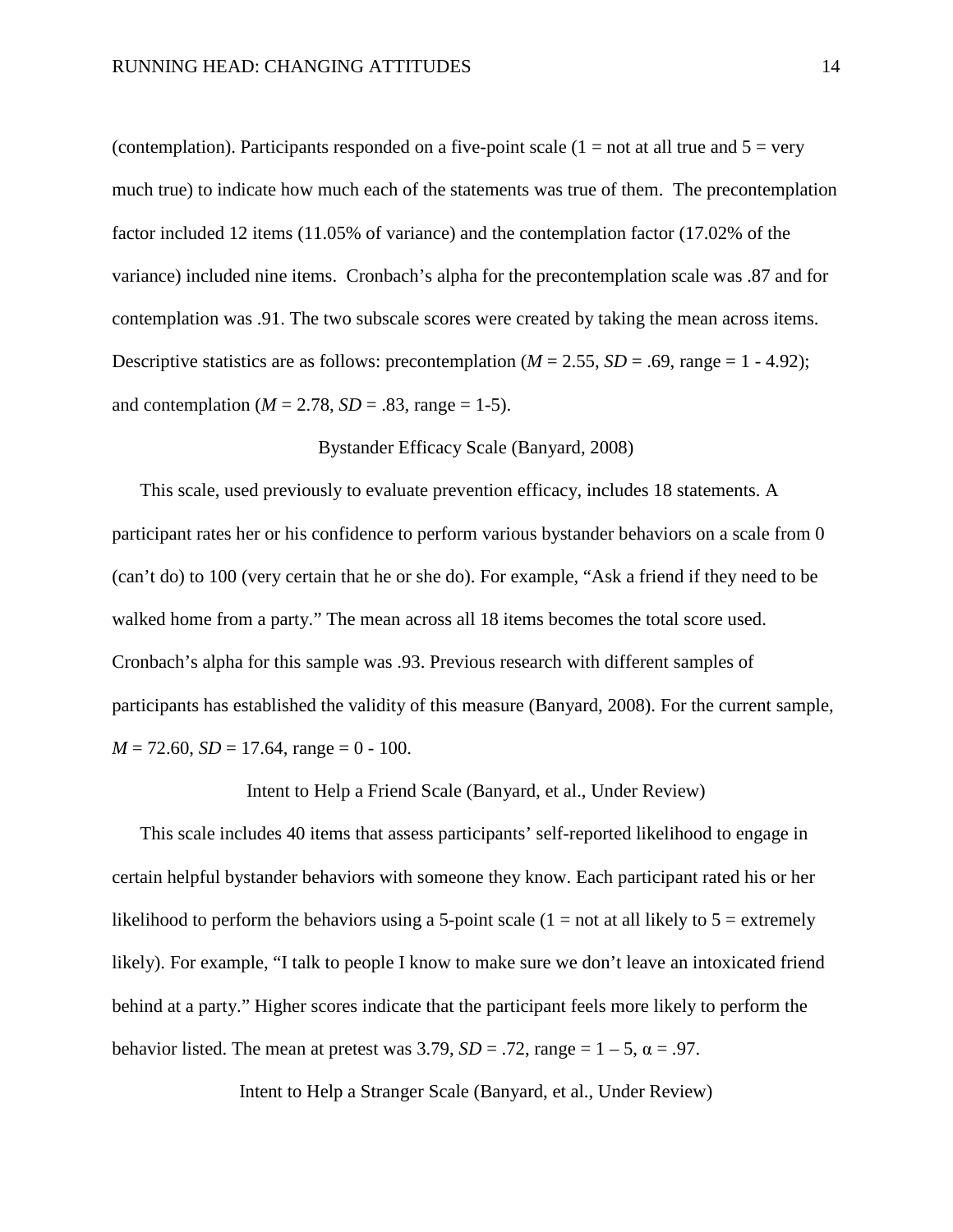This scale includes 41 items that assess participants' self-reported likelihood to engage in certain helpful bystander behaviors with someone they do not know. Each participant rated his or her likelihood to perform the behaviors using a 5-point scale  $(1 = not at all likely to 5 =$ extremely likely). For example, "I express disagreement with someone I don't know who says having sex with someone who is passed out or very intoxicated is okay." Higher scores indicate a participant feels more likely to perform the behavior. At pretest the mean for the current sample was 3.09,  $SD = .87$ , range = 1-5,  $\alpha = 98$ .

### Knowledge Items  $(2<sup>nd</sup> Edition)$

From the original set of knowledge questions (Banyard, Moynihan, & Plante, 2007) we used the four core items that were general enough to apply to both campuses. The items were as follows: "What percentage of women experience sexual assault in their lifetime?" "What percentage of men experience sexual assault in their lifetime?" "What percentage of reported sexual assaults are false reports?" "The most commonly used drug in sexual assault is

\_\_\_\_\_\_\_\_." The first three of these items were asked using a multiple choice format. The fourth included a blank space into which participants typed their answer. Responses were scored "0" for an incorrect response or "1" for a correct response. At pretest, small segments of the sample with valid pretest and posttest scores got each item correct (item 1: 22.4%, item 2: 5.6%, item 3: 13.6%, item 4: 35.2%). Cronbach's alpha for these items together was quite low so each was considered as a separate outcome.

#### DATA ANALYSIS

Repeated measures MANOVA using GLM in SPSS 19.0 was used to examine changes in bystander attitudes from pretest to posttest and to 12 month surveys, with campus and gender as covariates. Follow-up paired sample t-tests were used to examine specific changes by group for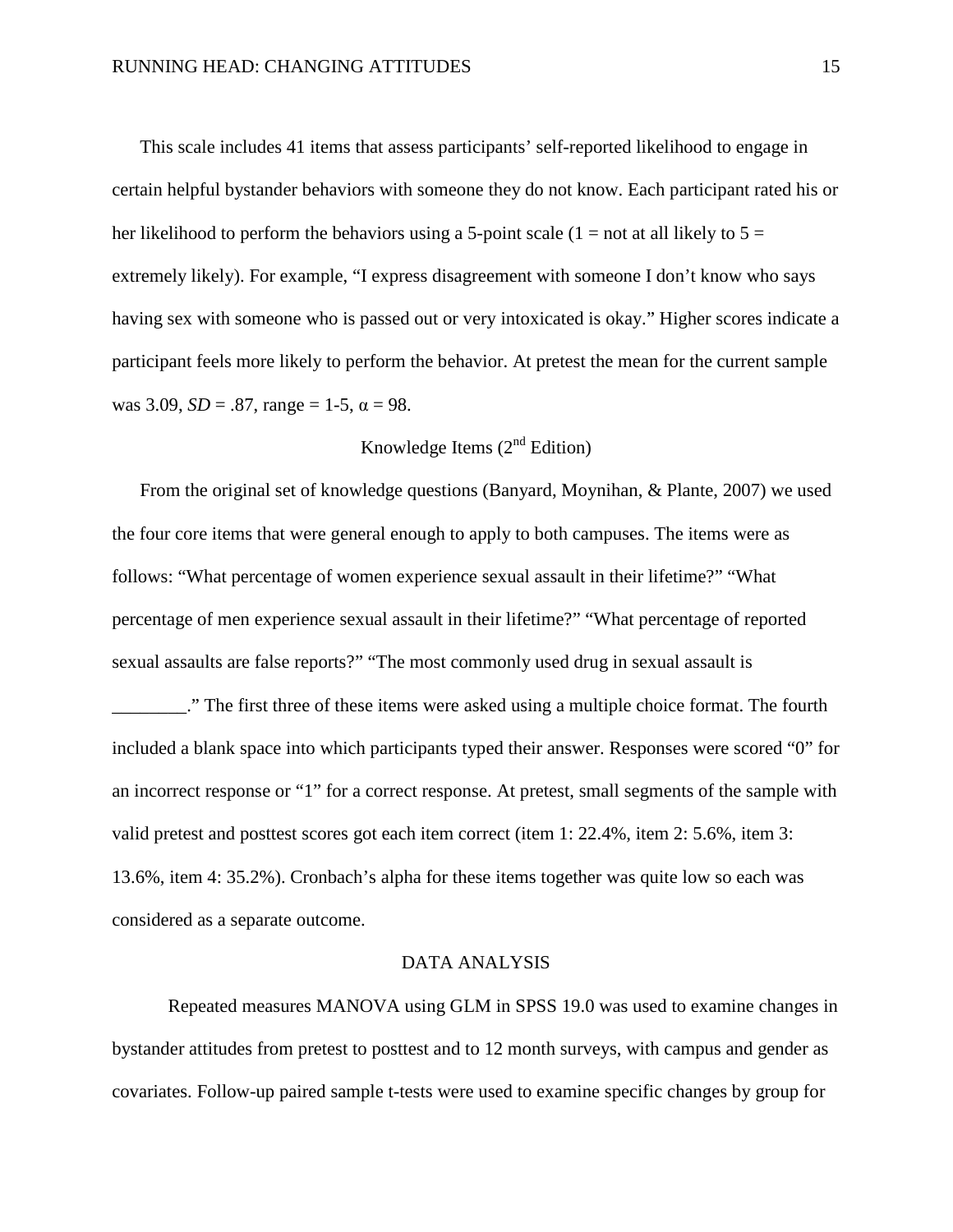individual attitudes for outcomes identified as significant at the univariate level in the repeated measures analysis. The analyses were run on the sample composed of participants who completed pretests and posttests that could be matched together.

#### RESULTS

Table 1 presents pretest scores for all outcome measures by gender and by campus. Independent samples t-tests show many outcomes on which women differed from men at pretest and several outcomes on which the campuses differed. At pretest, women were higher on bystander efficacy, contemplation, and intent to help friends and strangers. Women believed a higher percent of men would find forcing someone to do something sexual arousing and were more knowledgeable about the percent of women who experience sexual assault in a lifetime. Men had higher endorsement of rape myths 7 and 15, higher precontemplation scores, and were more knowledgeable that alcohol is the most common drug used in sexual assault. They believed a higher percent of women would find forcing someone to do something sexual arousing. Campus 1 reported lower contemplation scores, higher intent to help a friend, and higher knowledge of the most common drug used in sexual assault and the percent of sexual assault reports that are false. Campus 2 believed a higher percent of women and of men would find forcing someone to do something sexual arousing.

--------------------------------

Table 1 about here

--------------------------------

A repeated measures MANOVA was computed for 10 attitude outcomes (3 rape myth items, 2 attraction to sexual violence items, bystander efficacy, precontemplation, contemplation, intent to help friends, intent to help strangers) for three time points (pretest, posttest, 12 month).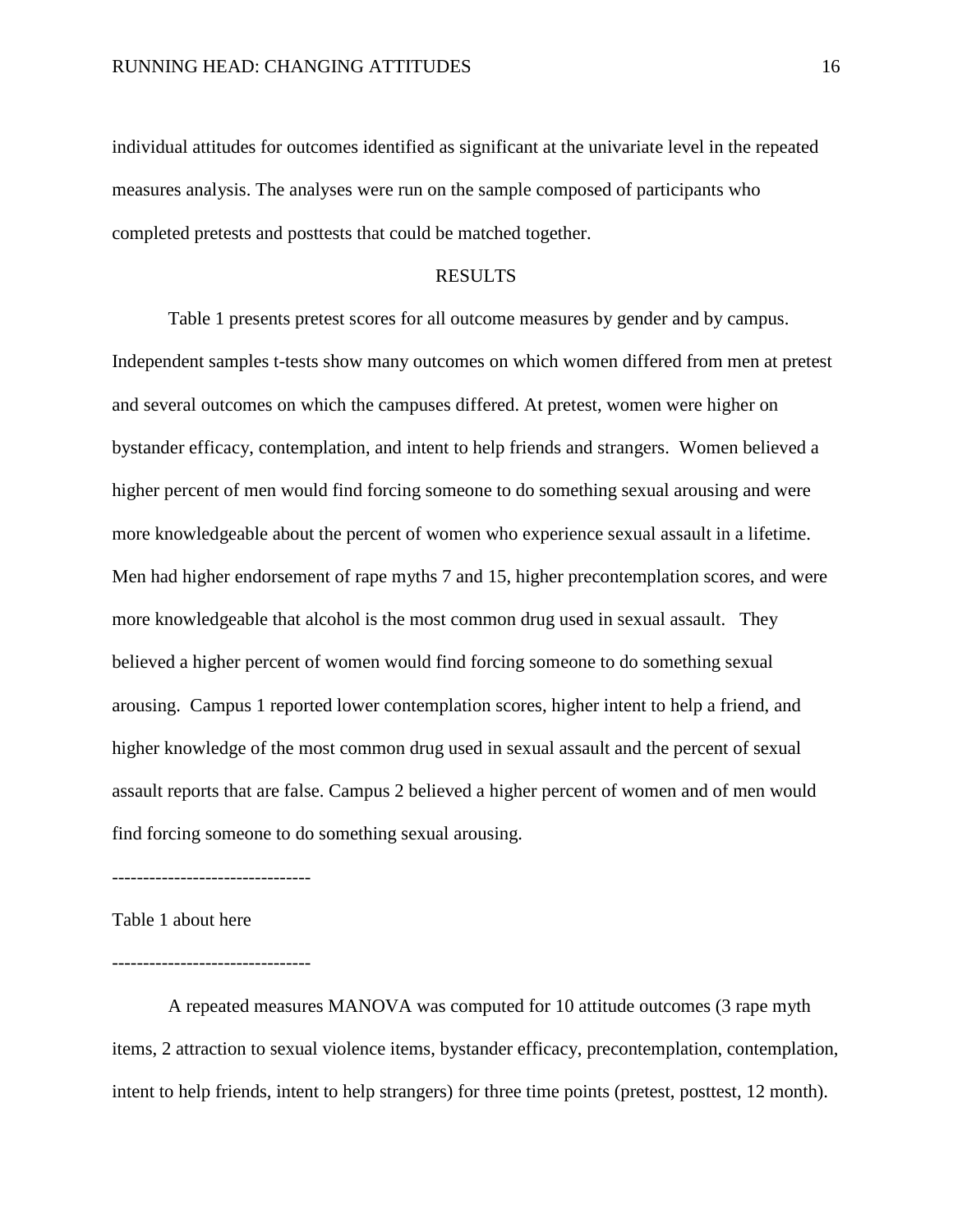The main contrast was group (program versus control group) and time. Gender and campus were covariates with social desirability as a control variable. Between subjects there was a main effect of gender  $F(10, 254) = 11.10$ ,  $p < .001$ , Wilks' Lambda = .70, partial eta<sup>2</sup> = .30; campus  $F(10, 254)$  $254$ ) = 4.09, *p* <.001, Wilks' Lambda = .86, partial eta<sup>2</sup> = .14; group  $F(10, 254)$  = 3.37, *p* <.001, Wilks' Lambda=.88, partial eta<sup>2</sup> = .12; and social desirability  $F(10, 254) = 3.05$ ,  $p < 0.01$ , Wilks' Lambda = .89, partial eta<sup>2</sup> = .11. There were no significant between subjects interaction effects (group x campus, group x gender, campus x gender, nor group x campus x gender). Within subjects there was a main effect of time  $F(20, 244) = 2.13$ ,  $p < .01$ , Wilks' Lambda = .85, partial  $eta^2 = 0.15$ . There were no time by gender nor time by social desirability interactions. There was a significant time by group interaction  $F(20, 244) = 4.16$ ,  $p < .001$ , Wilks' Lambda = .75, partial eta<sup>2</sup> = .25, a large effect. There was a significant time by campus interaction  $F(20, 244) = 1.79$ ,  $p < 0.05$ , Wilks' Lambda = .87, partial eta<sup>2</sup> = .13, a large effect. There was a significant time by campus by gender interaction  $F(20, 244) = 1.64$ ,  $p < .05$ , Wilks' Lambda = .88, partial eta<sup>2</sup>= .12, a medium to large effect. There were no significant 3 way interactions between time by group by gender or time by group by campus. However, there was a significant time by group by campus by gender, 4 way interaction  $F(20, 244) = 1.98$ ,  $p < 0.01$ , Wilks' Lambda = .86, partial eta<sup>2</sup>  $=$  .14, a medium to large effect. In sum, there were differences in attitudes between the treatment and the control group, between the campuses, and between men and women. Furthermore, there were differences over time in attitudes that depended on which group, gender, and campus a participant was in.

Univariate analyses using Greenhouse-Geisser as an indicator revealed significant time by group interactions for six outcomes: rape myth 1, precontemplation, contemplation, efficacy, intent to help friends, and intent to help strangers. Table 2 presents follow-up paired sample t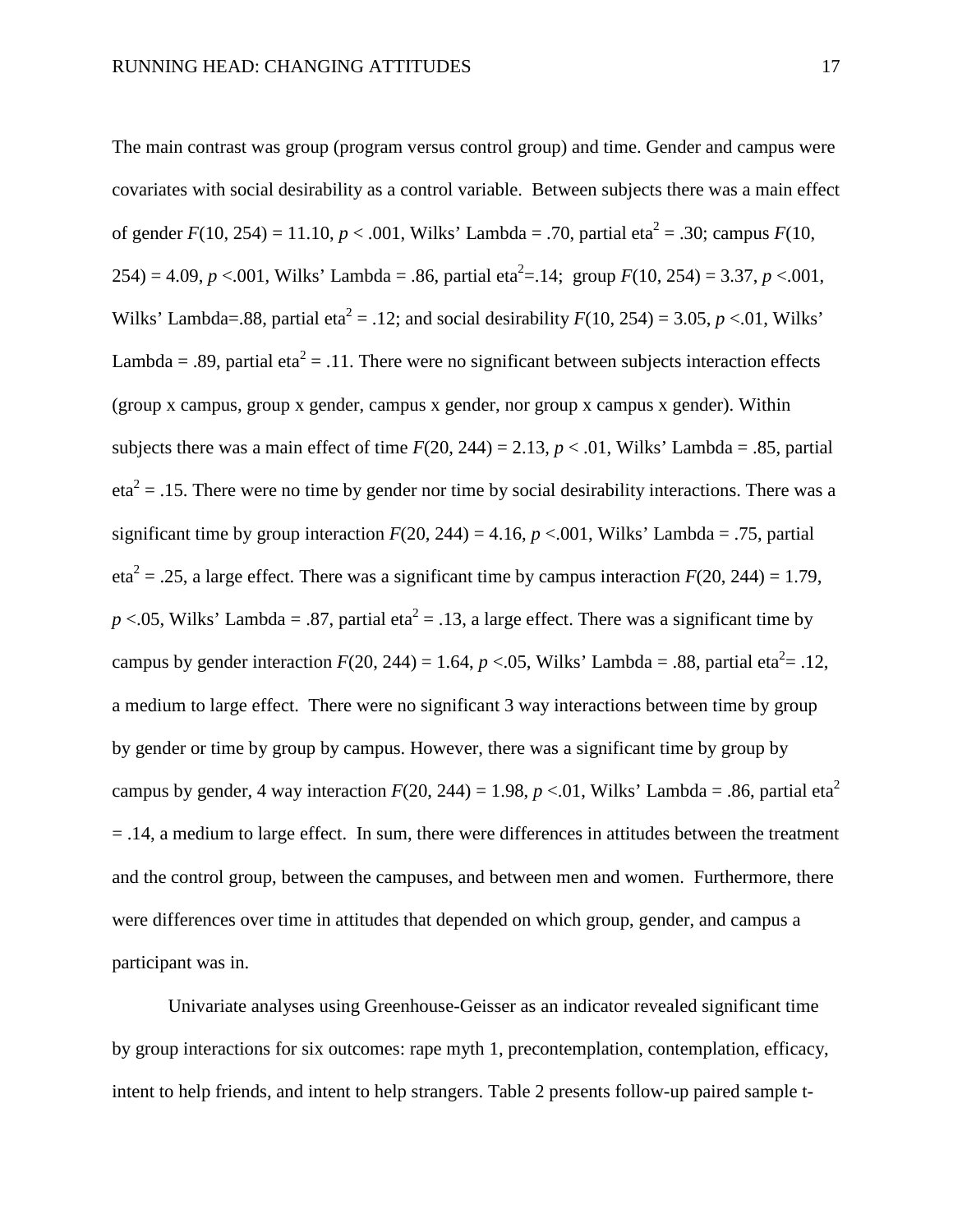tests examining differences between pretest and posttest scores (a comparison between participants who participated in the in-person program and participants in the control group) and between pretest and 12 months scores (which compared participants who by 12 months had only seen the SMC and those who had seen the SMC and participated in the program). These t-tests show attitude change for the program group compared to the control group on most outcomes and persistence in this attitude change to 12 months.

-------------------------------

#### Table 2 about here

#### -------------------------------

Univarate analyses using Greenhouse-Geisser as an indicator revealed five outcomes for which the four way interaction between time, group, campus, and gender was significant (using *p* <. 10 as a significance level given the sample size and nature of the analyses). These outcomes were scores on rape myth 15, precontemplation, efficacy, intent to help friends, and intent to help strangers. Tables 3 and 4 present the results of paired sample t-tests for these outcomes separately by campus, gender, and group (Table 3 examines differences from pre- to posttest and Table 4 from pretest to 12 month follow up). The results show some testing effects (rape myths decline over time for most groups) but also intervention group effects (attitudes change over time for program group participants but not for the control/SMC only group). They also show that while men and women on Campus 1 showed some persistent attitude change to 12 months, only women at Campus 2 showed such positive effects as a result of participating in the program. Overall, both groups, those who were in the control group at posttest and who by 12 months had only seen the SMC, and those who also participated in the program showed reduction in rape myths that persisted to one year. Participants who attended the program showed increases in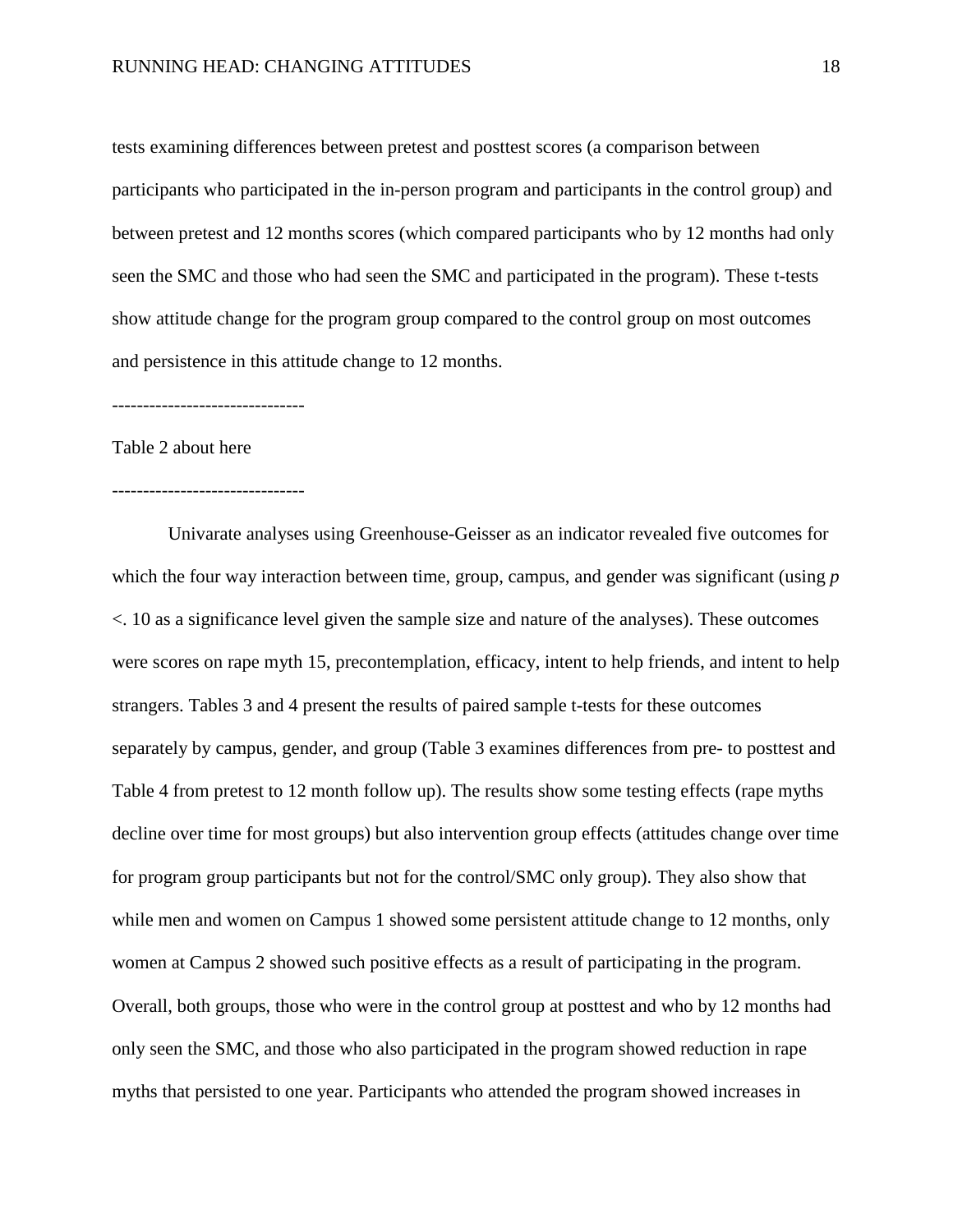bystander efficacy to 12 months following the pretest, lower scores on precontemplation, and higher scores on contemplation and intent to help (suggesting progression to higher stages of readiness to help in the group that also received the prevention program) though these effects were not seen for men on Campus 2.

-------------------------------

Tables 3 & 4 about here

------------------------------

A second repeated measures MANOVA was computed across three time points (pretest, posttest, 12 month follow-up) for the four knowledge items. Between subjects there was a significant effect of campus  $F(4, 142) = 4.09$ ,  $p < 0.01$ , Wilks' Lambda = .90, partial eta<sup>2</sup> = .10, confirming (above and in Table 1) that there were some general differences by campus. There was also a significant effect of group  $F(4, 142) = 2.46$ ,  $p < .05$ , Wilks; Lambda = .94, partial eta<sup>2</sup> = .07. There were no other significant between subjects effects. Within subjects the only significant effect was a significant time by group by campus interaction  $F(8, 138) = 2.09$ ,  $p < 0.05$ , Wilks' Lambda = .89, partial eta<sup>2</sup> = .11. This suggests that the effect of the program over time differed by campus. There was no significant four way time by group by campus by gender interaction. Univarate analyses using Greenhouse-Geisser as an indicator revealed the three way interaction between time, group, and campus was significant for the two knowledge questions related to the percent of women and of men that experience sexual assault in a lifetime (using *p* <. 10 as a significance level given the sample size and nature of the analyses). Table 5 presents the results of paired sample t-tests to investigate these effects for the knowledge questions. It suggests that those in the program at Campus 1 increased their knowledge about lifetime sexual assault and that lasted until at least the 12 month follow-up.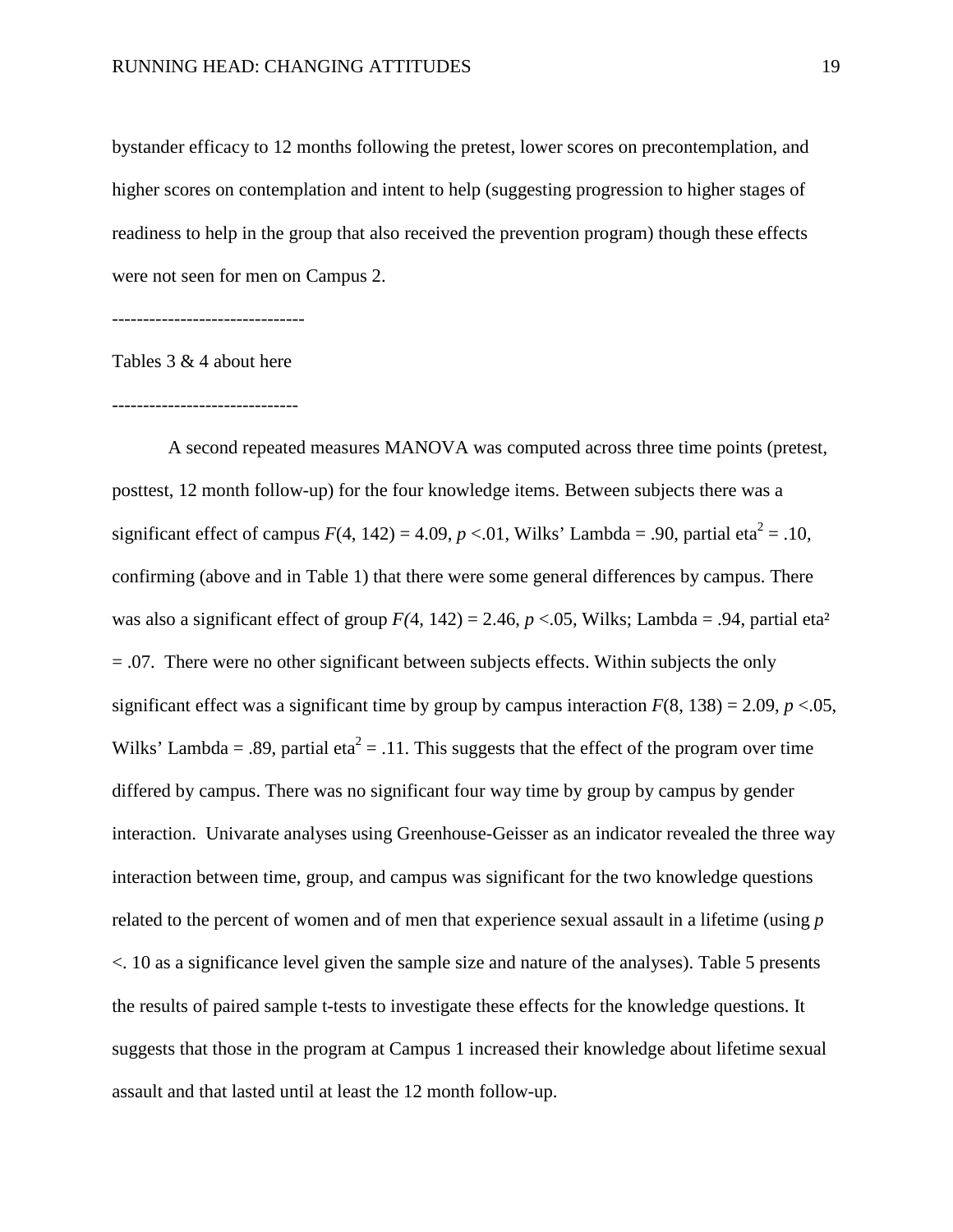-----------------------------

Table 5 about here

----------------------------

#### **DISCUSSION**

This study utilized an experimental design to evaluate the effectiveness of translating the Bringing in the Bystander in-person sexual violence prevention program to a new campus community. Overall, it appears the program, with minimal modifications, worked on a new campus, and many of the initial changes in attitude lasted at least as long as 12 months post program. This evaluation on two different campuses highlights that there are important distinctions to be made in who it works for and how – in this case, how it works differently for women and men, how it works differently between campuses, and how it works differently by gender between campuses. This is an important lesson for the prevention field, which often wants one time, low resource, prevention tools that can easily apply to many communities. Social change efforts for problems as complex as sexual and relationship violence will require more. Whether seeking to enhance efforts on one campus, or translate efforts to another community, future goals for prevention should be for messages that are presented in an ongoing way, educational efforts that recur throughout a student's time on campus, and are both institutionalized to promote longevity and flexible enough to adapt to changing needs of any given community. For example, prevention efforts are likely to be more effective if going through the program as a first year student is the first step, with additional programming being provided each year as student continue their college careers.

As past research and many prevention programs acknowledge, women's and men's experiences with and attitudes towards sexual violence are very different, and this may affect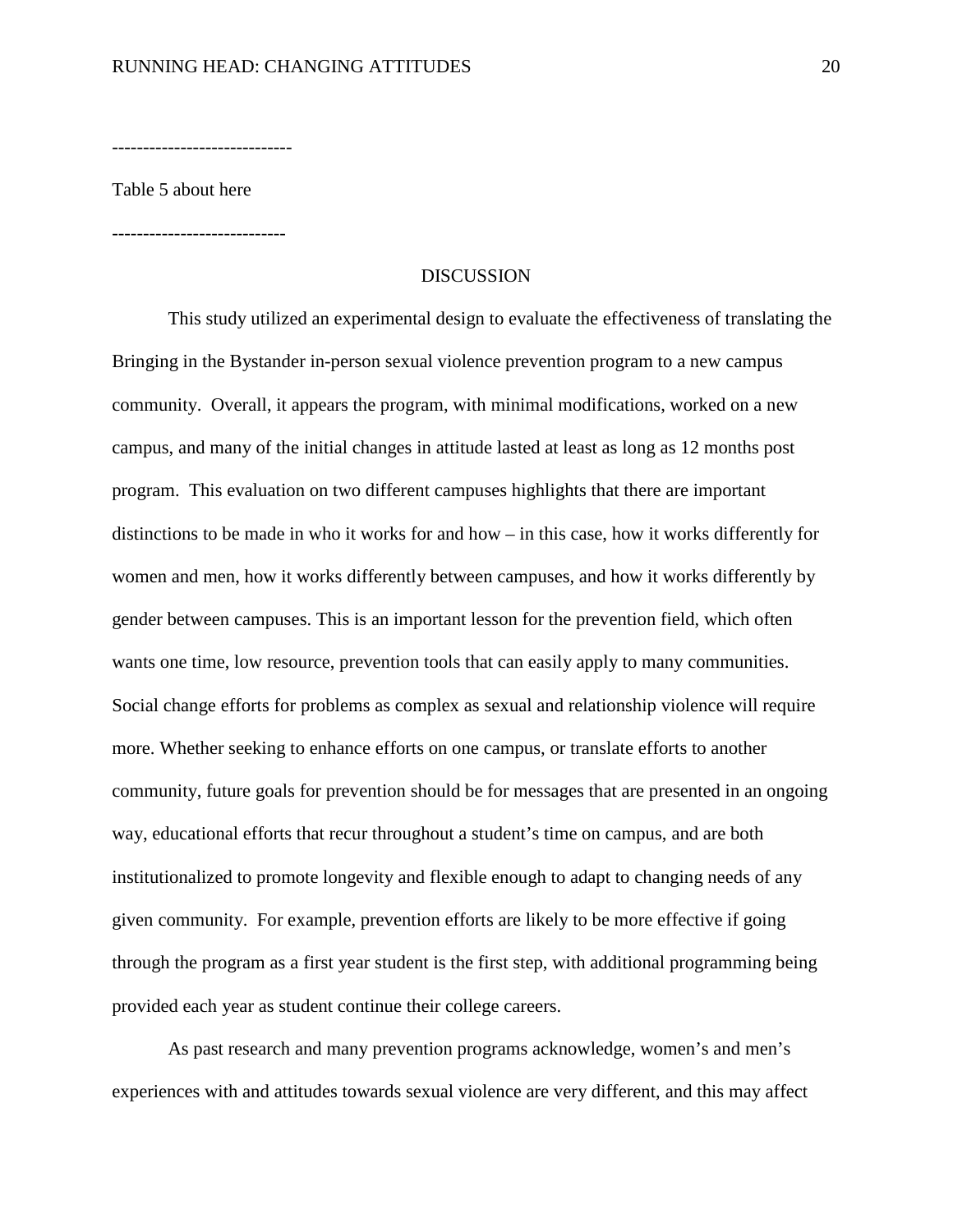how sexual violence prevention efforts work for them (Anderson & Whiston, 2005; Burn, 2009). This was underscored in this study by the differences in attitudes by gender at the outset, many of which persisted throughout the study. This may be a reflection of different gender realities. From a young age, women are socialized to think about the risk of sexual assault, so by the start of their first year of college (when our study participants took the pretest), they see sexual violence as a problem (hence lower precontemplation scores than men) and have already thought about what to do about it (reflected in higher contemplation scores than men) (Burn, 2009). So, if the program engenders the same amount of change for men and women, in the end that translates to a persistence of gender differences, which is what we found on both campuses. While we saw desired change in both groups and it persisted over time, at 12 month follow up, men scored worse than women on many outcomes.

On Campus 1, both genders experienced significant attitude change associated with participation in the prevention program. However, on Campus 2, the program appears to have been more effective for women than men. While for women on Campus 2, the patterns of attitude change were similar to those on Campus 1, for men on Campus 2 the program resulted in limited attitude change initially (from pretest to posttest) and very little sustained attitude change (from pretest to 12 month follow-up). This raises the questions: What was different for men at Campus 2? Was there something different about the program applicability to men on Campus 2 or about the climate on Campus 2 that impacted men and women differently? The answer may lie in the campus gender ratio. Unlike most colleges in the U.S., Campus 2 is a heavily male campus. At the time of the study, the student body was almost 60% male, with the first year class being over 60% male. This impacts the context for men and women in classrooms, residence halls, parties, and other spaces. In fact, during their training the Campus 2 co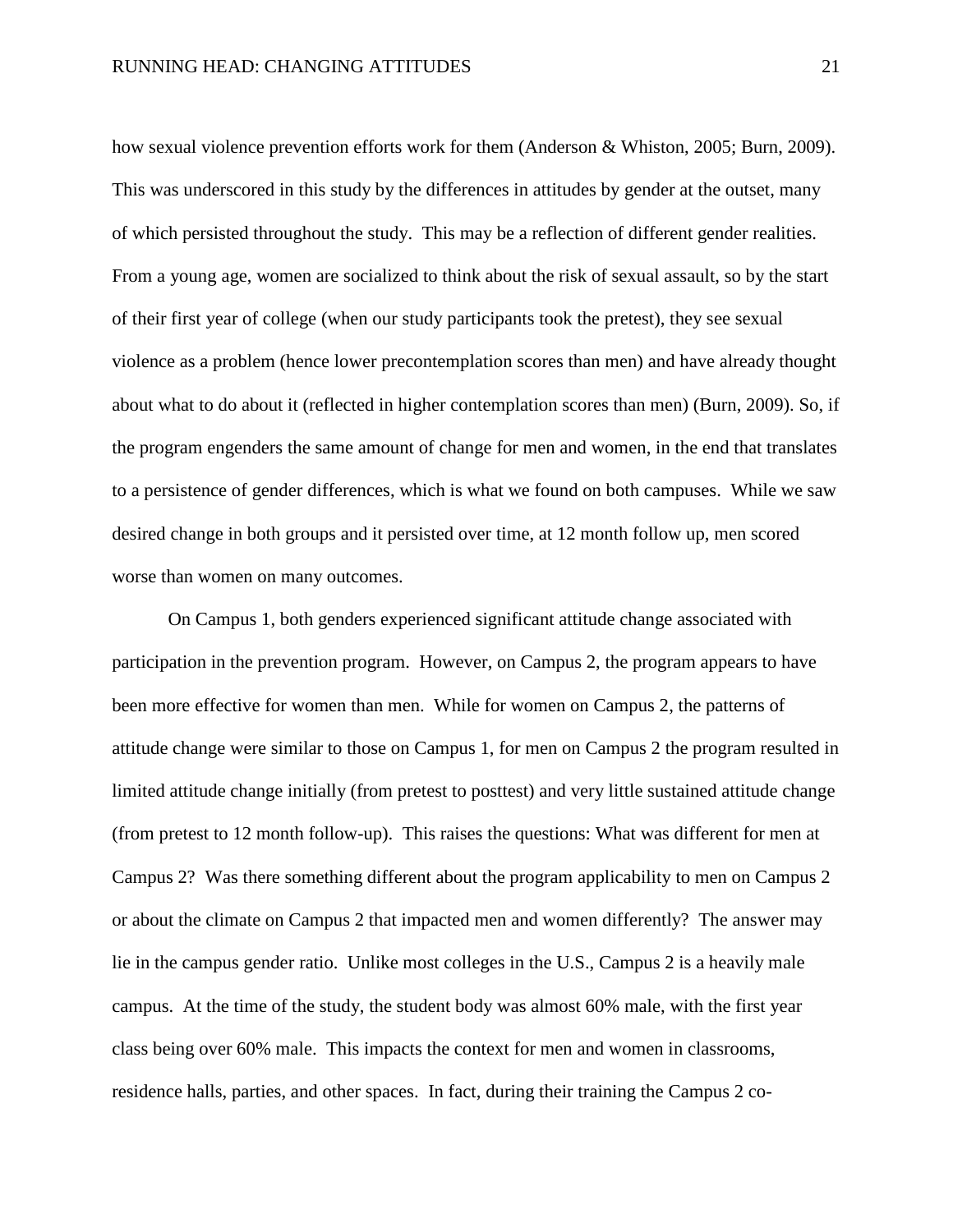facilitators discussed this and how it differs from other campuses, and this issue was raised by participants during the program. While some male students commented that this imbalanced ratio gave women power in dating and social relations, it also may create a campus social context which is heavily determined by male peer norms (Schwartz & DeKeseredy, 1997), where attitudes and beliefs about women and about sexual assault may be more stereotyped and run counter to what is espoused by the Bringing in the Bystander program. If so, that may explain the lack of persistence of attitude changes because the messages of the program to males may have been largely overshadowed by the larger campus culture.

There are a number of other differences between campuses that may undermine the effectiveness of the program for men at Campus 2. While women may be "primed" to positively receive bystander programming on sexual assault, men may not be (as evidenced by the lower initial scores at pretest). In such case, men may be more influenced by the broader community climate. Campus 1 has a long tradition of programming on and attention to issues of violence against women, including a campus-based center offering intervention and prevention services. Campus 2 has no such tradition or services. Thus, the program on Campus 2 was introduced in a community context that had less of a foundation on which to begin attitude change.

Campus 1 and Campus 2 also differ in their locations. Campus 2 is spread across an urban area, rather than being a geographically contiguous campus. The city has a high crime rate and some gang activity, of which students are aware. When men engage as active bystanders, they are much more likely than women to physically intervene (Burn, 2009). However, given how permeable the campus is to non-members and the potential perceived by students for those non-members to be dangerous, this may explain the lack of intent to help strangers for males (and females) on Campus 2. The options men on that campus may readily consider for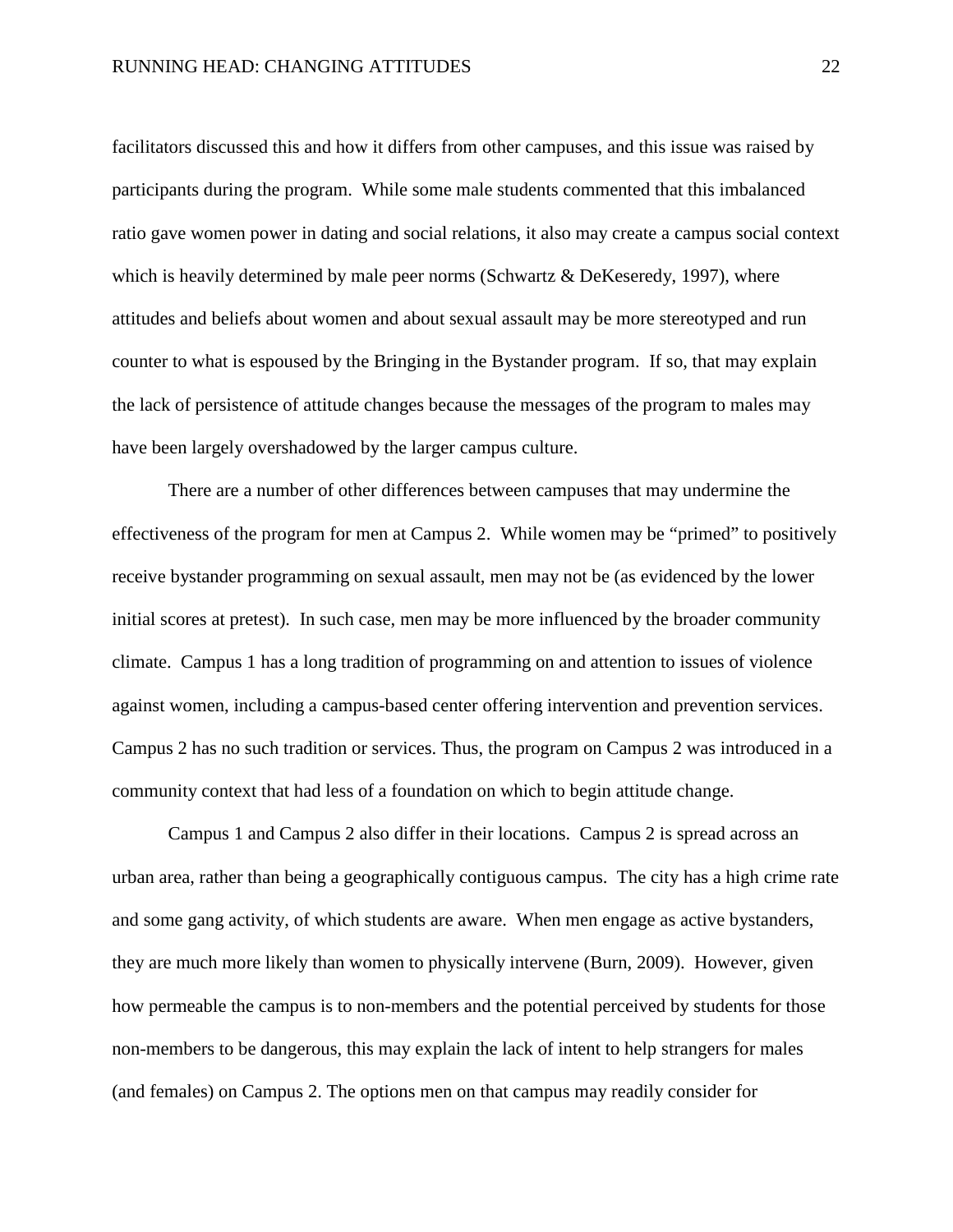intervening as a bystander are also ones that they perceive as more dangerous to their personal safety.

The differences between Campus 1 and 2 were a key component in testing how Bringing in the Bystander would translate to a new campus. This was an initial attempt at programming on Campus 2 and it may be that more adaptation of the program to the realities of Campus 2 was needed, with particular attention to how that might differ by gender. The translation process for this study was purposefully circumscribed and focused mainly on changing content related to state laws and campus policies and having co-facilitators provide personal examples that were reflective of their campus. Future research is needed to more systematically unpack different components of the educational program to examine, for example, which components of the program resonated on each campus and which need a more rigorous process of modification. Such analysis was beyond the aims or the scope of what could be answered with the data collected for this study but highlights a key direction for future work. In relation to the current findings, it is also possible that the co-facilitators on Campus 2, which was a group of only seven, somehow did not connect as effectively with the male participants as they did with the females. These are issues to be explored in follow-up interviews with program participants. Also, follow up interviews on both campuses may uncover areas for future program development and improvement that could increase program effects on attitude change on Campus 1 and Campus 2. What parts of the program resonated on both campuses, and with which groups? When there were differences in program effectiveness, was it because of the program design itself or an issue with implementation? This may help inform future programming efforts on both Campus 1 and 2, as well as on other campuses where Bringing in the Bystander is being adapted or is serving as the foundation for more recently developed programs, including at Boston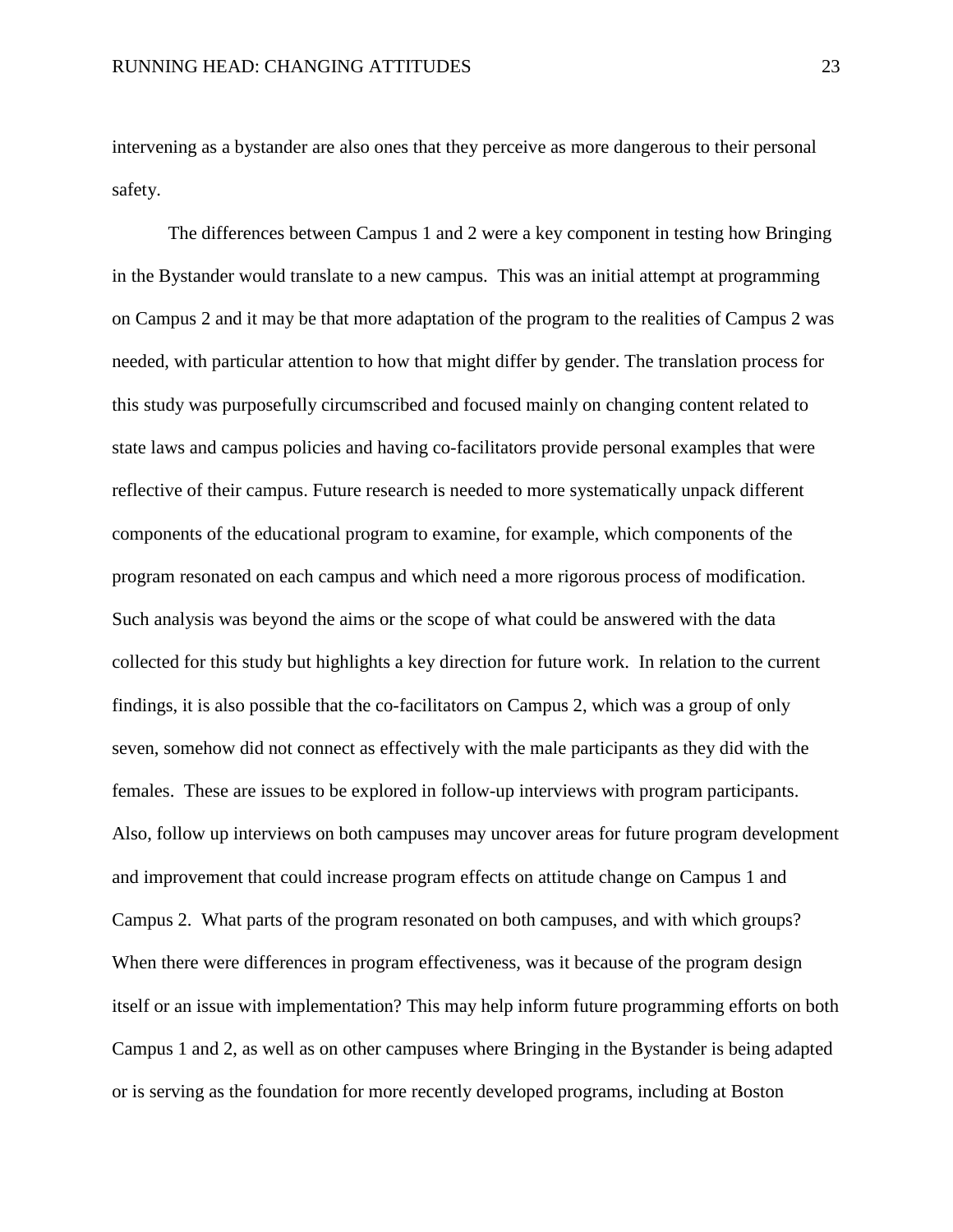College, Clark University, Dartmouth College, and the University of Windsor in Ontario. Once there are answers to these questions, are there ways to find the likely answer to these questions on new campuses before implementing the program? As campuses already implementing the program change over time, how can they build a feedback mechanism for revisions into their process? This illustrates the powerful potential for prevention of working simultaneously between different communities at one time to create feedback loops that can strengthen all efforts to end sexual and relationship violence on campuses.

#### Limitations

This study provides promising evidence that translation of the Bringing in the Bystander in-person sexual violence prevention program is possible. However, the study represents the evaluation of an initial effort at translation to one new campus with first year students. While there are good reasons to target first year students (see above), it is important to realize where they are developmentally. As they are just launching into their college careers, a time when they are concerned with making friends and building community, one must ask how much of prevention messages that ask them to step up and stand out might they really be prepared to do? Further, is it reasonable to expect to alter their attitudes long term with several hours of programming when they have not yet formed their social groups and fully encountered the college social scene? In other words, we may be providing them with examples about a context they have not yet experienced and to which they cannot yet apply the examples discussed during the program. In the language of Prochaska and DiClemente's Transtheoretical Model (Grimley, Prochaska, Velicer, Blais, & DiClemente, 1994), they may still be in the precontemplation stage of readiness to help, and all it is realistic to expect is to move them further along in that stage, so they start seeing sexual violence as a problem and a problem on their campus. Once they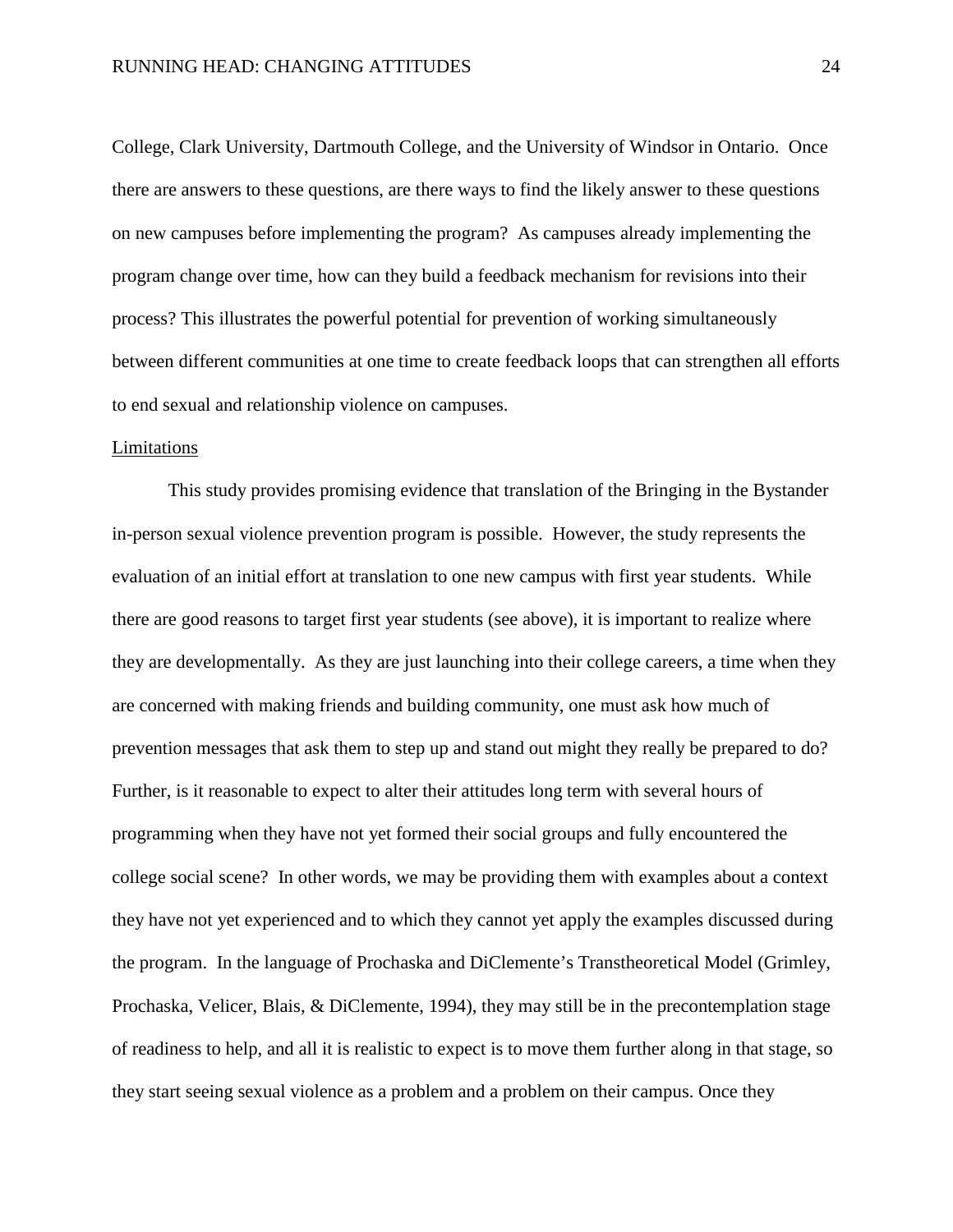embrace the notion that it is a local problem, then they become more motivated to build new skills and practice them, suggesting the need for ongoing programming.

Focusing on a first year sample may also have exacerbated the level of attrition. Students were recruited and participated in the program before they settled into their college routine, so they committed to at least a year long process while having little idea how that would fit into their lives. Study retention rates may also have been impacted by first year student university retention rates and students who did not return for a second or third semester. Longitudinal research is typically plagued with difficulty in locating participants over time and keeping them in the study. By the end of the study (approximately 13 months after the pretest), the retention rate was 36.5%, although there were few differences in pretest demographics or bystander attitudes between those who dropped out and those who were retained. The retention rate means the size of some groups by the end of the study limited statistical power. In addition to the issue of working with first year students, a number of other factors may have contributed to the retention rate. One was the move from in-person surveys to online surveys. While this theoretically may increase participation rates because it is easy, email is also easy to ignore. This may be an important issue as due to the ease of fielding web-based surveys, students on many campuses are being inundated with them. Online survey fatigue was a factor at Campus 2, where students complained about the number of surveys they got to their email inbox and trying to tell which survey went with this project and which did not (sometimes thinking they had filled out a survey for the project when they had not).

#### Directions for Future Research

This study shows promising results from the evaluation of one translation of a bystander sexual violence prevention program to a new campus. Relying on an experimental method we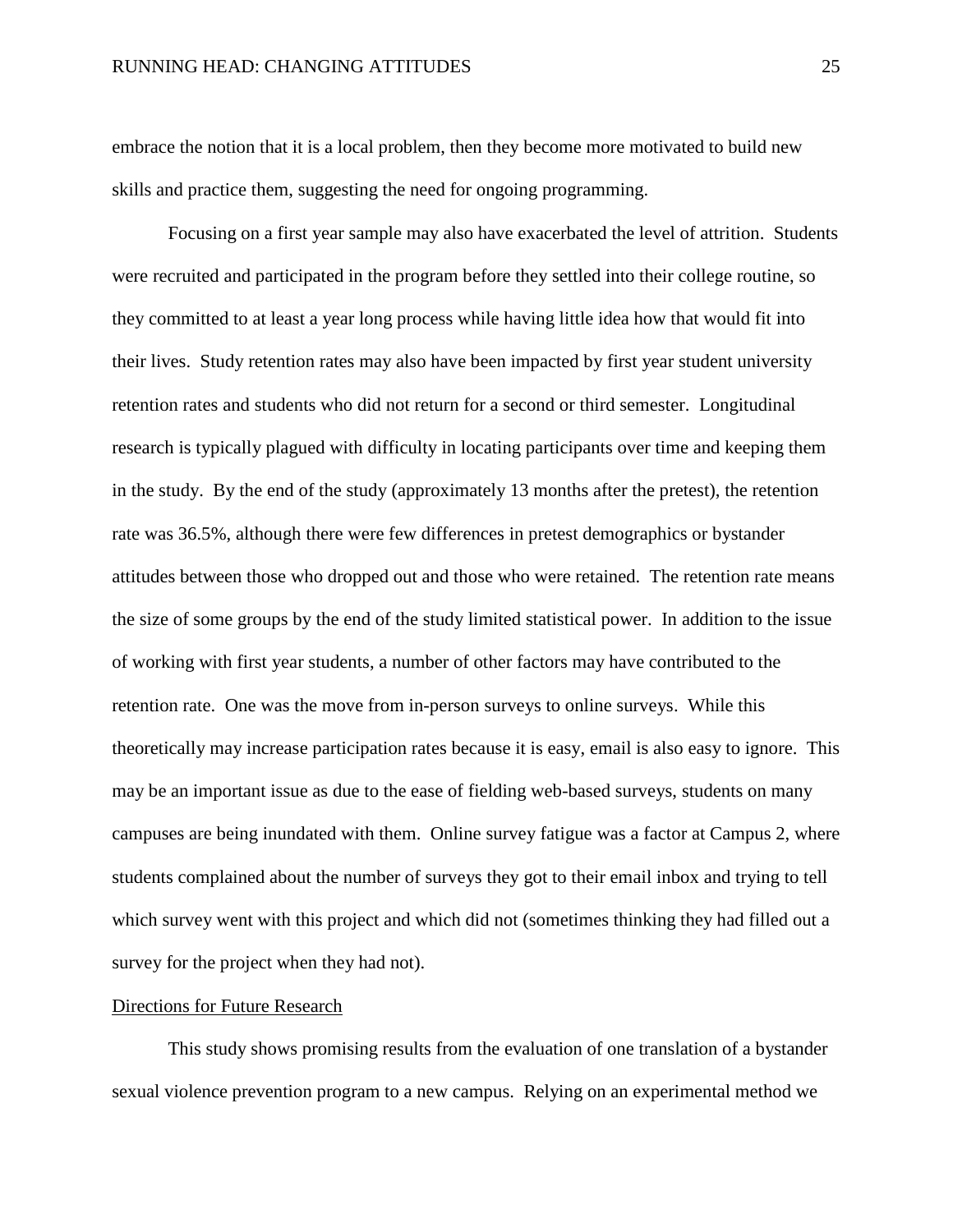found that the program appeared to work on both campuses in changing attitudes about sexual violence and the role each person can play in ending it. This reflects flexibility built into the Bringing in the Bystander program to allow the program materials to be customized where needed and to give co-facilitators the ability to tailor the presentation as appropriate. What this study illustrates as well is that to answer how such a program does and does not work with new populations, it is critical to examine the effectiveness in subgroups. If, for example, we had not looked at results by gender within each campus, instead it would have appeared that the program worked on Campus 1 and did not work very well on Campus 2. Instead, analyzing the data based on gender allowed us to see that men on Campus 2 had their own distinct pattern. Future work should continue this approach, by generating large enough sample sizes to examine gender and campus in combination with additional distinguishing characteristics of students, such as resident versus commuter student, class standing (first year, sophomore, etc.), and race and ethnicity.

Further replications of programs, both Bringing in the Bystander and others, on additional, diverse campuses would broaden our understanding of how a bystander approach to sexual violence can be successful on a broad range of college campuses and can help create a community of prosocial bystanders willing and able to act to reduce sexual violence and support survivors of sexual violence.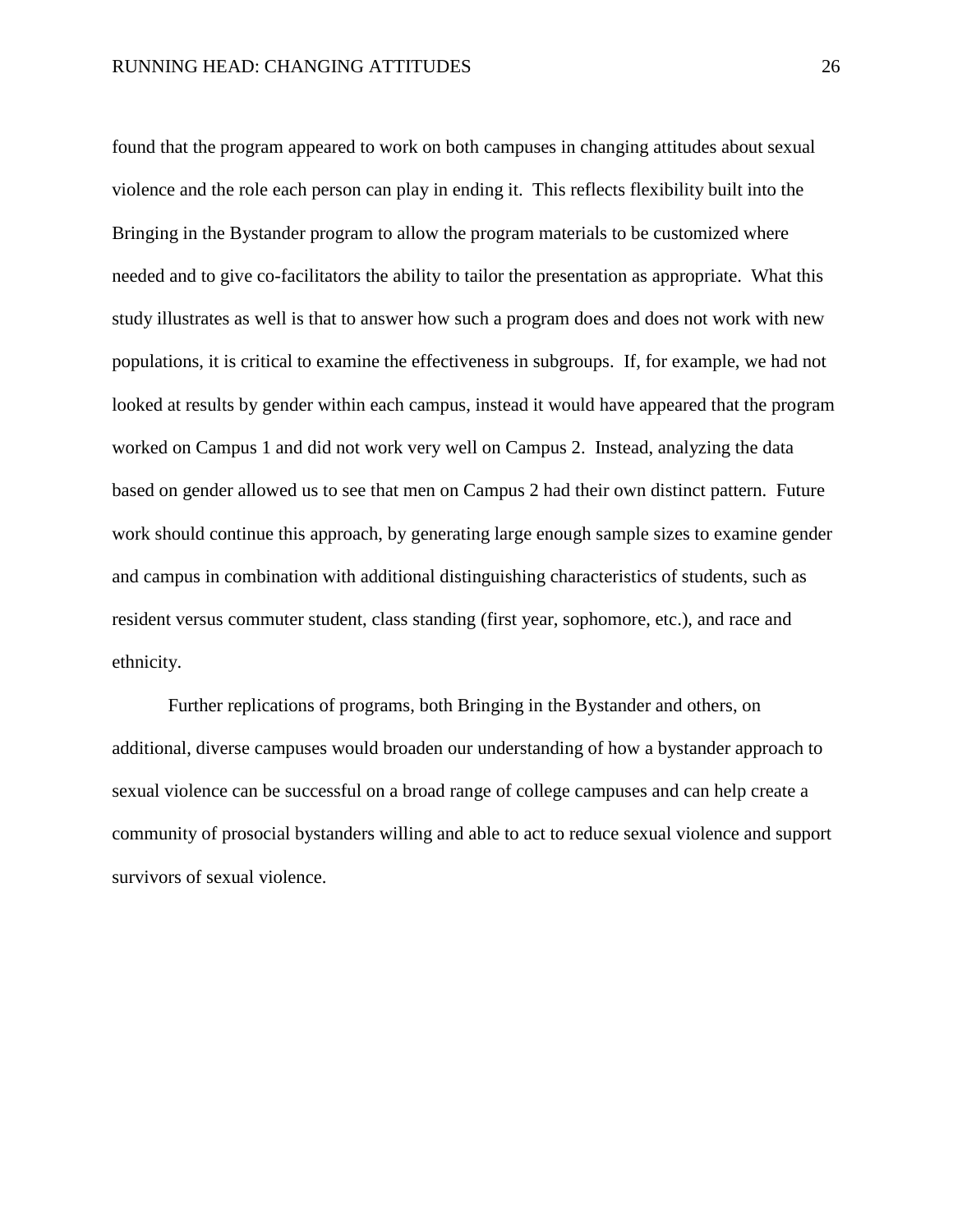#### **NOTES**

 $1$  21 students who originally indicated they were 18 when recruited and affirming they were 18 in the informed consent then indicated on the pre-test that they were under 18 and were subsequently dropped from the study.

 $2$  The transgender participants are included in other analyses related to measurement, which are under review in a separate paper.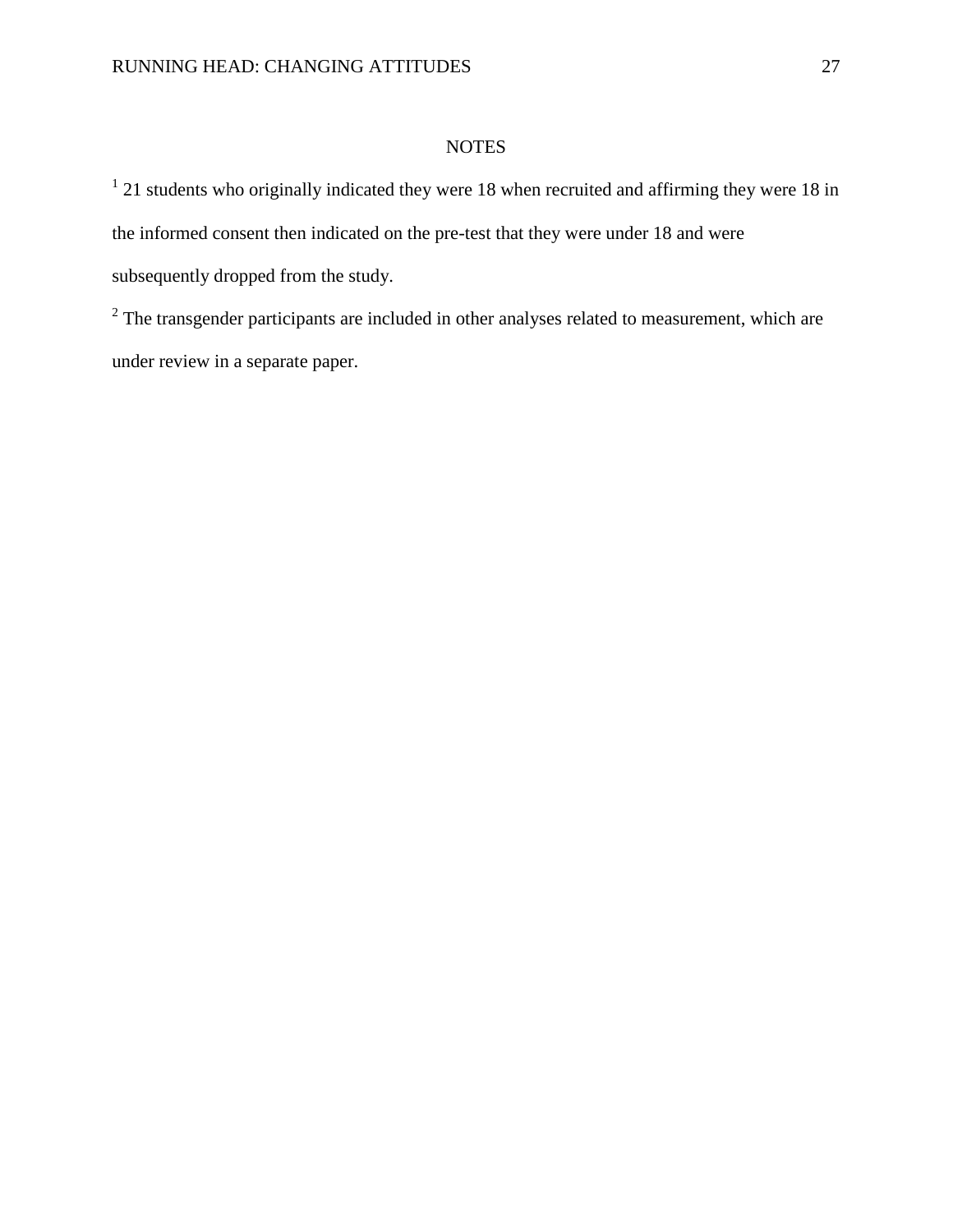#### REFERENCES

- Anderson, K. M., & Danis, F. S. (2007). Collegiate sororities and dating violence: An exploratory study of informal and formal helping strategies. *Violence Against Women, 13*(1), 87-100.
- Anderson, L. A., & Whiston, S. C. (2005). Sexual assault education programs: A meta-analytic examination of their effectiveness. *Psychology of Women Quarterly, 29*(4), 374-388.
- Banyard, V. L. (2008). Measurement and correlates of pro-social bystander behavior: The case of interpersonal violence. *Violence and Victims, 23*(1), 85-99.
- Banyard, V. L. (2011). Who will help prevent sexual violence: Creating an ecological model of bystander intervention. *Psychology of Violence, 1*(3), 216-229.
- Banyard, V. L., Cohn, E., Moynihan, M. M., Walsh, W., & Ward, S. (2007). Unwanted sexual experiences at UNH: Incidence and prevalence, 2006. Durham, NH: University of New Hampshire.
- Banyard, V. L., Eckstein, R., & Moynihan, M. M. (2010). Sexual violence prevention: The role of stages of change. *Journal of Interpersonal Violence, 25*(1), 111-135.
- Banyard, V. L., & Moynihan, M. M. (2011). Variation in bystander behavior related to sexual and intimate partner violence prevention: Correlates in a sample of college students. *Psychology of Violence, 1*(4), 287-301
- Banyard, V. L., Moynihan, M. M., Cares, A. C., & Warner, R. (Under Review). Measuring bystander attitudes and behaviors among college women and men: Next steps in sexual and relationship violence prevention.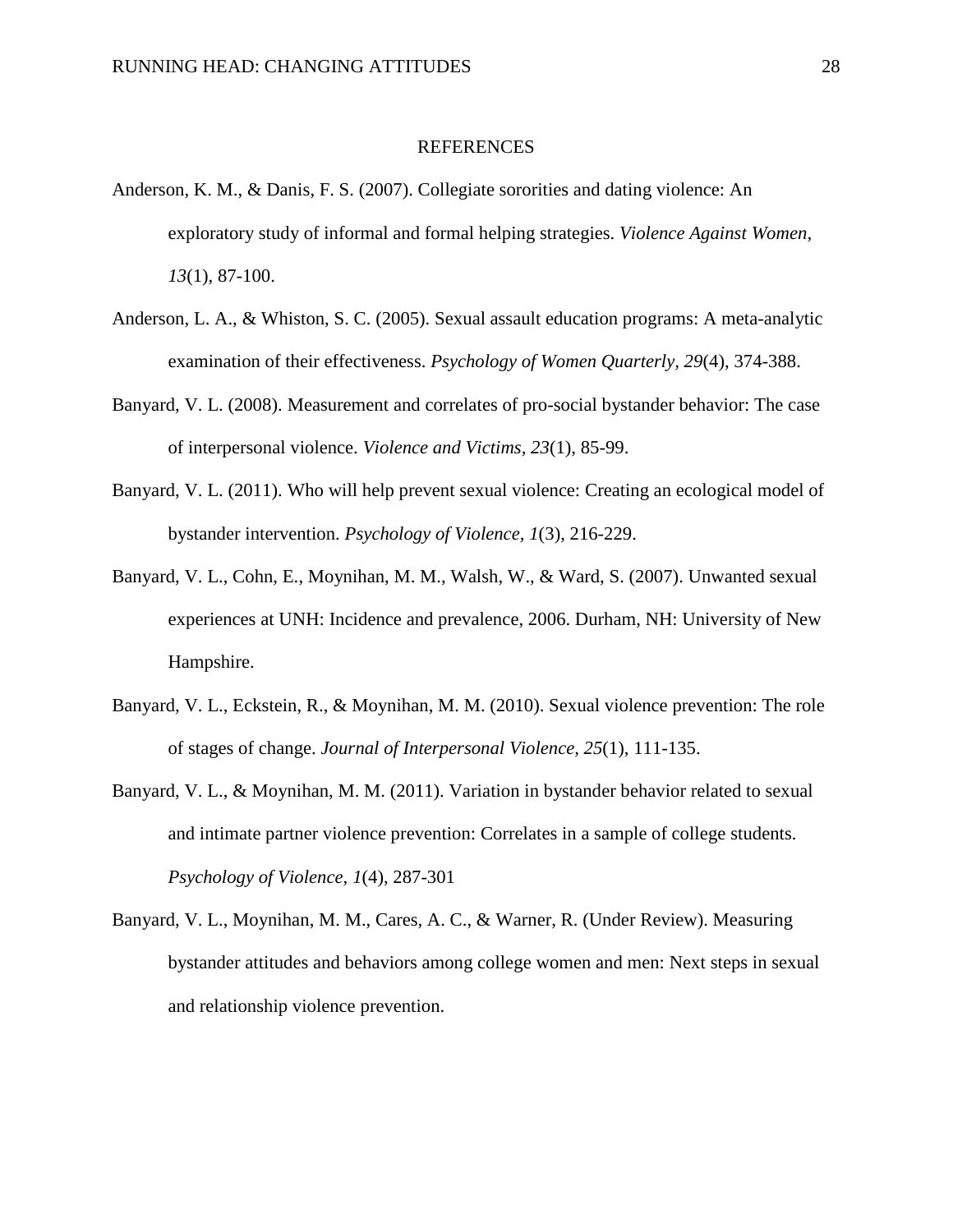- Banyard, V. L., Moynihan, M. M., & Crossman, M. T. (2009). Reducing sexual violence on campus: The role of student leaders as empowered bystanders. *Journal of College Student Development, 50*(4), 446-457.
- Banyard, V. L., Moynihan, M. M., & Plante, E. G. (2007). Sexual violence prevention through bystander education: An experimental evaluation. *Journal of Community Psychology, 35*(4), 463-481.
- Banyard, V. L., Moynihan, M. M., Walsh, W. A., Cohn, E. S., & Ward, S. (2010). Friends of survivors: The community impact of unwanted sexual experiences. *Journal of Interpersonal Violence, 25*(2), 242-256.
- Banyard, V. L., Plante, E. G., & Moynihan, M. M. (2004). Bystander education: Bringing a broader community perspective to sexual violence prevention. *Journal of Community Psychology, 32*(1), 61-79.
- Banyard, V. L., Potter, S. J., Cares, A. C., Williams, L. M., Moynihan, M. M., & Stapleton, J. G. (Under Review). Ending sexual violence on campuses by improving bystander intervention: Multiple prevention tools working together.
- Burn, S. M. (2009). A situational model of sexual assault prevention through bystander intervention. *Sex Roles, 60*(11-12), 779-792.
- Edwards, R. W., Jumper-Thurman, P., Plested, B. A., Oetting, E. R., & Swanson, L. (2000). Community readiness: Research to practice. *Journal of Community Psychology, 28*(3), 291-307.
- Fisher, B. S., Cullen, F. T., & Turner, M. G. (2000). The sexual victimization of college women. Washington, D.C.: U.S. Department of Justice, Office of Justice Programs, National Institute of Justice and Bureau of Justice Statistics.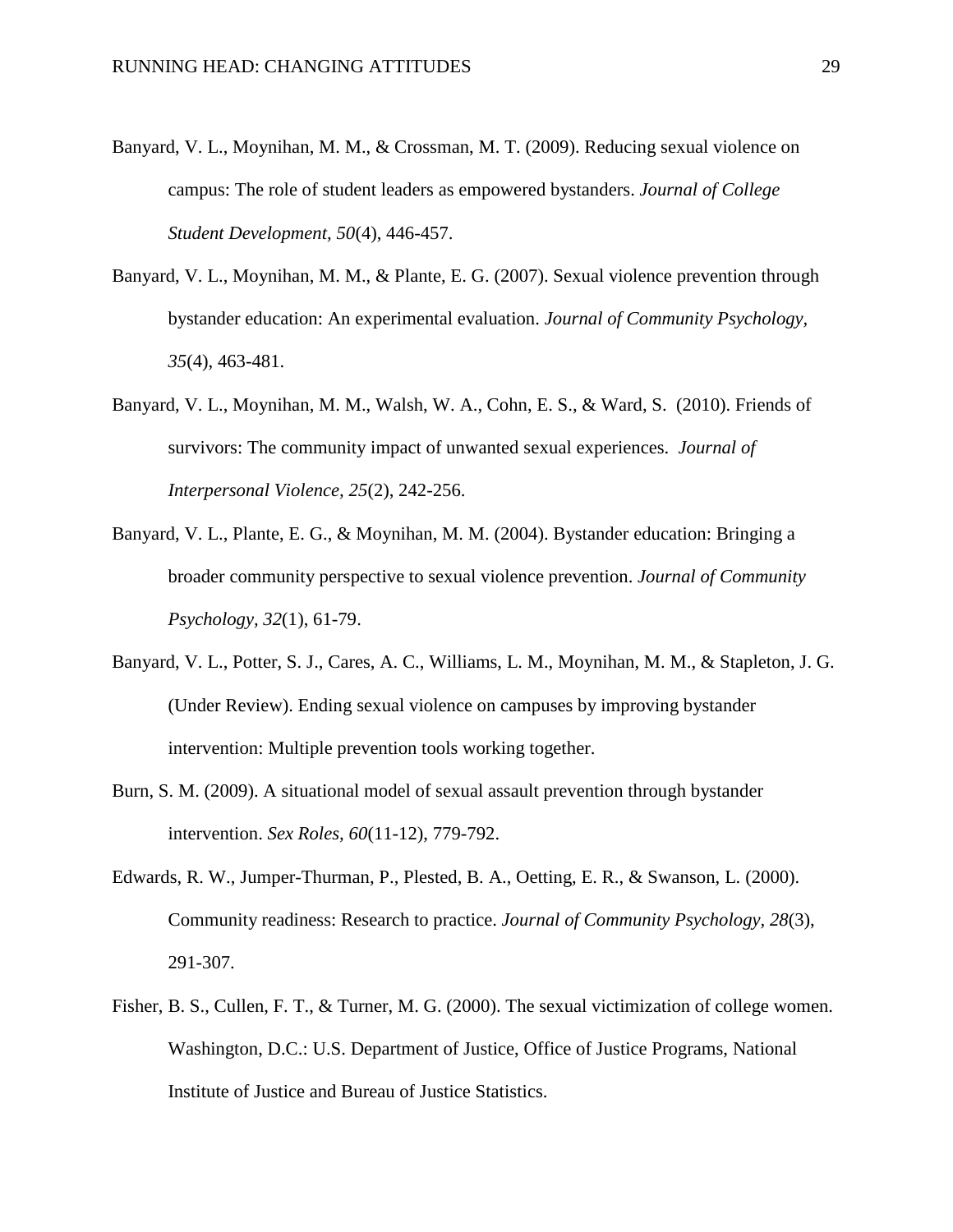- Gidycz, C. A., Orchowski, L. A., & Berkowitz, A. D. (2011). Preventing sexual aggression among college men: An evaluation of a social norms and bystander intervention program. *Violence Against Women, 17*(6), 720-742.
- Gidycz, C. A., Orchowski, L. A., King, C. R., & Rich, C. L. (2008). Sexual victimization and health-risk behaviors: A prospective analysis of college women. *Journal of Interpersonal Violence, 23*(6), 744-763.
- Grimley, D., Prochaska, J. O., Velicer, W. F., Blais, L. M., & DiClemente, C. C. (1994). The transtheoretical model of change. In T. M. Brinthaupt & R. P. Lipka (Eds.), *Changing the self: Philosophies, techniques, and experiences* (pp. 201-227). Albany, NY: State University of New York Press.
- Gross, A. M., Winslett, A., Roberts, M., & Gohm, C. L. (2006). An examination of sexual violence against college women. *Violence Against Women, 12*(3), 288-300.
- Heppner, M. J., Good, G. E., Hillenbrand-Gunn, T. L., Hawkins, A. K., Hacquard, L. L., Nichols, R. K., . . . Brock, K. J. (1995). Examining sex differences in altering attitudes about rape: A test of the elaboration likelihood model. *Journal of Counseling & Development, 73*(6), 640-647.
- Jordan, C. E., Campbell, R., & Follingstad, D. (2010). Violence and women's mental health: The Impact of physical, sexual, and psychological aggression. *Annual Review of Clinical Psychology, 6*, 607-628.
- Karjane, H. M., Fisher, B. S., & Cullen, F. T. (2005). Sexual assault on campus: What colleges and universities are doing about it. Washington, DC: U.S. Department of Justice, Office of Justice Programs.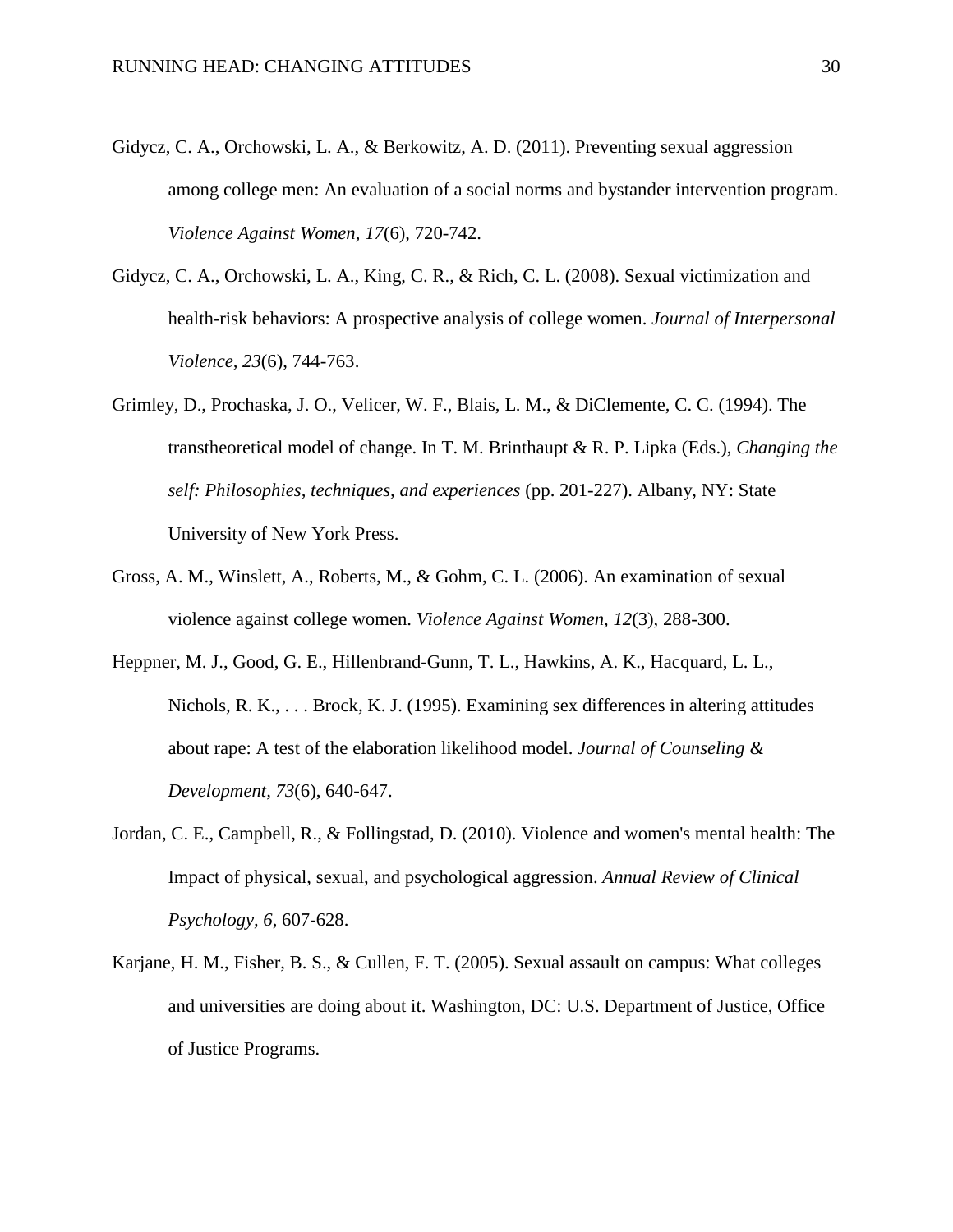- Katz, J. (1994 ). Mentors in Violence Prevention (MVP) Trainer's Guide. Boston, MA: Northeastern University's Center for the Study of Sport in Society.
- Katz, J., Heisterkamp, A., & Fleming, W. M. (2011). The social justice roots of the Mentors in Violence Prevention model and its application in a high school setting. *Violence Against Women, 17*(6), 684-702.
- Langhinrichsen-Rohling, J., Foubert, J. D., Brasfield, H. M., Hill, B., & Shelley-Tremblay, S. (2011). The Men's Program: Does it impact college men's self-reported bystander efficacy and willingness to intervene? *Violence Against Women, 17*(6), 743-759.
- Lonsway, K. A., Banyard, V. L., Berkowitz, A. D., Gidycz, C. A., Katz, J. T., Koss, M. P., Schewe, P.A., Ullman, S.E., & Edwards, D. (2011). Rape prevention and risk reduction: Review of the research literature for practitioners. Harrisburg, PA: National Resource Center on Domestic Violence.
- Malamuth, N. M. (1989). The attraction to sexual aggression scale: Part one. *The Journal of Sex Research, 26*(1), 26-49.
- Moynihan, M. M., Banyard, V. L., Arnold, J. S., Eckstein, R. P., & Stapleton, J. G. (2011). Sisterhood may be powerful for reducing sexual and intimate partner violence: An evaluation of the Bringing in the Bystander in-person program with sorority members. *Violence Against Women, 17*(6), 703-719.
- O'Brien, J. (2001). The MVP program: Focus on student-athletes. In A. J. Ottens & K. Hotelling (Eds.), *Sexual Violence on Campus: Policies, Programs, and Perspectives* (pp. 98-199). New York, NY: Springer Publishing.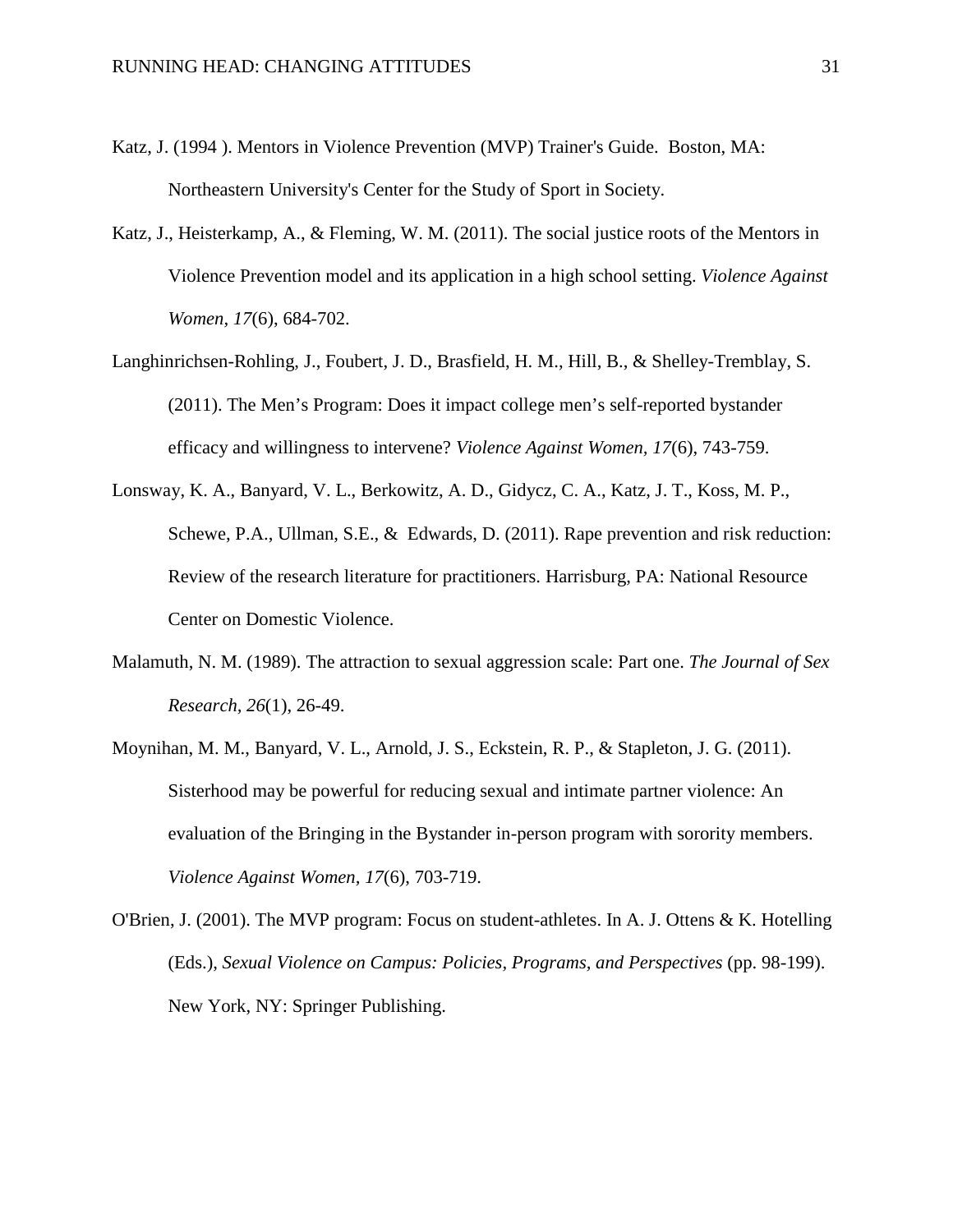- O'Donohue, W., Yeater, E. A., & Fanetti, M. (2003). Rape prevention with college males: The roles of rape myth acceptance, victim empathy, and outcome expectancies. *Journal of Interpersonal Violence, 18*(5), 513-531.
- Payne, D. L., Lonsway, K. A., & Fitzgerald, L. F. (1999). Rape myth acceptance: Exploration of its structure and its measurement using the Illinois Rape Myth Acceptance Scale. *Journal of Research in Personality, 33*(1), 27-68.
- Potter, S. J. (2012). Using a multimedia social marketing campaign to increase active bystanders on the college campus. *Journal of American College Health, 60*(4), 282-295.
- Potter, S. J., Moynihan, M. M., & Stapleton, J. G. (2011). Using social self-identification in social marketing materials aimed at reducing violence against women on campus. *Journal of Interpersonal Violence, 26*(5), 1-20.
- Potter, S. J., & Stapleton, J. (2011). Bringing in the target audience in bystander social marketing materials for communities: Suggestions for practitioners. *Violence Against Women 17*(6), 797-812.
- Schwartz, M. D., & DeKeseredy, W. S. (1997). *Sexual Assault on the college campus: The role of male peer support*. Thousand Oaks, CA: Sage.
- Stöber, J. (2001). The Social Desirability Scale-17 (SDS-17): Convergent validity, discriminant validity, and relationship with age. *European Journal of Psychological Assessment, 17*(3), 222-232.
- West, A., & Wandrei, M. L. (2002). Intimate partner violence: A model for predicting interventions by informal helpers. *Journal of Interpersonal Violence, 17*(9), 972-986.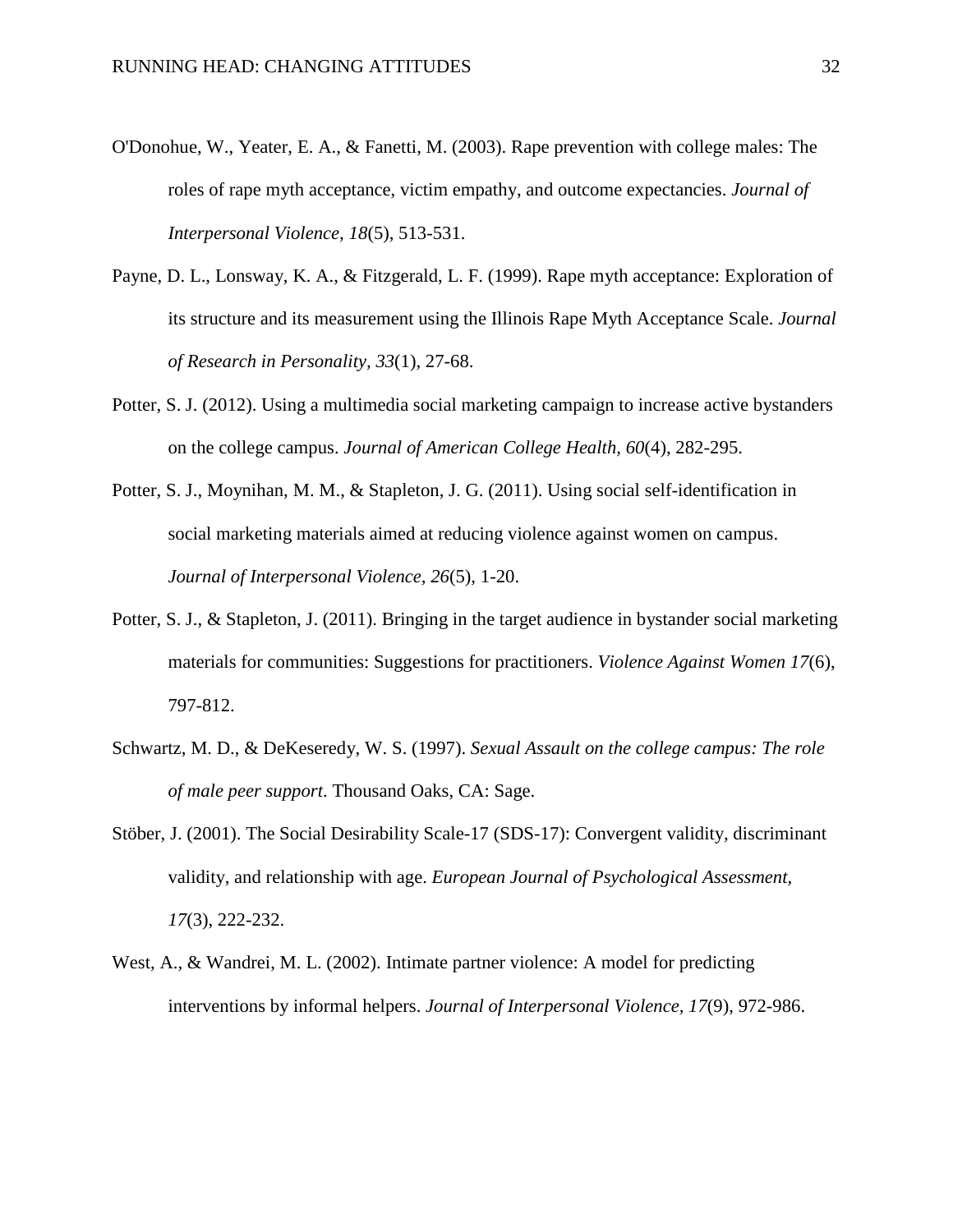# Table 1

Pretest Scores and Independent Samples t-tests for Group Differences by Gender and by Campus

|                          |                     | Gender            |        | Campus      |             |        |  |  |  |
|--------------------------|---------------------|-------------------|--------|-------------|-------------|--------|--|--|--|
|                          | Female <sup>a</sup> | Male <sup>b</sup> |        | Campus $1c$ | Campus $2d$ |        |  |  |  |
| Variable Name            | M(SD)               | M(SD)             |        | M(SD)       | M(SD)       |        |  |  |  |
| Rape Myth 1              | 2.06(1.07)          | 2.19(1.18)        |        | 2.17(1.12)  | 2.08(1.14)  |        |  |  |  |
| Rape Myth 7              | 1.88(.93)           | 2.22(1.03)        | $***$  | 2.09(1.00)  | 2.01(1.00)  |        |  |  |  |
| Rape Myth 15             | 2.06(1.04)          | 2.35(1.11)        | ***    | 2.26(1.08)  | 2.14(1.09)  |        |  |  |  |
| % Men Sexually Aroused   | 3.78(1.94)          | 3.52(1.92)        | $\ast$ | 3.53(1.85)  | 3.80(2.04)  | $\ast$ |  |  |  |
| % Women Sexually Aroused | 2.30(1.61)          | 2.71(1.84)        | ***    | 2.34(1.52)  | 2.75(2.00)  | $**$   |  |  |  |
| Precontemplation         | 2.42(.65)           | 2.67(.71)         | ***    | 2.52(.67)   | 2.59(.73)   |        |  |  |  |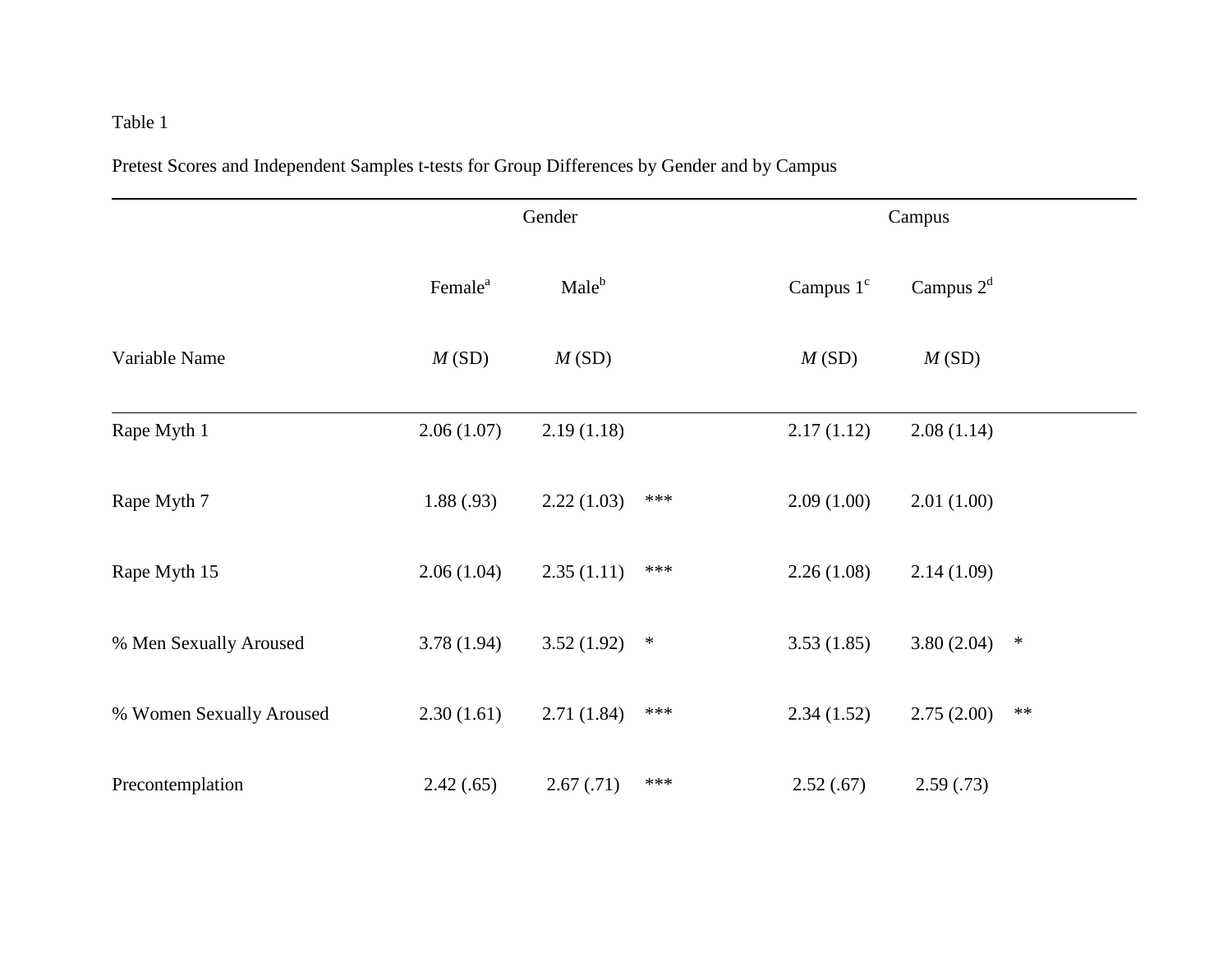### RUNNING HEAD: CHANGING ATTITUDES 34

| Contemplation                     | 2.97(.80)     | 2.60(.83)     | *** | 2.71(0.81)    | 2.87(.86)     | $**$ |
|-----------------------------------|---------------|---------------|-----|---------------|---------------|------|
| Efficacy                          | 75.38 (15.89) | 69.86 (18.78) | *** | 73.34 (17.25) | 71.37 (18.16) |      |
| Intent to Help Friend             | 3.99(.64)     | 3.60(.73)     | *** | 3.82(.71)     | 3.73(.73)     | ∗    |
| Intent to Help Stranger           | 3.15(.87)     | 3.03(.86)     | ∗   | 3.05(.87)     | 3.14(.87)     |      |
| Lifetime Sexual Assault for Women | .26(.44)      | .19(.40)      | ∗   | .21(.41)      | .24(.43)      |      |
| Lifetime Sexual Assault for Men   | .05(.20)      | .06(.24)      |     | .06(.24)      | .05(.22)      |      |
| % False Sexual Assault Reports    | .12(.32)      | .15(.36)      |     | .17(.38)      | .09(.28)      | ***  |
| Date Rape Drug                    | .25(.43)      | .44(.50)      | *** | .41(.49)      | .27(.44)      | ***  |

 $*_{p < .05,} *_{p < .01,} *_{p < .001;} *_{p < .001;} *_{p < .001;} *_{p < .0015} *_{p < .0015} *_{p < .0015} *_{p < .0015} *_{p < .0015} *_{p < .0015} *_{p < .0015} *_{p < .0015} *_{p < .0015} *_{p < .0015} *_{p < .0015} *_{p < .0015} *_{p < .0015} *_{p < .0015} *_{p < .0015} *_{p < .0015} *_{p < .0015} *_{$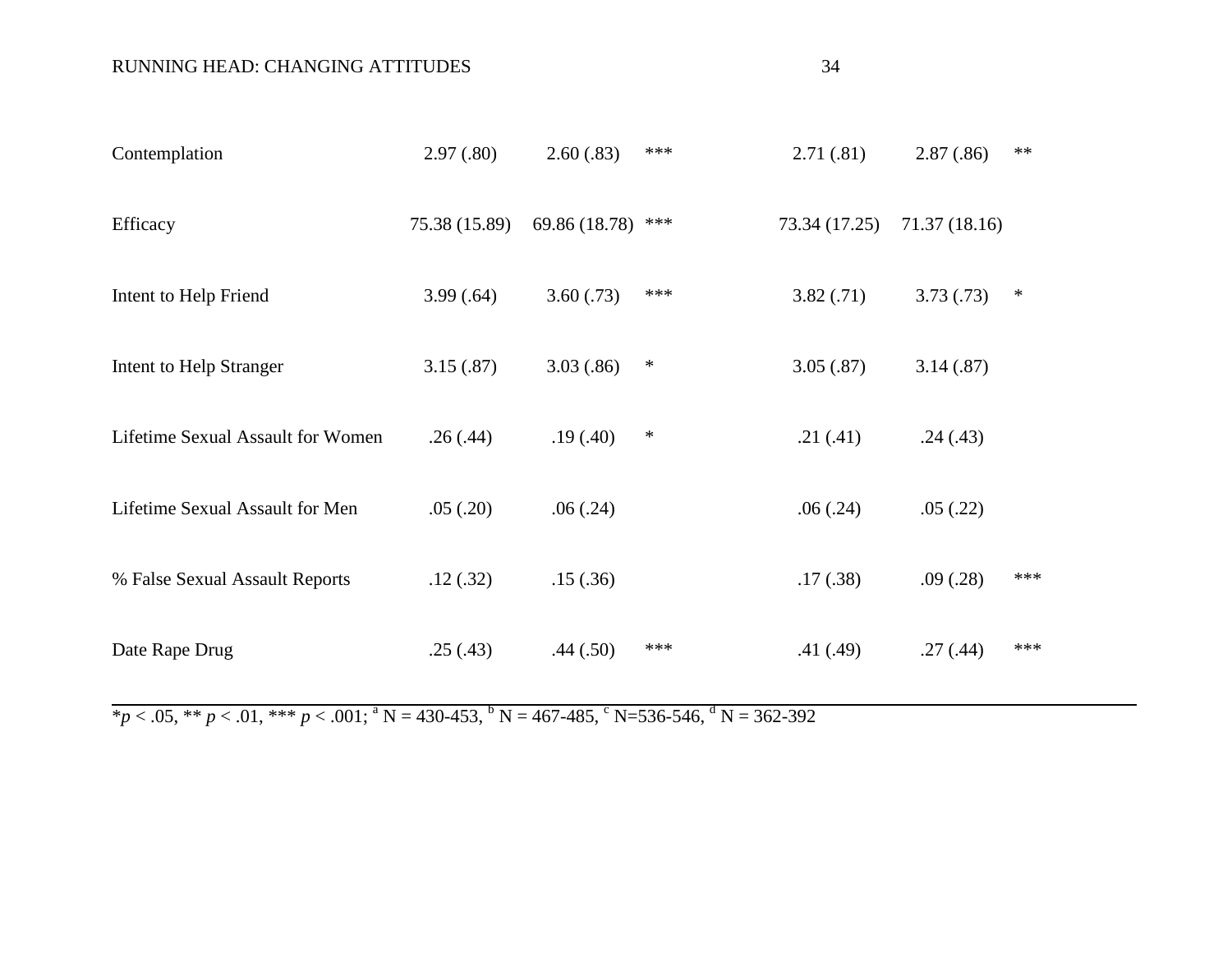# Table 2

## Paired Sample t-tests of Bystander Attitudes by Prevention Exposure Group

|                             |               | Pre- to Posttest     |                      |                                    | Pre- to 12 month |                         |            |                                             |  |  |  |  |
|-----------------------------|---------------|----------------------|----------------------|------------------------------------|------------------|-------------------------|------------|---------------------------------------------|--|--|--|--|
|                             |               | Control <sup>a</sup> | Program <sup>b</sup> |                                    |                  | $SMC$ only <sup>c</sup> |            | Program $\&$ SMC <sup>d</sup>               |  |  |  |  |
|                             | Pre           | Post                 | Pre                  | Post                               | Pre              | 12 Month                | Pre        | 12 Month                                    |  |  |  |  |
| Variable Name               | M(SD)         | M(SD)                | M(SD)                | M(SD)                              | M(SD)            | M(SD)                   | M(SD)      | M(SD)                                       |  |  |  |  |
| Rape Myth 1                 | 2.15(1.13)    | $1.95(1.06)$ **      | 2.07(1.08)           | $1.68(1.00)$ ***                   | 2.34(1.16)       | $1.74(0.95)$ ***        | 2.15(1.12) | $1.67(1.02)$ ***                            |  |  |  |  |
| Efficacy                    | 71.94 (18.49) | 69.57 (20.99)*       | 72.54 (16.62)        | $77.45(18.62)$ *** 71.96 $(16.94)$ |                  |                         |            | 70.59 (21.56) 74.02 (16.15) 79.05 (18.53)** |  |  |  |  |
| Precontemplation 2.57 (.69) |               | 2.49(.74)            | 2.53(0.66)           | $2.17(.70)$ ***                    | 2.60(.66)        | 2.51(.77)               | 2.59(.66)  | $2.40(.78)$ **                              |  |  |  |  |
| Contemplation               | 2.83(.84)     | 2.78(.83)            | 2.77(.82)            | $3.01(.87)$ ***                    | 2.80(.81)        | 2.72(.85)               | 2.79(.82)  | $2.93(0.92)$ *                              |  |  |  |  |
| Intent to Help              | 3.77(0.73)    | $3.60(0.92)$ ***     | 3.82(.70)            | $3.95(.86)$ **                     | 3.80(.63)        | $3.52(0.97)$ ***        | 3.92(.67)  | 3.84(.89)                                   |  |  |  |  |
| Friend                      |               |                      |                      |                                    |                  |                         |            |                                             |  |  |  |  |
| Intent to Help              | 3.05(.87)     | 2.99(.89)            | 3.10(.88)            | $3.38(.92)$ ***                    | 3.05(.85)        | 2.97(.94)               | 3.13(0.91) | 3.23(0.93)                                  |  |  |  |  |
| <b>Stranger</b>             |               |                      |                      |                                    |                  |                         |            |                                             |  |  |  |  |

 $\overline{\text{B}}$  \* *p* <.05, \*\* *p*<.01 \*\*\*, *p*<.001; <sup>a</sup> N = 294-301, <sup>b</sup> N = 289-293, <sup>c</sup> N=180-188, <sup>d</sup> N = 154-158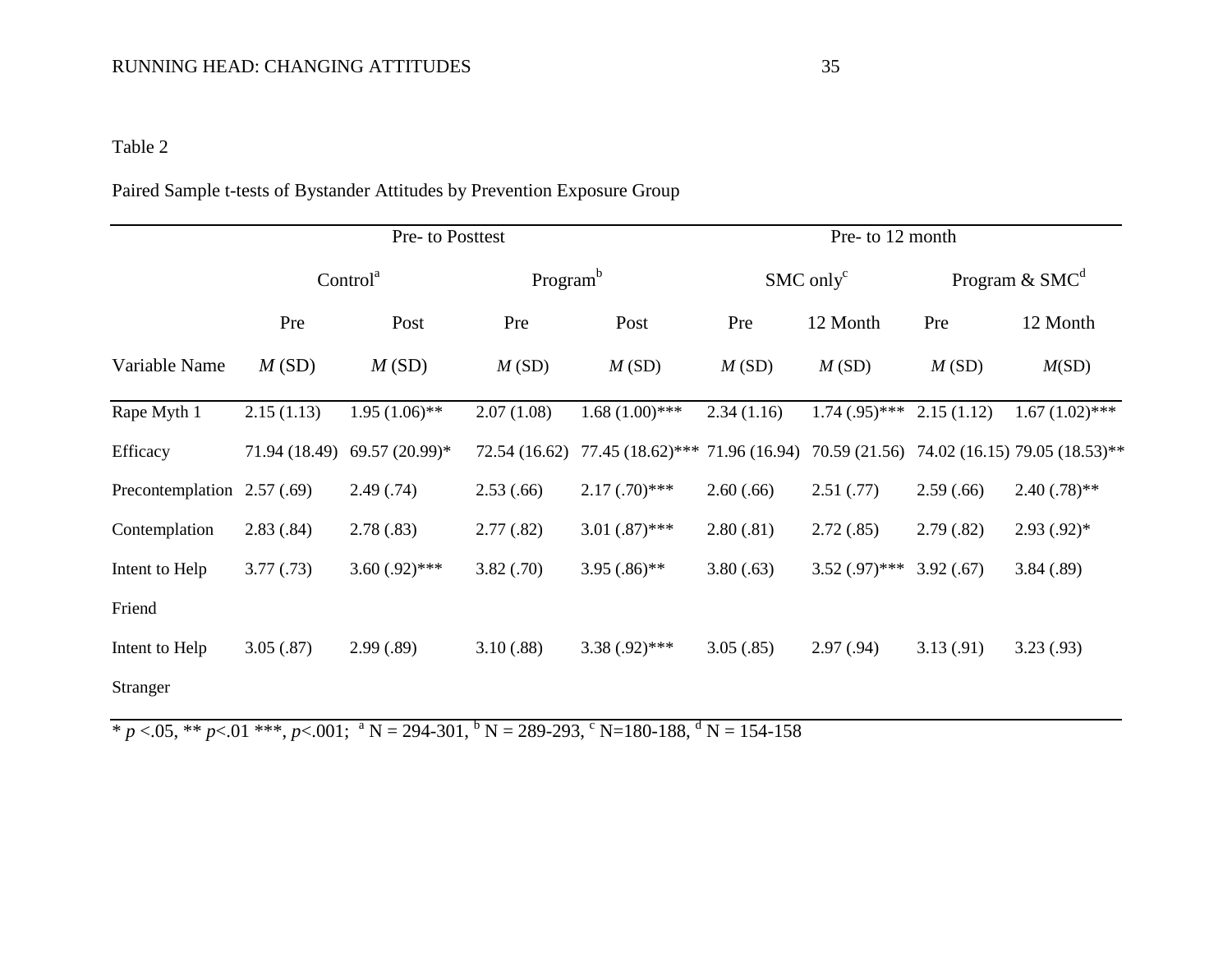# RUNNING HEAD: CHANGING ATTITUDES 36

Table 3

Paired Sample t-tests for Group Differences in Attitudes Separately by Campus and Gender from Pretest to Posttest

|                        |                      | Campus 1             |                      |                      |  |  |  |
|------------------------|----------------------|----------------------|----------------------|----------------------|--|--|--|
|                        | Men                  |                      | Women                |                      |  |  |  |
|                        | Control <sup>a</sup> | Program <sup>b</sup> | Control <sup>c</sup> | Program <sup>d</sup> |  |  |  |
|                        | Pre                  | Post                 | Post                 | Pre                  |  |  |  |
|                        | Post                 | Pre                  | Pre                  | Post                 |  |  |  |
|                        | M                    | M                    | M                    | M                    |  |  |  |
|                        | M                    | $\boldsymbol{M}$     | $\boldsymbol{M}$     | $\boldsymbol{M}$     |  |  |  |
| Variable Name          | (SD)                 | (SD)                 | (SD)                 | (SD)                 |  |  |  |
|                        | (SD)                 | (SD)                 | (SD)                 | (SD)                 |  |  |  |
| Rape Myth 1            | 2.10                 | $1.81***$            | $1.71**$             | $1.59**$             |  |  |  |
|                        | 2.18                 | 2.27                 | 2.12                 | 2.02                 |  |  |  |
|                        | $(1.12)$ $(1.12)$    | $(1.15)$ $(1.10)$    | $(1.12)$ $(.91)$     | (.98)<br>(.93)       |  |  |  |
| Precontemplation       | 2.49                 | 2.74                 | 2.29                 | $2.02***$            |  |  |  |
|                        | 2.62                 | $2.15***$            | 2.41                 | 2.36                 |  |  |  |
|                        | (.62)<br>(.76)       | (.65)<br>(.65)       | $(.59)$ $(.64)$      | (.61)<br>(.67)       |  |  |  |
| Efficacy               | 70.57 66.17*         | 69.83 74.49*         | 75.22 75.25          | 75.26 81.86***       |  |  |  |
|                        | (18.00) (24.29)      | (17.63) (20.31)      | (17.49) (17.11)      | (14.15)(17.53)       |  |  |  |
| Intent to Help Friends | 3.44                 | $3.82*$              | 4.05                 | 4.31***              |  |  |  |
|                        | 3.59                 | 3.65                 | 3.92                 | 4.04                 |  |  |  |
|                        | (.70)                | (.87)                | (.59)                | (.66)                |  |  |  |
|                        | (.94)                | (.69)                | (.83)                | (.67)                |  |  |  |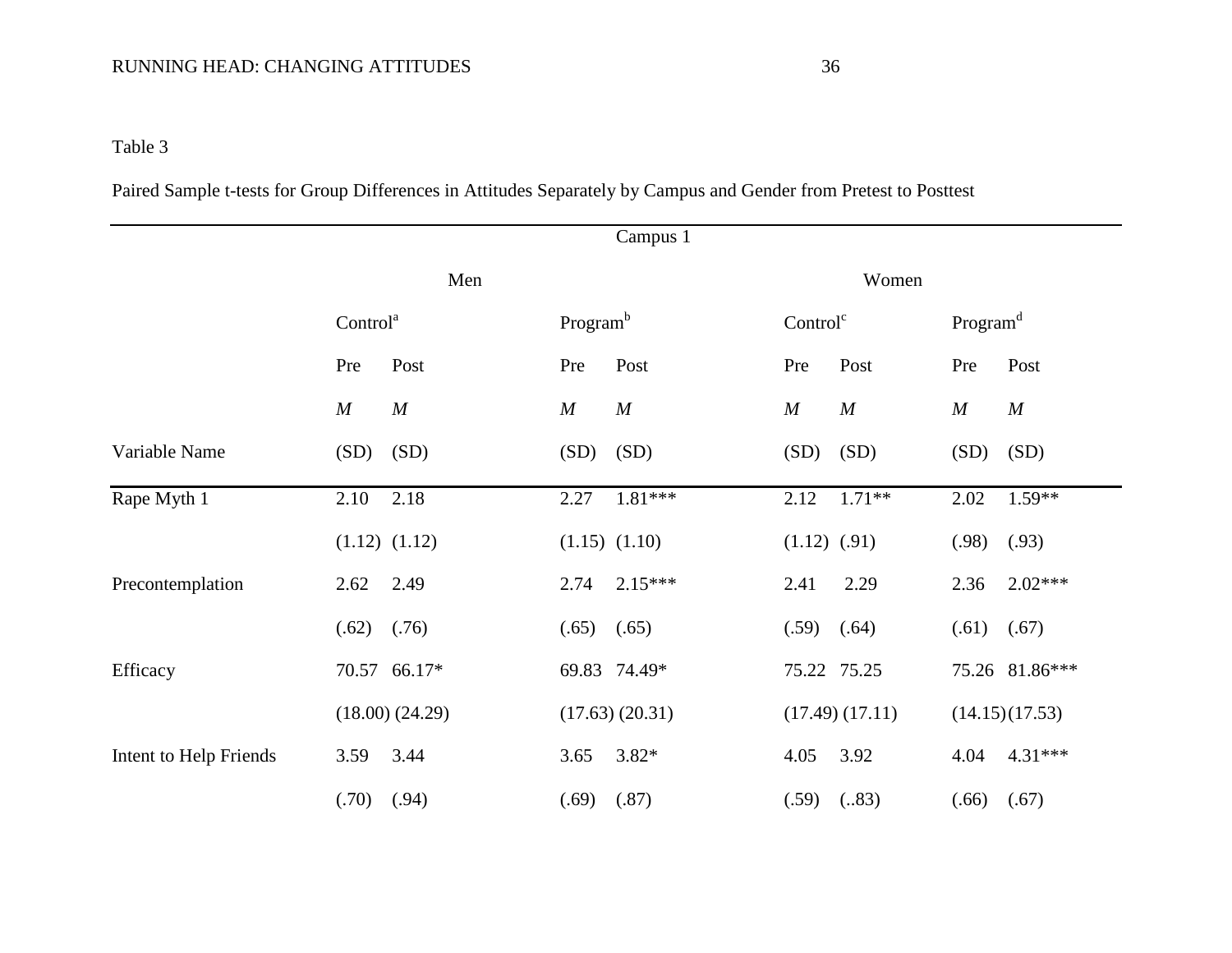### RUNNING HEAD: CHANGING ATTITUDES

| <b>Intent to Help Strangers</b> | 3.03                 | 3.00              | 2.87                 | $3.21**$         |                      | 2.99           | 2.99  |                      | 3.12           | $3.57***$ |
|---------------------------------|----------------------|-------------------|----------------------|------------------|----------------------|----------------|-------|----------------------|----------------|-----------|
|                                 | (.88)                | (.90)             | (.84)                | (.86)            |                      | (.85)          | (.91) |                      | (.86)          | (.87)     |
|                                 |                      |                   |                      | Campus 2         |                      |                |       |                      |                |           |
|                                 |                      | Men               |                      |                  |                      | Women          |       |                      |                |           |
|                                 | Control <sup>e</sup> |                   | Program <sup>f</sup> |                  | Control <sup>g</sup> |                |       | Program <sup>h</sup> |                |           |
|                                 | Pre                  | Post              | Pre                  | Post             | Pre                  | Post           |       | Pre                  | Post           |           |
|                                 | $\boldsymbol{M}$     | $\boldsymbol{M}$  | $\cal M$             | $\boldsymbol{M}$ | $\boldsymbol{M}$     | $\cal M$       |       | $\cal M$             | M              |           |
| Variable Name                   | (SD)                 | (SD)              | (SD)                 | (SD)             | (SD)                 | (SD)           |       | (SD)                 | (SD)           |           |
| Rape Myth 1                     | 2.19                 | 2.13              | 2.12                 | 2.00             | 2.18                 | $1.80**$       |       | 1.85                 | $1.40**$       |           |
|                                 |                      | $(1.18)$ $(1.16)$ | (1.26)               | (1.09)           |                      | (1.11)(1.01)   |       | (.93)                | (.80)          |           |
| Precontemplation                | 2.79                 | 2.59              | 2.72                 | 2.55             | 2.50                 | 2.58           |       | 2.34                 | $2.07**$       |           |
|                                 | (.82)                | (.77)             | (.69)                | (.78)            | (.68)                | (.77)          |       | (.61)                | (.65)          |           |
| Efficacy                        |                      | 65.71 63.47       | 71.10                | 71.97            |                      | 74.94 72.28    |       |                      | 73.80 80.05**  |           |
|                                 |                      | (21.09) (21.59)   | (18.40)              | (20.66)          |                      | (16.68)(18.69) |       |                      | (16.31)(14.28) |           |
| Intent to Help Friends          | 3.44                 | $3.23*$           | 3.52                 | 3.55             | 3.95                 | $3.71**$       |       | 4.00                 | 4.01           |           |
|                                 | (.85)                | (.91)             | (.72)                | (.89)            | (.65)                | (.86)          |       | (.62)                | (.86)          |           |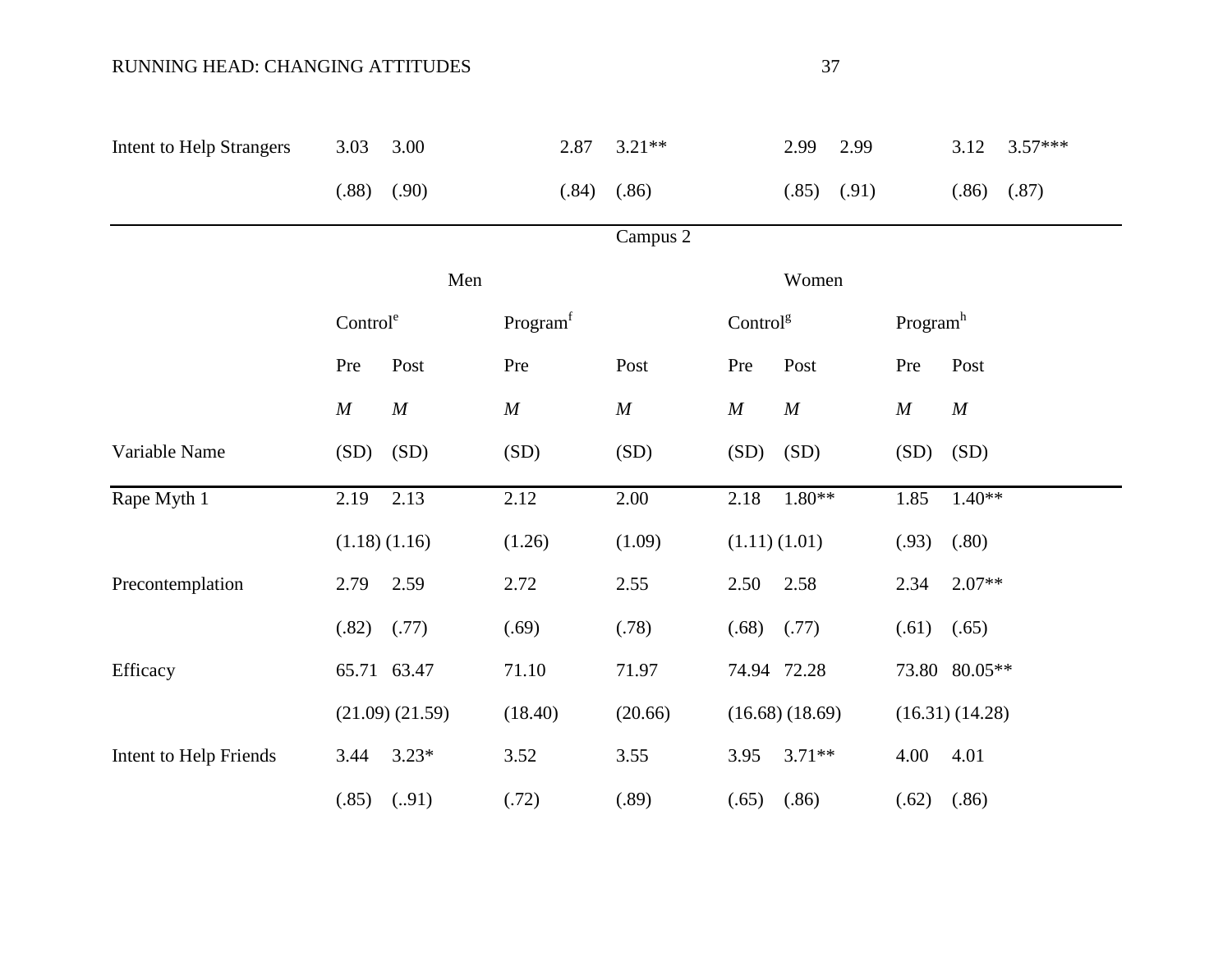| Intent to Help Strangers | $3.06$ $2.87*$  | 3.13  | 3.15  | 3.13 3.07 |                 | $3.35$ $3.54*$  |  |
|--------------------------|-----------------|-------|-------|-----------|-----------------|-----------------|--|
|                          | $(.84)$ $(.86)$ | (.91) | (.98) |           | $(.89)$ $(.87)$ | $(.86)$ $(.93)$ |  |

 $\overline{p}$   $\times$  05, \*\* *p* $\times$  01 \*\*\*, *p* $\times$  001; <sup>a</sup> N = 78-80, <sup>b</sup> N = 87-88, <sup>c</sup> N = 74-76, <sup>d</sup> N = 81-82, <sup>e</sup> N = 61-63, <sup>f</sup> N = 52, <sup>g</sup> N = 81-82, <sup>h</sup> N = 69-72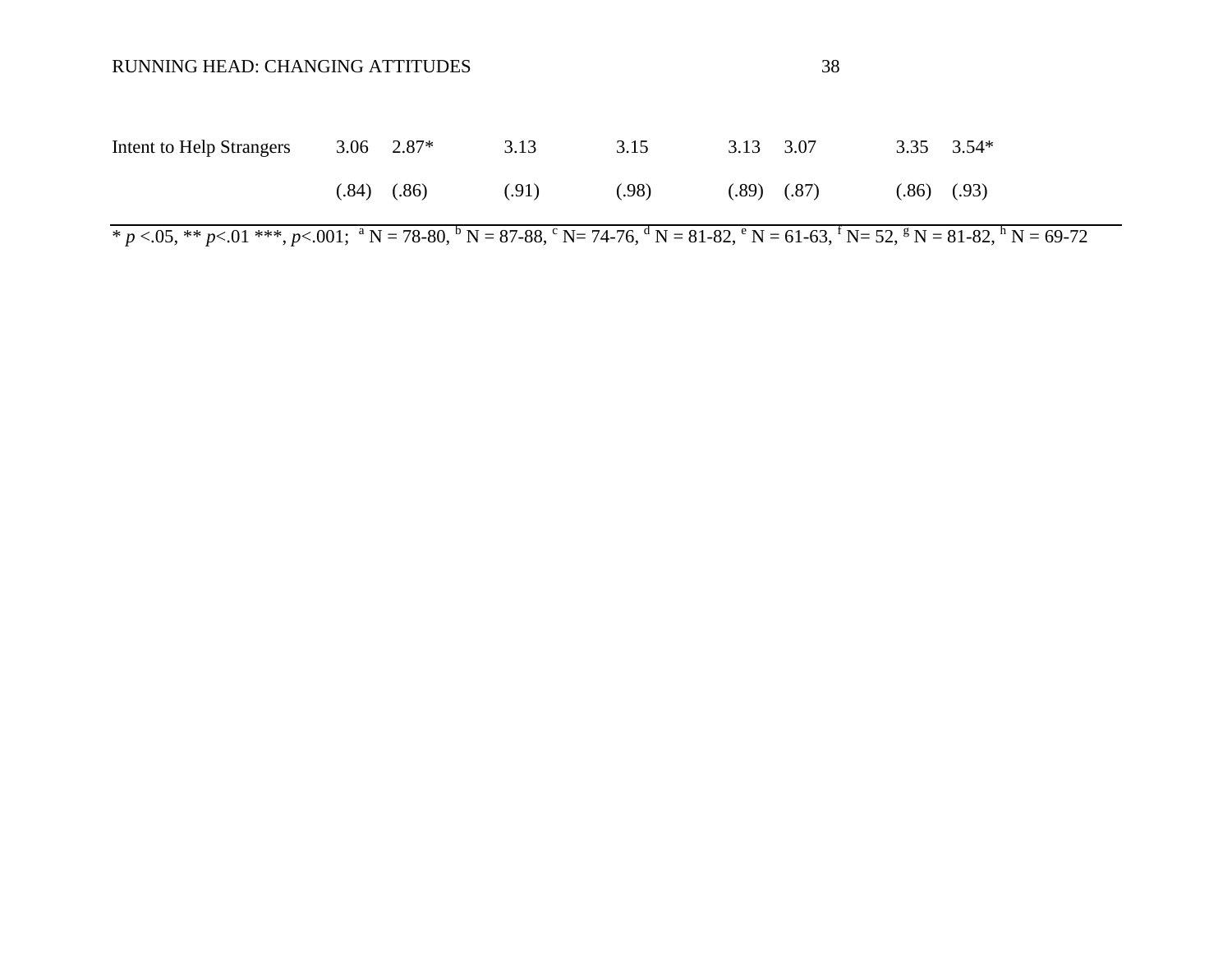# RUNNING HEAD: CHANGING ATTITUDES 39

Table 4

Paired Sample T-tests for Group Differences in Attitudes Separately by Campus and Gender from Pretest to 12 month

|                        |                       |                  |          | Campus 1            |             |                         |                  |                  |
|------------------------|-----------------------|------------------|----------|---------------------|-------------|-------------------------|------------------|------------------|
|                        |                       |                  | Men      |                     |             | Women                   |                  |                  |
|                        | SMC only <sup>a</sup> |                  |          | $Program+SMCb$      |             | $SMC$ only <sup>c</sup> |                  | $Program+SMCd$   |
|                        | Pre                   | 12 Month         | Pre      | 12 Month            | Pre         | 12 Month                | Pre              | 12 Month         |
|                        | M                     | $\boldsymbol{M}$ | $\cal M$ | $\boldsymbol{M}$    | M           | M                       | $\boldsymbol{M}$ | $\boldsymbol{M}$ |
| Variable Name          | (SD)                  | (SD)             | (SD)     | (SD)                | (SD)        | (SD)                    | (SD)             | (SD)             |
| Rape Myth 1            | 2.33                  | $1.79**$         | 2.34     | $1.95*$             | 2.21        | $1.68**$                | 2.02             | $1.54**$         |
|                        | $(1.20)$ $(.96)$      |                  |          | $(1.23)$ $(1.15)$   |             | $(1.05)$ $(1.00)$       | (.98)            | (.92)            |
| Precontemplation       | 2.76                  | 2.76             | 2.73     | $2.42**$            | 2.40        | 2.19                    | 2.46             | 2.30             |
|                        | (.61)                 | (.75)            | (.64)    | (.72)               | (.63)       | (.73)                   | (.65)            | (.68)            |
| Efficacy               |                       | 69.99 65.24      |          | 68.31 75.60**       | 74.73 77.19 |                         |                  | 77.29 82.60*     |
|                        |                       | (15.61) (20.98)  |          | $(17.97)$ $(18.14)$ |             | (16.71)(18.21)          |                  | (13.13) (14.02)  |
| Intent to Help Friends | 3.61                  | $3.29**$         | 3.59     | 3.67                | 4.04        | 3.97                    | 4.21             | 4.19             |
|                        | (.59)                 | (.92)            | (.73)    | (.76)               | (.55)       | (.85)                   | (.45)            | (.70)            |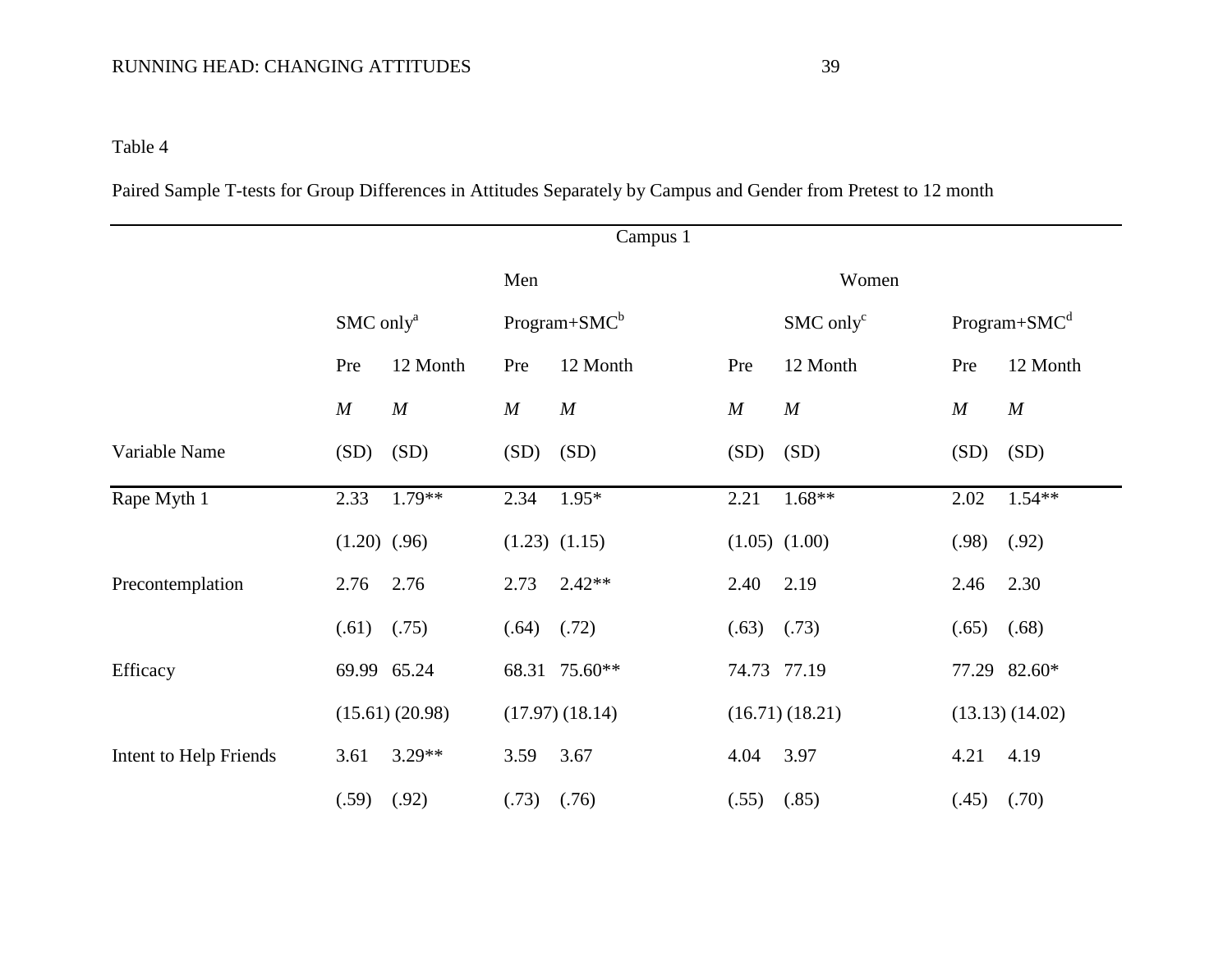## RUNNING HEAD: CHANGING ATTITUDES 40

| <b>Intent to Help Strangers</b> | 3.01     | 2.80                              | 2.84     | 3.02              | 2.96                    | 3.17           |                  | $3.45*$<br>3.22 |  |  |
|---------------------------------|----------|-----------------------------------|----------|-------------------|-------------------------|----------------|------------------|-----------------|--|--|
|                                 | (.78)    | (.91)                             | (.88)    | (.72)             | (.88)                   | (.99)          |                  | (.83)<br>(.94)  |  |  |
|                                 |          |                                   |          | Campus 2          |                         |                |                  |                 |  |  |
|                                 |          | Men<br>Women                      |          |                   |                         |                |                  |                 |  |  |
|                                 |          | $SMC$ only $^e$<br>$Program+SMCf$ |          |                   | $SMC$ only <sup>g</sup> |                |                  | $Program+SMCh$  |  |  |
|                                 | Pre      | 12 Month                          | Pre      | 12 Month          | Pre                     | 12 Month       | Pre              | 12 Month        |  |  |
|                                 | $\cal M$ | $\cal M$                          | $\cal M$ | $\cal M$          | $\cal M$                | M              | M                | M               |  |  |
| Variable Name                   | (SD)     | (SD)                              | (SD)     | (SD)              | (SD)                    | (SD)           | (SD)             | (SD)            |  |  |
| Rape Myth 1                     | 2.73     | $2.17*$                           | 2.29     | 2.12              | 2.23                    | $1.45***$      | 1.97             | $1.22***$       |  |  |
|                                 |          | $(1.26)$ $(1.02)$                 |          | $(1.21)$ $(1.22)$ | $(1.14)$ $(.73)$        |                | $(1.09)$ $(.53)$ |                 |  |  |
| Precontemplation                | 2.90     | 2.77                              | 2.99     | 3.13              | 2.46                    | 2.42           | 2.40             | 2.20            |  |  |
|                                 | (.70)    | (.78)                             | (.59)    | (1.03)            | (.64)                   | (.67)          | (.62)            | (.72)           |  |  |
| Efficacy                        |          | 65.11 65.13                       |          | 79.00 65.21*      | 75.17 72.27             |                |                  | 76.09 85.07***  |  |  |
|                                 |          | (20.55)(23.70)                    |          | (17.28)(29.39)    |                         | (15.28)(22.95) |                  | (14.62) (15.21) |  |  |
| Intent to Help Friends          | 3.46     | $3.06*$                           | 3.65     | 3.10              | 3.93                    | $3.51**$       | 4.13             | 3.96            |  |  |
|                                 | (.66)    | (.1.07)                           | (.73)    | (.1.03)           | (.59)                   | (.88)          | (.56)            | (1.01)          |  |  |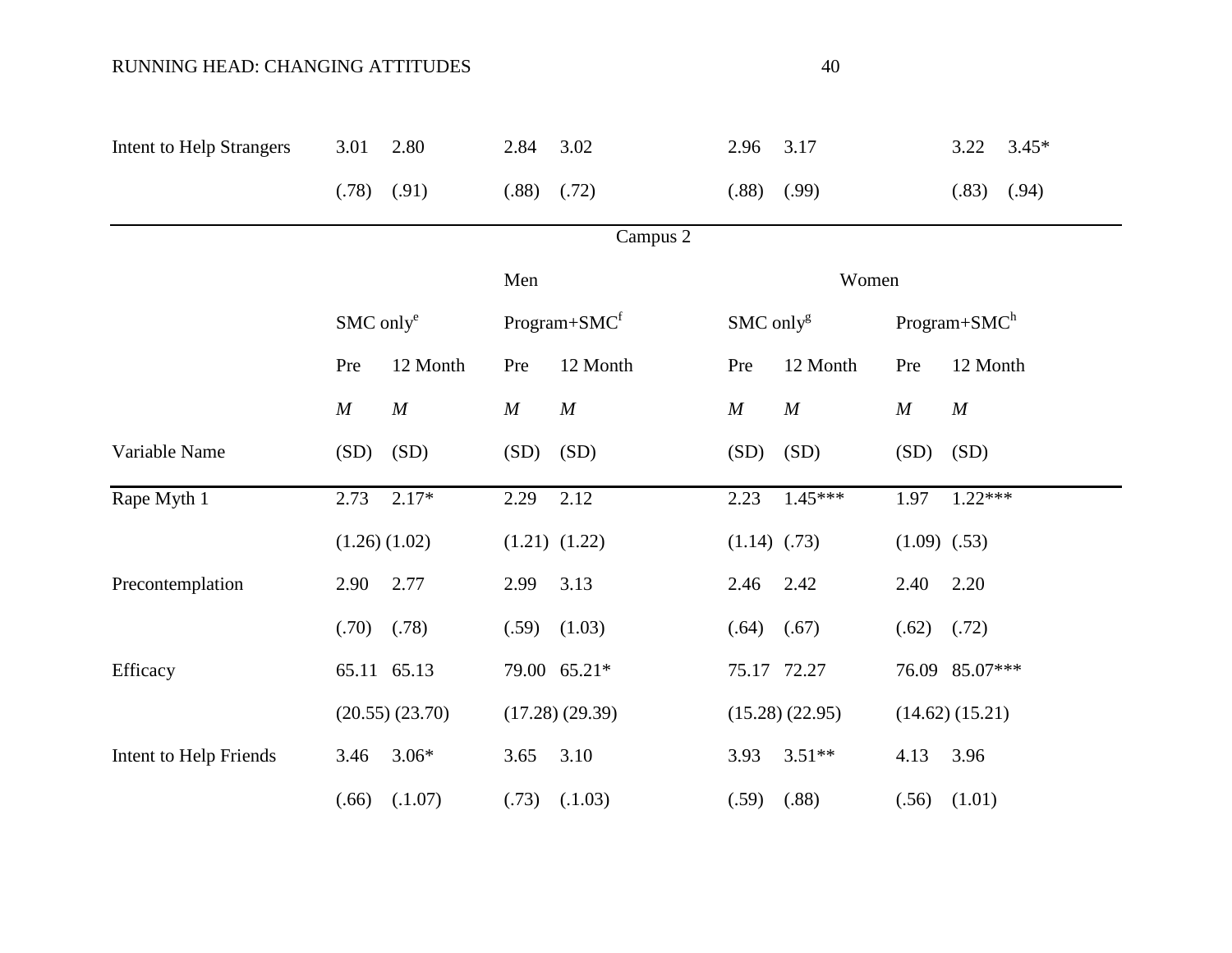| Intent to Help Strangers | 3.25 3.05       | $3.21 \quad 2.61$ | 3.10 2.88       | 3.43 3.56       |  |
|--------------------------|-----------------|-------------------|-----------------|-----------------|--|
|                          | $(.81)$ $(.90)$ | $(1.12)$ $(.92)$  | $(.92)$ $(.90)$ | $(.86)$ $(.99)$ |  |

 $\overline{\text{F}}$  *p* <.05, \*\* *p* <.01 \*\*\*, *p* <.001; <sup>a</sup> N = 55-57, <sup>b</sup> N = 54-56, <sup>c</sup> N = 55-57, <sup>d</sup> N = 48, <sup>e</sup> N = 27-30, <sup>f</sup> N = 15-17, <sup>g</sup> N = 43-44, <sup>h</sup> N = 36-37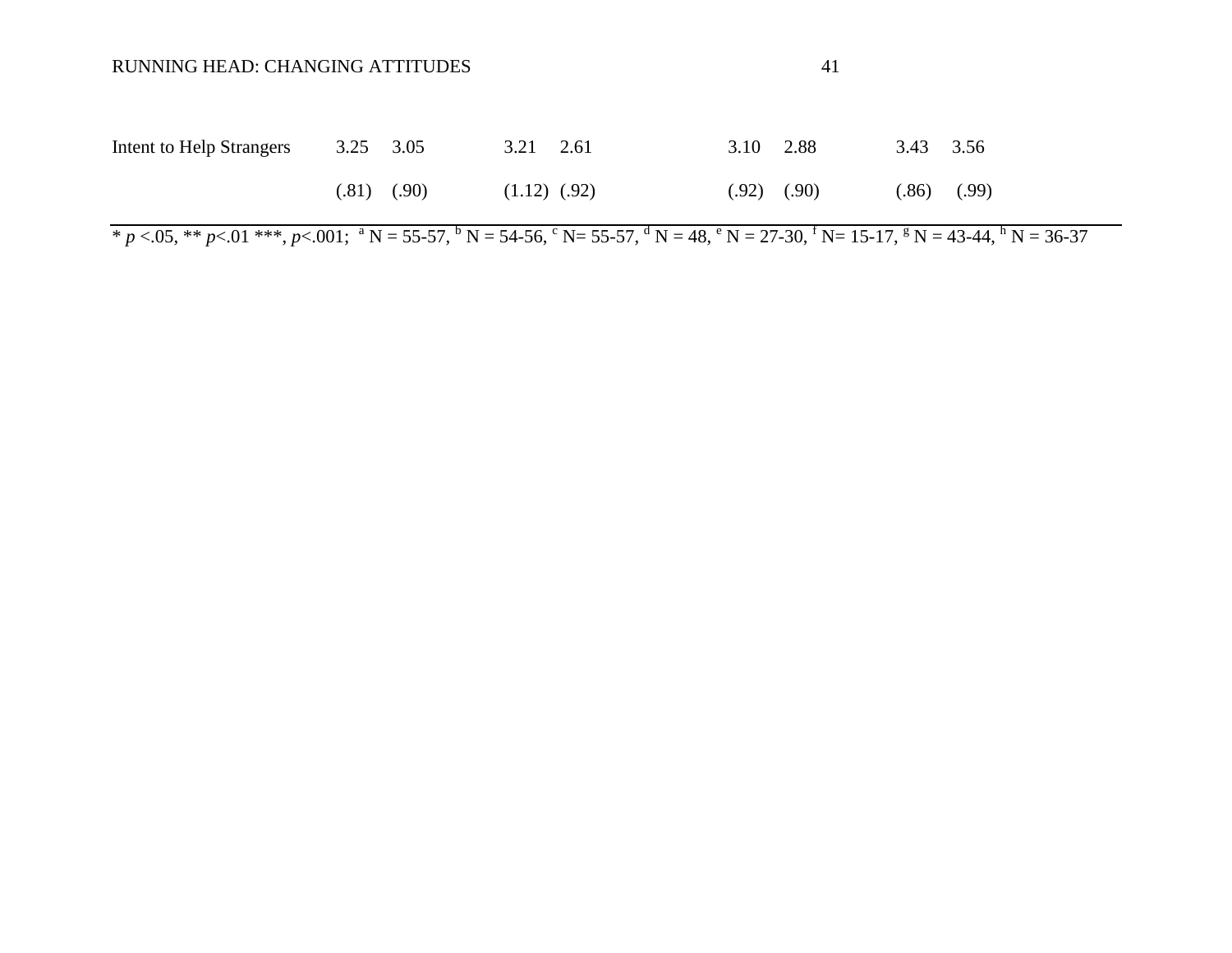## RUNNING HEAD: CHANGING ATTITUDES 42

# Table 5

# Group by Campus differences in Knowledge Using Paired Sample T-tests

| Pre to Posttest   |                      | Campus 1         |                      |                          |                       | Campus 2         |                      |                |  |
|-------------------|----------------------|------------------|----------------------|--------------------------|-----------------------|------------------|----------------------|----------------|--|
|                   | Control <sup>a</sup> |                  | Program <sup>b</sup> |                          | Control <sup>c</sup>  |                  | Program <sup>d</sup> |                |  |
|                   | Pre                  | Post             | Pre                  | Post                     | Pre                   | Post             | Pre                  | Post           |  |
|                   | $\boldsymbol{M}$     | $\boldsymbol{M}$ | M                    | $\boldsymbol{M}$         | $\boldsymbol{M}$      | $\boldsymbol{M}$ | $\boldsymbol{M}$     | M              |  |
| Variable Name     | (SD)                 | (SD)             | (SD)                 | (SD)                     | (SD)                  | (SD)             | (SD)                 | (SD)           |  |
| Lifetime Sexual   | .26                  | .24              | .20                  | $.55***$                 | .21                   | $.31***$         | .25                  | $.35*$         |  |
| Assault for Women | (.44)                | (.43)            | (.40)                | (.50)                    | (.41)                 | (.46)            | (.43)                | (.48)          |  |
| Lifetime          | .06                  | .06              | .05                  | $.15***$                 | .03                   | .06              | .07                  | .10            |  |
| Assault for Men   | (.23)                | (.23)            | (.21)                | (.36)                    | (.17)                 | (.25)            | (.25)                | (.30)          |  |
| Pre to 12 month   |                      | Campus 1         |                      |                          |                       | Campus 2         |                      |                |  |
|                   | $SMC$ only $^e$      |                  |                      | Program+SMC <sup>f</sup> | SMC only <sup>g</sup> |                  |                      | $Program+SMCh$ |  |
|                   | Pre                  | 12 Month         | Pre                  | 12 Month                 | Pre                   | 12 Month         | Pre                  | 12 Month       |  |
|                   | $\boldsymbol{M}$     | $\cal M$         | $\cal M$             | M                        | M                     | $\boldsymbol{M}$ | $\cal M$             | $\cal M$       |  |
| Variable Name     | (SD)                 | (SD)             | (SD)                 | (SD)                     | (SD)                  | (SD)             | (SD)                 | (SD)           |  |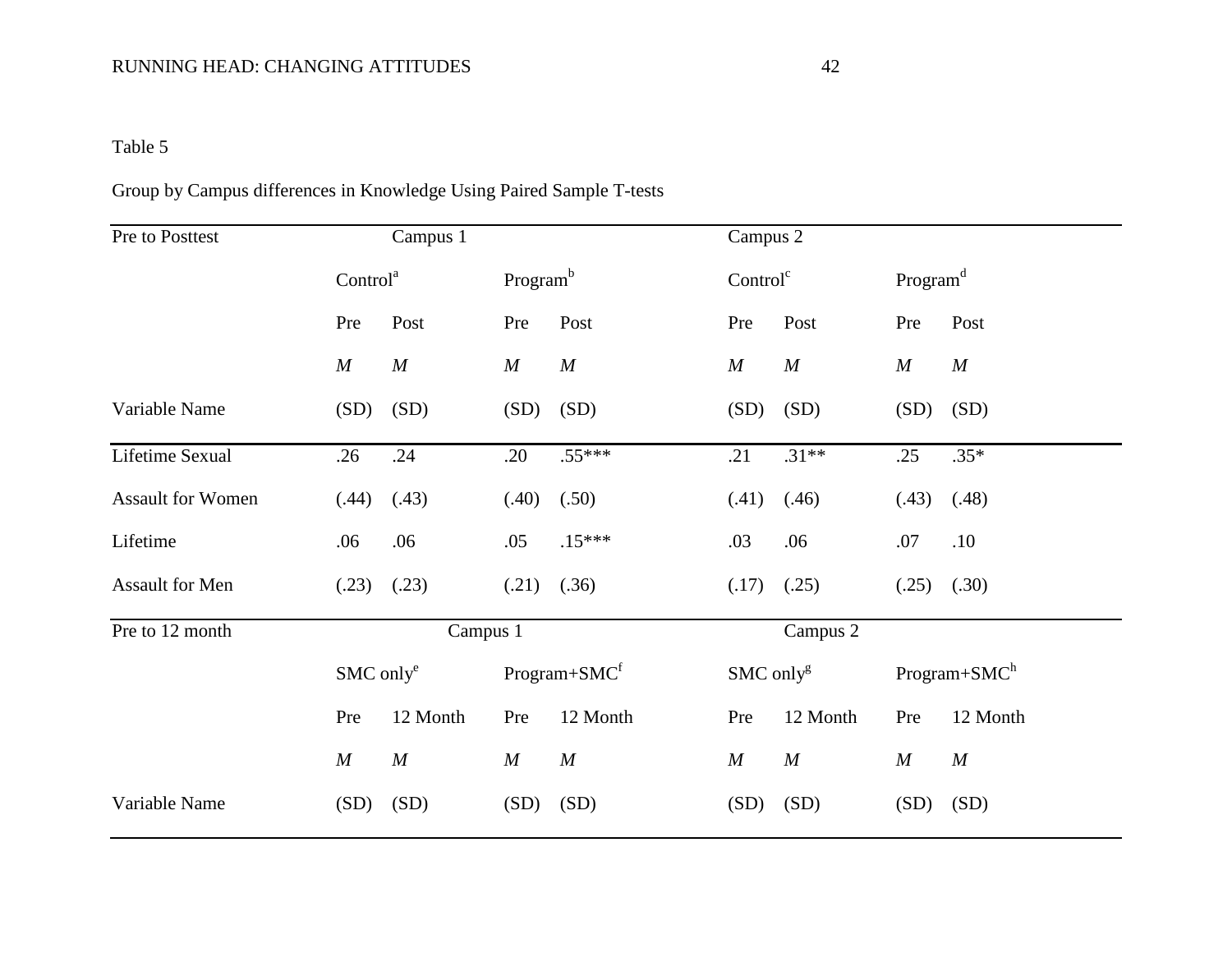| Lifetime Sexual          | .27  | .29   | .20   | .47***   | .30  | .32      | .27   | .29          |
|--------------------------|------|-------|-------|----------|------|----------|-------|--------------|
| <b>Assault for Women</b> | (44) | (.46) | (.40) | (.50)    | (46) | (.47)    | (.45) | (.46)        |
| Lifetime Sexual          | .05  | .08   | .04   | $.19***$ | .00. | $.15***$ | .06   | $.15*$       |
| <b>Assault for Men</b>   | (21) | (.27) | (.19) | (40)     | (00) | (.36)    | (.23) | (.36)        |
|                          |      |       |       |          |      |          |       | $\mathbf{h}$ |

 $* p < .05, ** p < .01 **$ ,  $p < .001$ ;  $* N = 156$ ,  $* N = 169-171$ ,  $* N = 141$ ,  $* N = 122$ ,  $* N = 111-113$ ,  $* N = 103$ ,  $* N = 72-73$ ,  $* N = 52-54$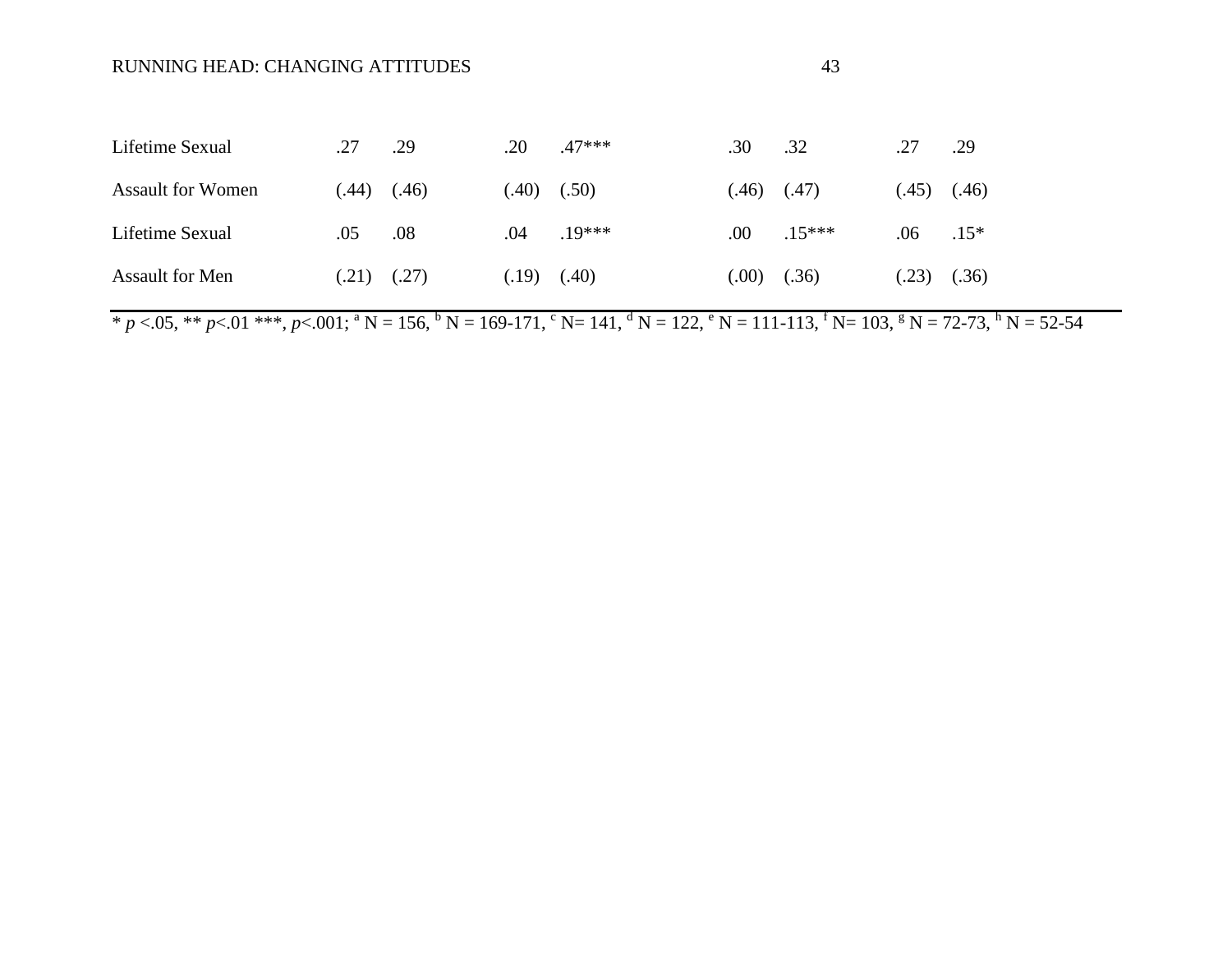Alison C. Cares, Ph.D., is an Assistant Professor in the Department of Sociology at Assumption College in Worcester, MA. Her research focuses on consequences of sexual assault and intimate partner violence victimization, as well as evaluation of prevention efforts focused on violence against women and of general criminal justice policies and programs. She is currently coprincipal investigator on a project to integrate crime victim's issues into college curricula. She serves on the editorial boards of Victims and Offender and Journal of Family Violence.

Victoria Banyard, Ph.D, is a Professor in the Psychology Department at the University of New Hampshire. Her program of research includes the study of the long term consequences of interpersonal violence including the resilience of survivors and program evaluation of prevention efforts to address violence against women. She has been the principal investigator on several grants to evaluate prevention programs. She is on the editorial board of Psychology of Violence and the Sexual Assault Report.

*Mary M. Moynihan, Ph.D.* is a Research Associate in the Women's Studies Program and the Prevention and Evaluation Coordinator of Prevention Innovations at the University of New Hampshire. Her research focuses on the attitudes and behaviors regarding prevention of and intervention in situations of sexual and relationship violence and stalking. She collaborates with other researchers to evaluate bystander-focused programs. She is also part of a research team that conducts research and publishes reports and articles on unwanted sexual, relationship and stalking experiences on campus.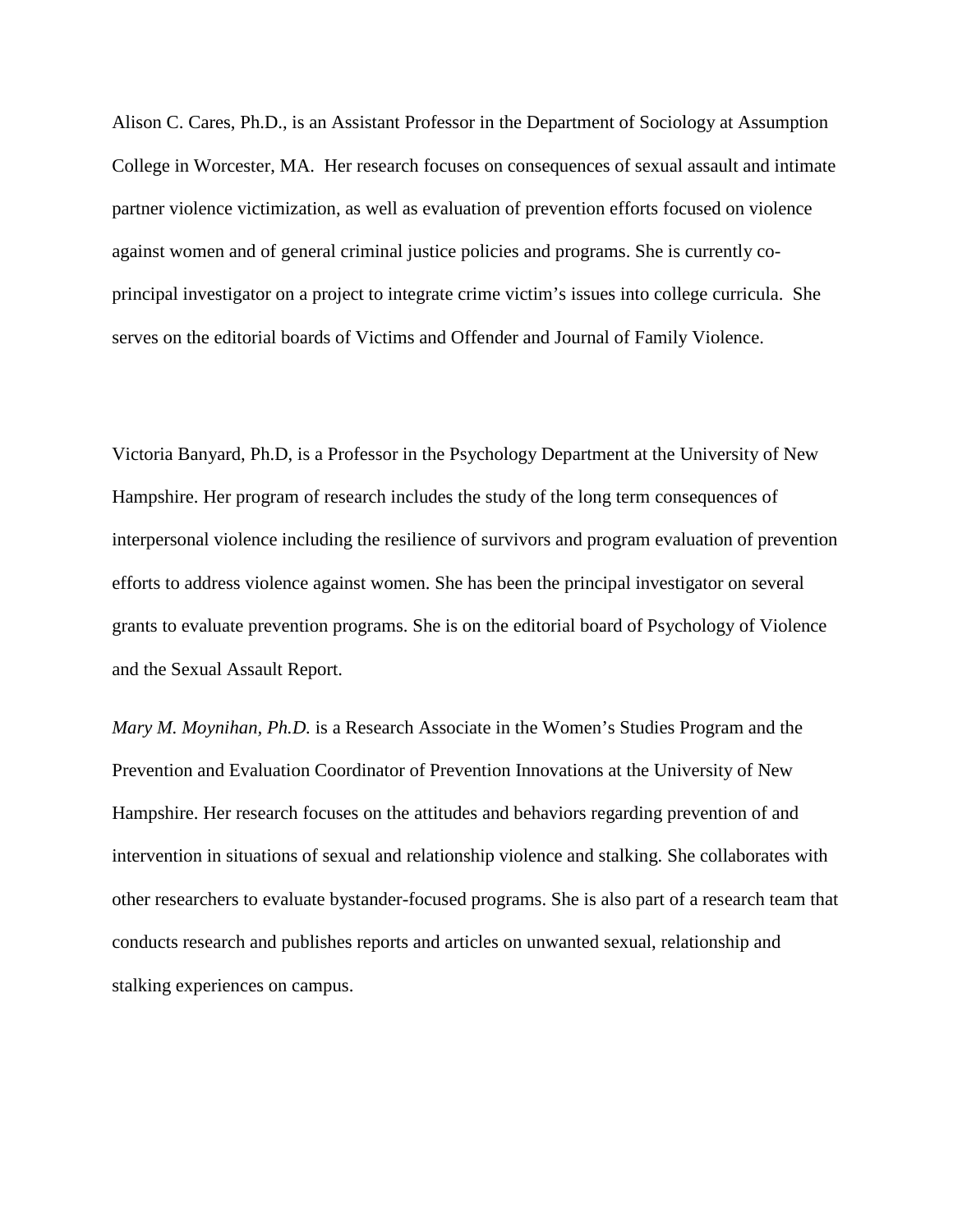Linda M. Williams, Ph.D., is Professor in the School of Criminology and Justice Studies at the University of Massachusetts Lowell. For 40 years she has directed longitudinal research on violence against women and children. Author of several books and dozens of scholarly publications, she has lectured in the US and internationally on many topics including child sexual abuse, trauma and memory, human trafficking and researcher-practitioner collaborations. She has been principal investigator on 16 U.S. federally funded research projects and was recently funded to conduct a study of sexual violence case attrition in the US (NIJ). She was Co-Investigator on the CDC-funded research Enhancing Bystander Efficacy to Prevent Sexual Violence: Primary Prevention on Two College Campuses.

Sharyn J. Potter, Ph.D., MPH, is an associate professor in the Department of Sociology and Co-Director of *Prevention Innovations, Research and Practices for Ending Violence Against Women on Campus,* at the University of New Hampshire. Dr. Potter has a PhD in medical sociology and a MPH from Emory University. Dr. Potter co-leads the development, dissemination and evaluation of the Know Your Power® Bystander Social Marketing Campaign that raises awareness regarding the problem of sexual and relationship violence and models prosocial behaviors that target audience members can use in situations where sexual and relationship violence and stalking are occurring, have occurred or have the potential to occur.

Jane G. Stapleton, M.A., is a research instructor in the Women's Studies Program and the Department of Family Studies, and the Justice Studies Program at the University of New